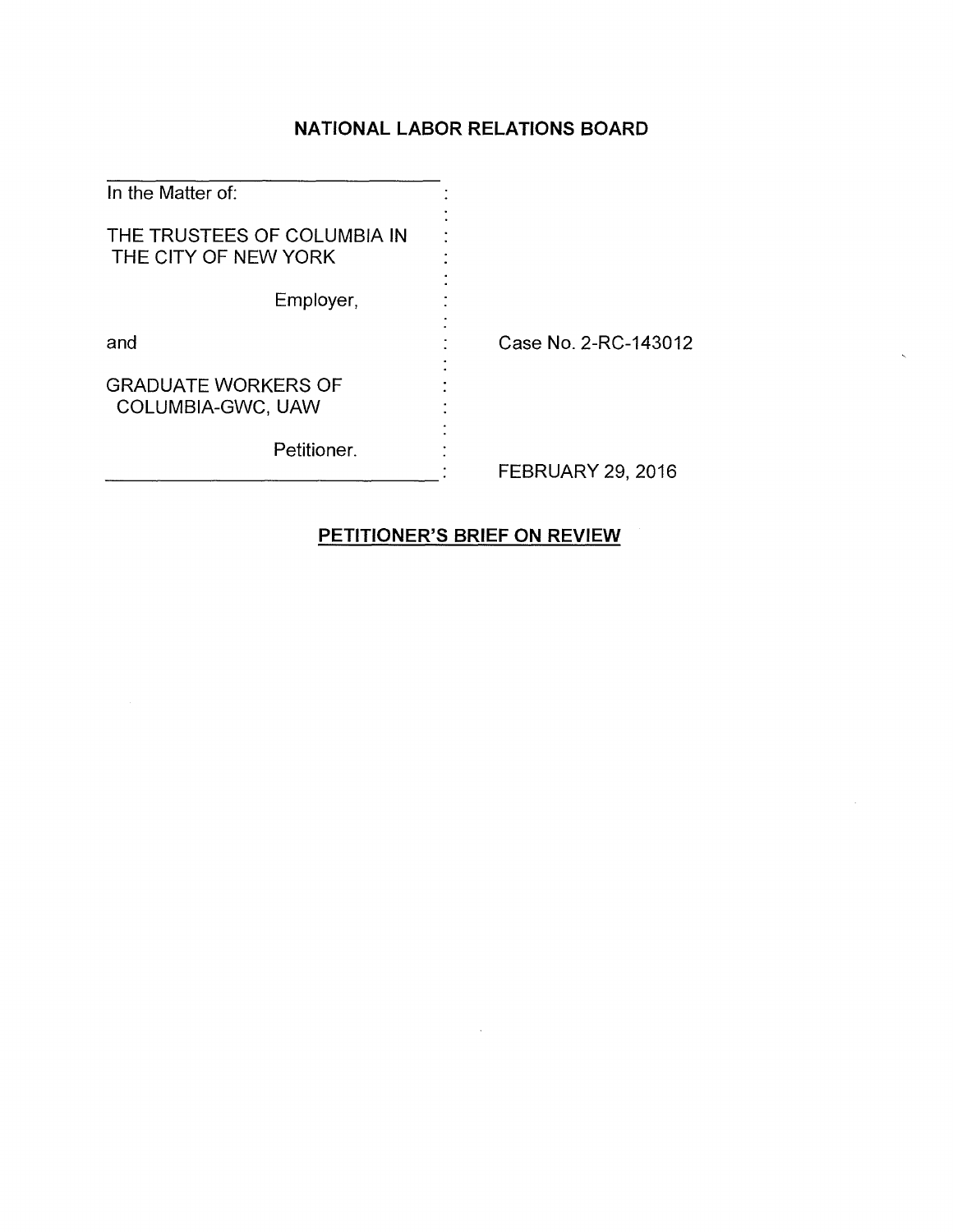|  | <b>TABLE OF CONTENTS</b> |  |
|--|--------------------------|--|
|  |                          |  |

| $\mathbf{I}$ .    |                                                                                                                                                                                                                                                                                                                                                                                                                                                                                 |  |
|-------------------|---------------------------------------------------------------------------------------------------------------------------------------------------------------------------------------------------------------------------------------------------------------------------------------------------------------------------------------------------------------------------------------------------------------------------------------------------------------------------------|--|
| $\prod_{i=1}^{n}$ |                                                                                                                                                                                                                                                                                                                                                                                                                                                                                 |  |
| III.              | Α.<br><b>B.</b><br>C <sub>r</sub><br>D.<br>E.<br>1.<br>2.<br>3 <sub>1</sub><br>F.<br>Distinctions Between Academic and Economic Relationships  12<br>G.                                                                                                                                                                                                                                                                                                                         |  |
| IV.               | NYU I was Consistent With the Language of Section 2(3),<br>Α.<br>NYU I Was Also Consistent with Long-Standing Precedent<br><b>B.</b><br>C.<br>There is No Factual or Logical Basis for the "Policy<br>D.<br>Considerations" Relied Upon by the Majority in Brown 24<br>The Expansion of Collective Bargaining in the Public Sector 24<br>1.<br>2.<br>3.<br>The Record in this Case Exposes the Flaws in Brown  30<br>4.<br>5.                                                   |  |
| V.                | RESEARCH ASSISTANTS WHO PERFORM RESEARCH WORK<br>FOR THE UNIVERSITY AND RECEIVE COMPENSATION FROM THE<br>UNIVERSITY FOR THOSE SERVICES ARE EMPLOYEES,<br>REGARDLESS OF WHETHER THE UNIVERSITY RECEIVES<br>FUNDING FOR THAT RESEARCH FROM OUTSIDE SOURCES34<br>Additional Facts Related to Graduate Research Positions 34<br>Α.<br><b>B.</b><br>Research Assistants are Employees if They Provide Services<br>Under the Direction of the University that Benefit the University, |  |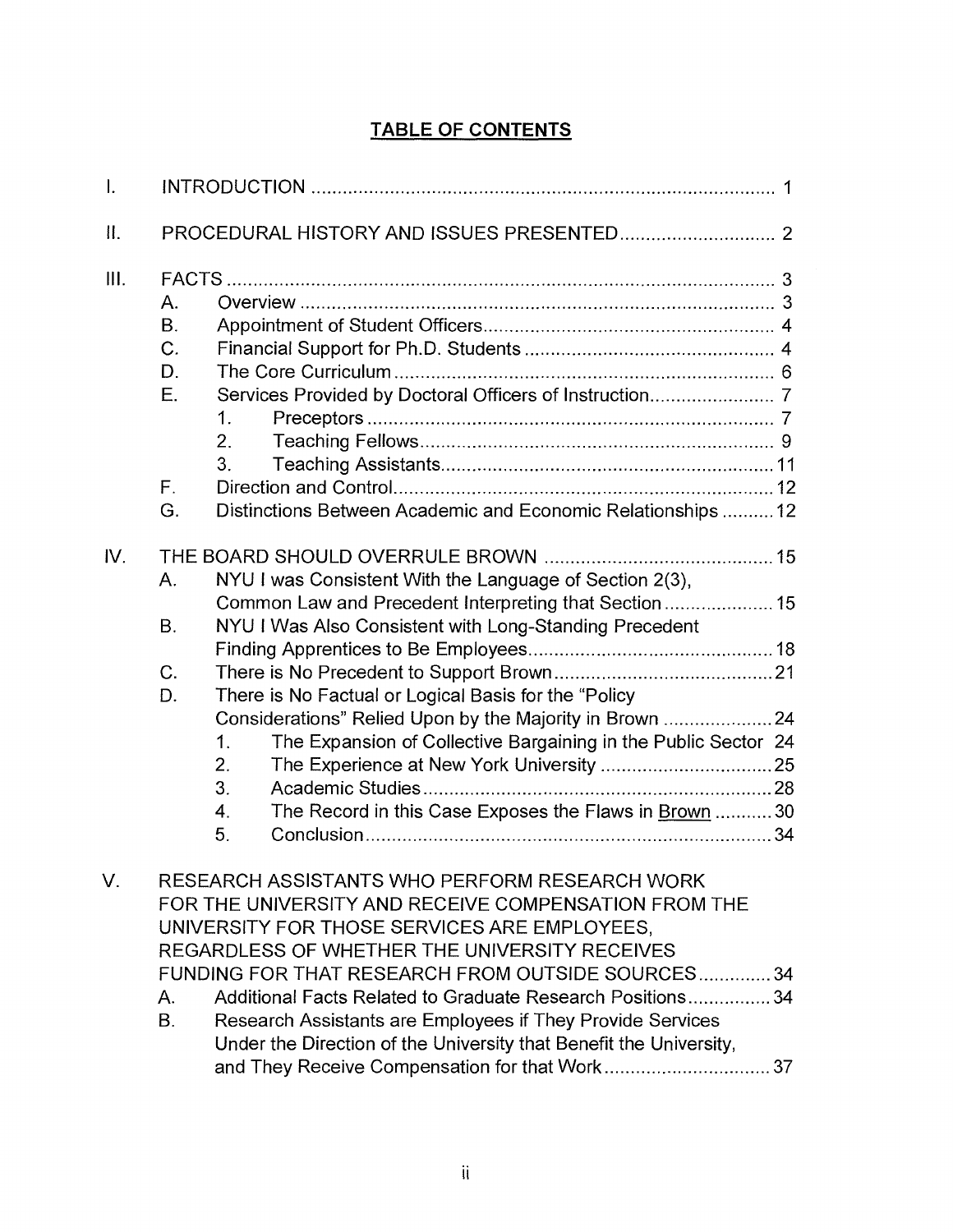| AZL. | MASTERS' STUDENTS AND UNDERGRADUATE STUDENTS             |  |
|------|----------------------------------------------------------|--|
|      | WHO PERFORM SIMILAR SERVICES SHOULD BE INCLUDED IN       |  |
|      |                                                          |  |
|      |                                                          |  |
|      | VII. STUDENT EMPLOYEES WITH APPOINTMENTS OF AT LEAST ONE |  |
|      |                                                          |  |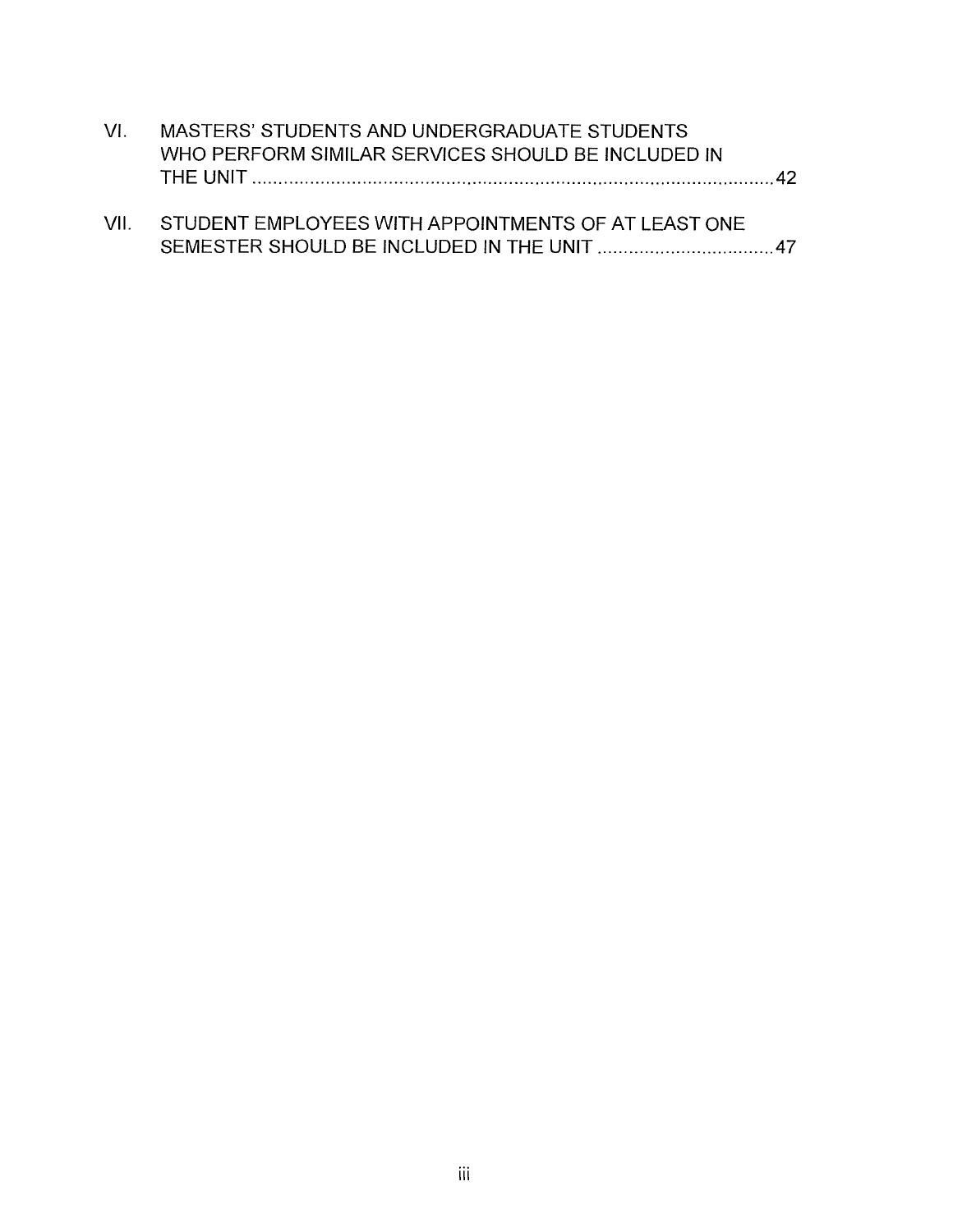# **TABLE OF AUTHORITIES**

# **Cases**

 $\sim$ 

| Avis Rent-a-Car Sys., Inc., 173 N.L.R.B. 1366 (1968) 48                  |  |
|--------------------------------------------------------------------------|--|
|                                                                          |  |
| Berlitz Sch. of Languages, Inc., 231 N.L.R.B. 766 (1977)  47             |  |
|                                                                          |  |
|                                                                          |  |
| C.W. Post Center of Long Island University, 189 N.L.R.B. 905 (1971)  45  |  |
| Chinatown Planning Council, Inc., 290 N.L.R.B. 1091 (1988)  19           |  |
|                                                                          |  |
|                                                                          |  |
|                                                                          |  |
|                                                                          |  |
|                                                                          |  |
|                                                                          |  |
|                                                                          |  |
| Kansas City Repertory Theater, 356 N.L.R.B. No. 28 (2010)  48            |  |
| Kindred Nursing Centers East v. NLRB, 727 F.3d 552 (6th Cir. 2013)  44   |  |
| Leland Stanford Junior University, 214 N.L.R.B. 621 (1974)  22, 23, 28   |  |
| Long Island University (Brooklyn Center), 189 N.L.R.B. 909 (1971) 45, 46 |  |
|                                                                          |  |
| New York University, 332 N.L.R.B. 1205 (2000) (NYU I)  1, passim         |  |
| New York University, 356 N.L.R.B. No. 7 (2000) (NYU II)  1               |  |
| Newport News Shipbuilding & Dry Dock Co., 57 N.L.R.B. 1053 (1944) 19     |  |
|                                                                          |  |
| Pacific Lutheran University, 361 N.L.R.B. No. 157 (2014)  49             |  |
|                                                                          |  |
|                                                                          |  |
| Research Foundation of the State University of New York, 350             |  |
|                                                                          |  |
|                                                                          |  |
|                                                                          |  |
|                                                                          |  |
| San Francisco Art Institute, 226 N.L.R.B. 1251 (1976) 46                 |  |
|                                                                          |  |
| Specialty Healthcare & Rehabilitation Center of Mobile, 357 N.L.R.B.     |  |
| No. 83 (2011)                                                            |  |
|                                                                          |  |
|                                                                          |  |
|                                                                          |  |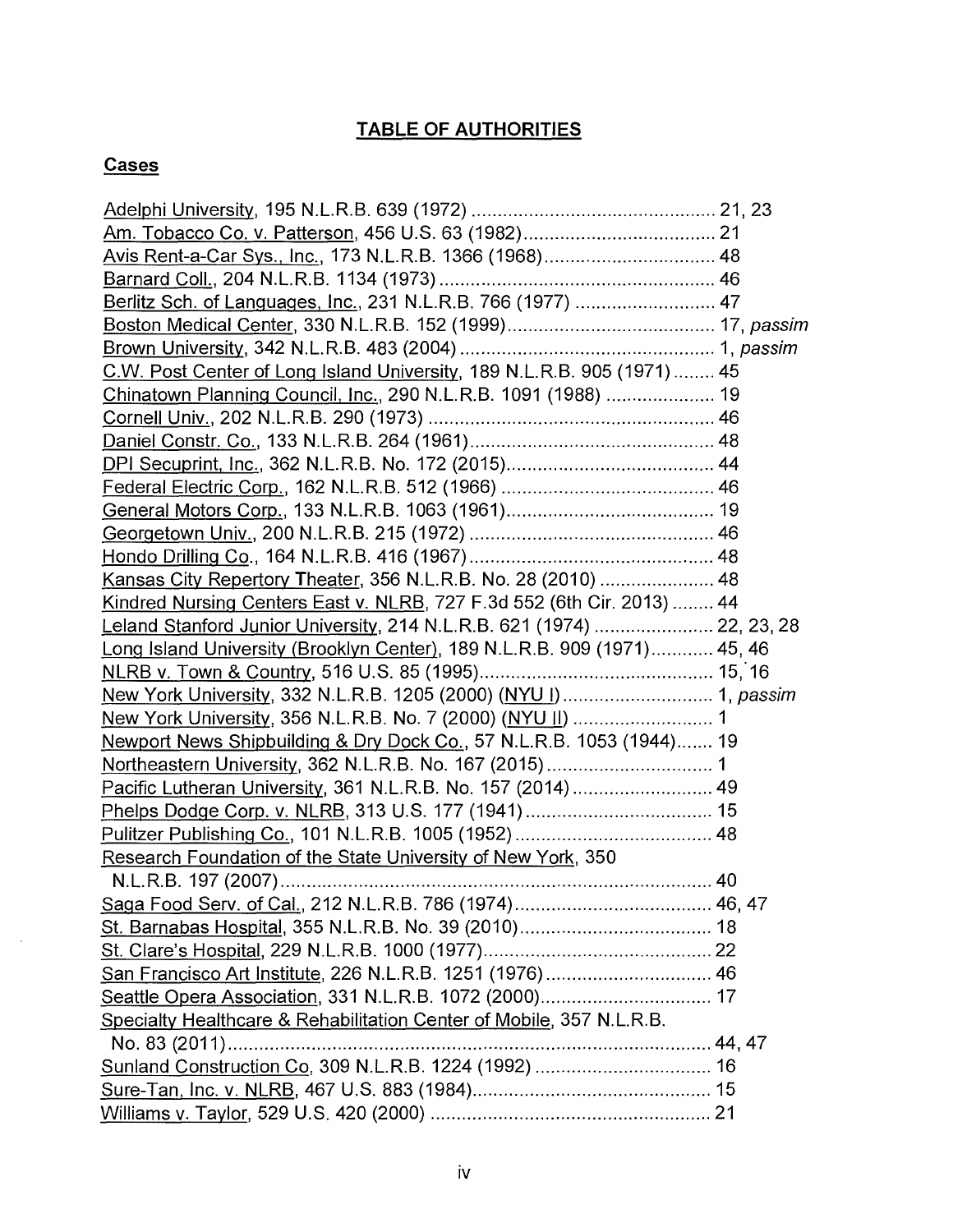# **Regional Director Decisions**

| Polytechnic Institute of New York University, Case No. 29-RC-12054  1 |  |
|-----------------------------------------------------------------------|--|
|                                                                       |  |

# **Treatises**

 $\mathcal{A}^{\mathcal{A}}$  and  $\mathcal{A}^{\mathcal{A}}$ 

| The Restatement (Third) of the Law, Employment, SS 101(1) and 102 |  |
|-------------------------------------------------------------------|--|
|                                                                   |  |
| "Effects of Unionization on Graduate Student Employees: Faculty - |  |
| Student Relations, Academic Freedom, and Pay," Rogers, Eaton and  |  |
|                                                                   |  |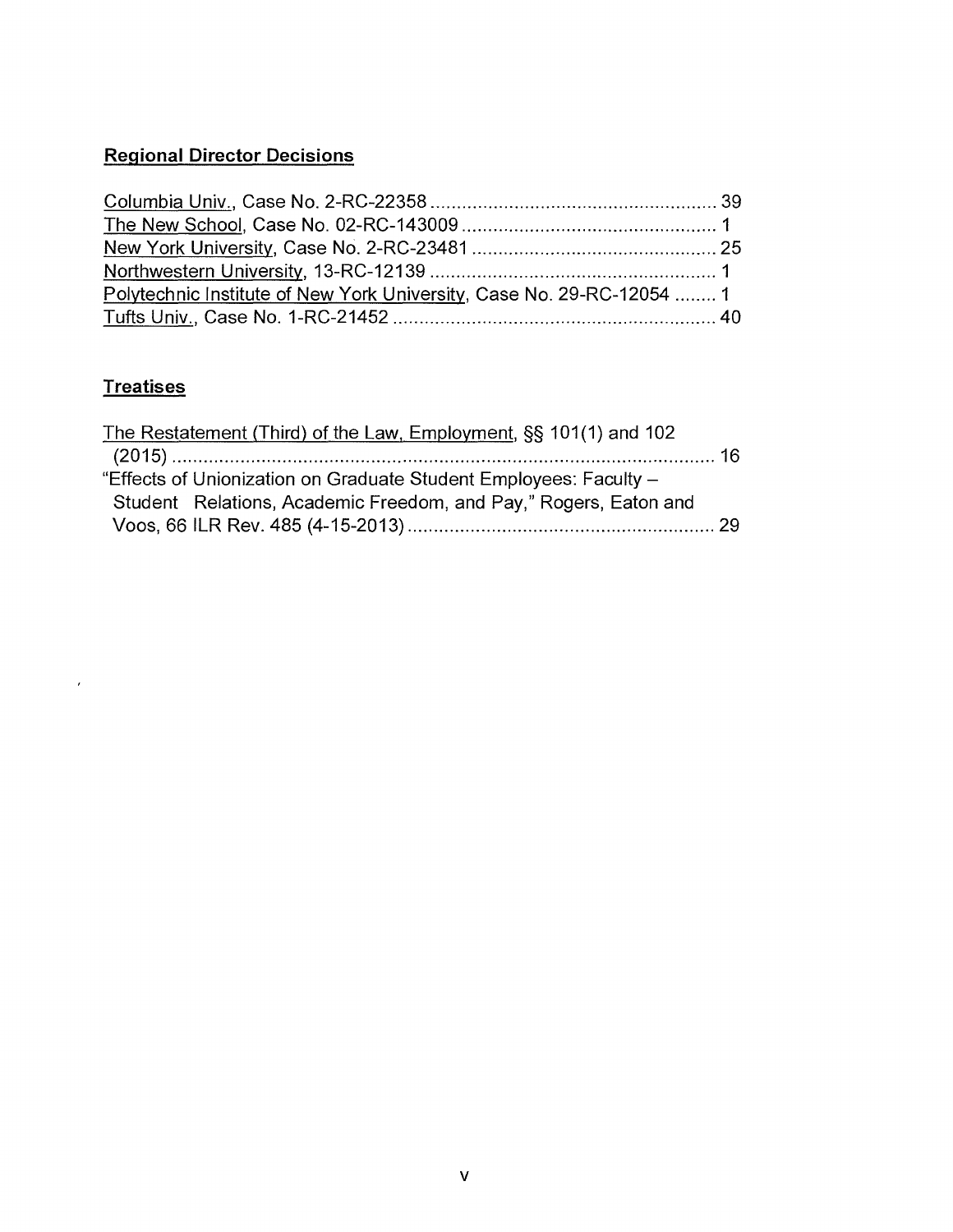# **I. INTRODUCTION**

This petition was filed by an organization of student employees at Columbia University seeking to utilize the Board's procedures to demonstrate its support among student employees. These student employees perform services for Columbia, receive compensation for performing those services, work to fulfill the mission of the University, and work under its direction and control. They thus meet the definition of an "employee" as that word is defined in the dictionary, used at common law, and generally interpreted under the National Labor Relations Act. Nevertheless, the Regional Director decided that she was "compelled" to dismiss this petition on the authority of Brown University, 342 N.L.R.B. 483 (2004).

The Board in **Brown** categorically declared "federal law to be that graduate student assistants are not employees within the meaning of Section 2(3) of the Act," 342 N.L.R.B. at 493, overruling the unanimous decision issued just four years earlier in New York University, 332 N.L.R.B. 1205 (2000) (NYU l). Since 2010, this Board has granted review eight times, in five cases, finding "compelling reasons" to reconsider Brown.<sup>1</sup> Nevertheless, that decision remains on the books, frustrating efforts by student employees to utilize the Board's electoral processes to organize. The time has come to squarely overrule a decision that has no basis in the statute, precedent, logic, or experience.

<sup>&</sup>lt;sup>1</sup> The Board first found compelling reasons to reconsider  $Brown$  in New York University, 356 N.L.R.B. No. 7 (NYU II) in October 2010. That case was again dismissed after a hearing, and the Board again granted review to reconsider Brown in an unpublished order dated June 22, 2012. That same day, the Board granted review in Polytechnic Institute of New York University, Case No. 29-RC-12054. These two petitions were ultimately withdrawn, a year and one-half after review had been granted, without decision by the Board, pursuant to an agreement for a private election procedure. The Board, in Northwestern University, 13-RC-12139, invited briefs to address, inter alia, whether the Board should overrule Brown, but then decided that the case was not the appropriate vehicle to debate the issue. Northeastern University, 362 N.L.R.B. No. 167 (2015). Finally, the Board has twice granted review of orders dismissing this case and The New School, Case No. 02-RC-143009.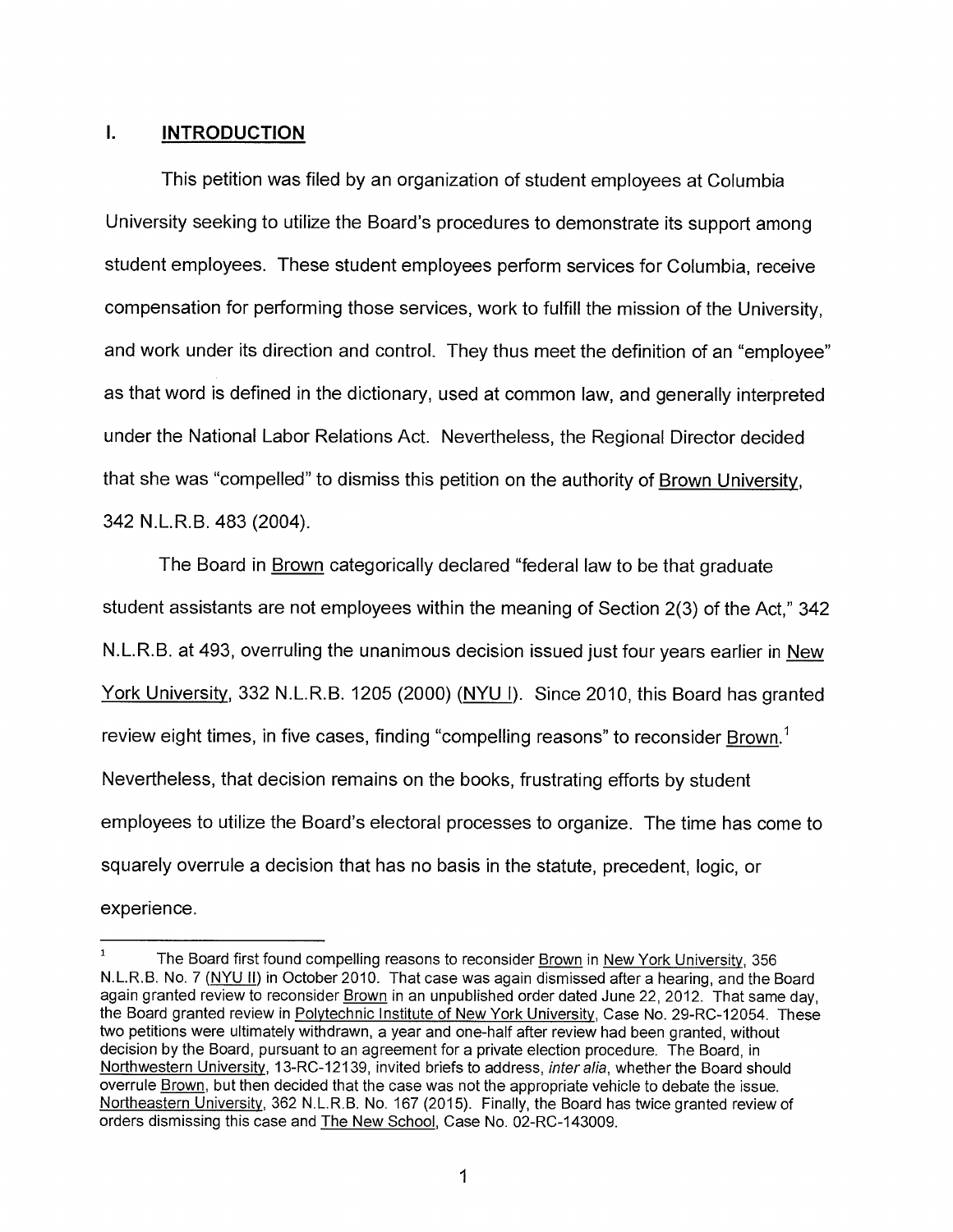#### $II.$ **PROCEDURAL HISTORY AND ISSUES PRESENTED**

This petition was filed December 17, 2014, by Graduate Workers of Columbia-GWC, UAW ("the Union"), seeking a unit of student employees of Columbia University ("the Employer," "the University," or "Columbia"). As amended, the Petitioner contends that the following Unit of student employees who provide teaching and research-related services to Columbia is appropriate for the purposes of collective bargaining:

INCLUDED: All student employees who provide instructional services, including graduate and undergraduate Teaching Assistants (Teaching Assistants, Teaching Fellows, Preceptors, Course Assistants, Readers and Graders); All Graduate Research Assistants (including those compensated through Training Grants) and All Departmental Research Assistants employed by the Employer at all of its facilities, including Morningside Heights, Health Sciences, Lamont-Doherty and Nevis facilities.

EXCLUDED: All other employees, guards and supervisors as defined in the Act.

(Dec. 1).2

Apart from the question of whether student employees have the statutory right to organize, the parties are in broad agreement as to the scope of the Unit. In particular, the Employer agrees with the Petitioner that, if Brown is overruled, then the Unit should include employees in research positions as well as those who provide instructional services. The Employer agrees in particular that the unit should include Graduate Research Assistants who conduct research funded by external research grants (Tr. 1000). The Employer, contrary to the Union, would exclude employees who are

Citations to the record in this case shall be designated as follows: Regional Director's Supplemental Decision and Order Dismissing Petition --- Dec. (followed by page no.) Transcript Ti. (followed by page no.) Employer's Exhibit Er. Ex. (followed by exhibit no.) Petitioner's Exhibit Pet. Ex. (followed by exhibit no.)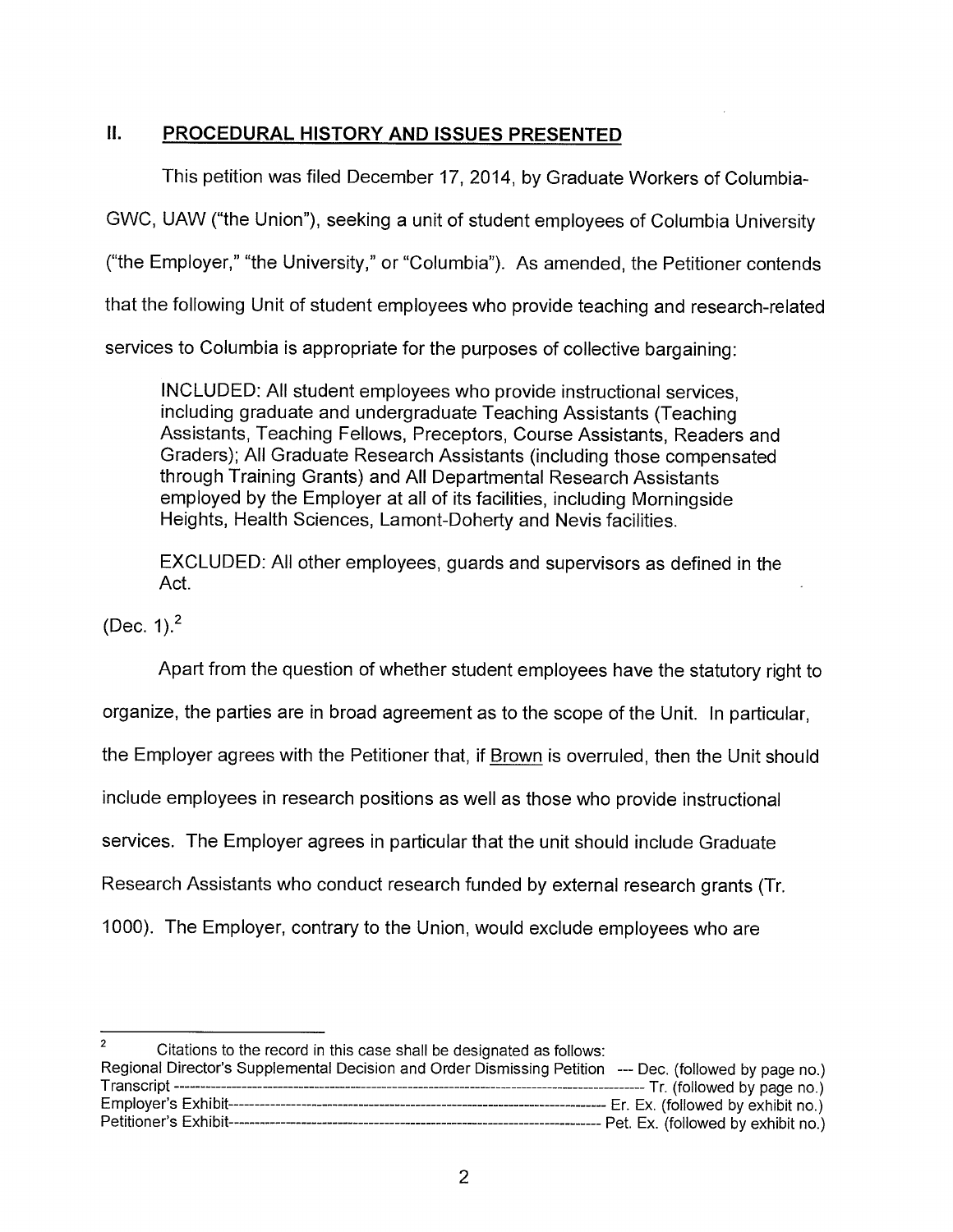enrolled as masters' students or undergraduate students. The Employer would also

exclude Graduate Research Assistants conducting research funded by Training Grants.

In a Decision dated October 30, 2015, the Regional Director dismissed this

petition pursuant to Brown. On November 13, the Petitioner filed its Request for

Review, which was granted by the Board on December 23. By Order dated January 13,

2016, the Board invited the parties to submit briefs to address four questions:

- 1. Should the Board modify or overrule Brown University, 342 N.L.R.B. 483 (2004), which held that graduate student assistants who perform services at a university in connection with their studies are not statutory employees within the meaning of Section 2(3) of the National Labor Relations Act?
- 2. If the Board modifies or overrules Brown University, supra, what should be the standard for determining whether graduate student assistants engaged in research are statutory employees, including graduate student assistants engaged in research funded by external grants? See New York University, 332 N.L.R.B. 1205, 1209 fn. 10 (2000) (relying on Leland Stanford Junior University, 214 N.L.R.B. 621 (1974)).
- 3. If the Board concludes that graduate student assistants, terminal masters' degree students and undergraduate students are statutory employees, would a unit composed of all these classifications be appropriate?
- 4. If the Board concludes that graduate student assistants, terminal masters' degree students and undergraduate students are statutory employees, what standard should the Board apply to determine whether they constitute temporary employees?

This brief is submitted by the Petitioner to address those questions.

# **III. FACTS**

# **A. Overview**

All of the student employees in the petitioned-for unit perform services that help

to fulfill the mission of the institution. "The central mission of Columbia University is to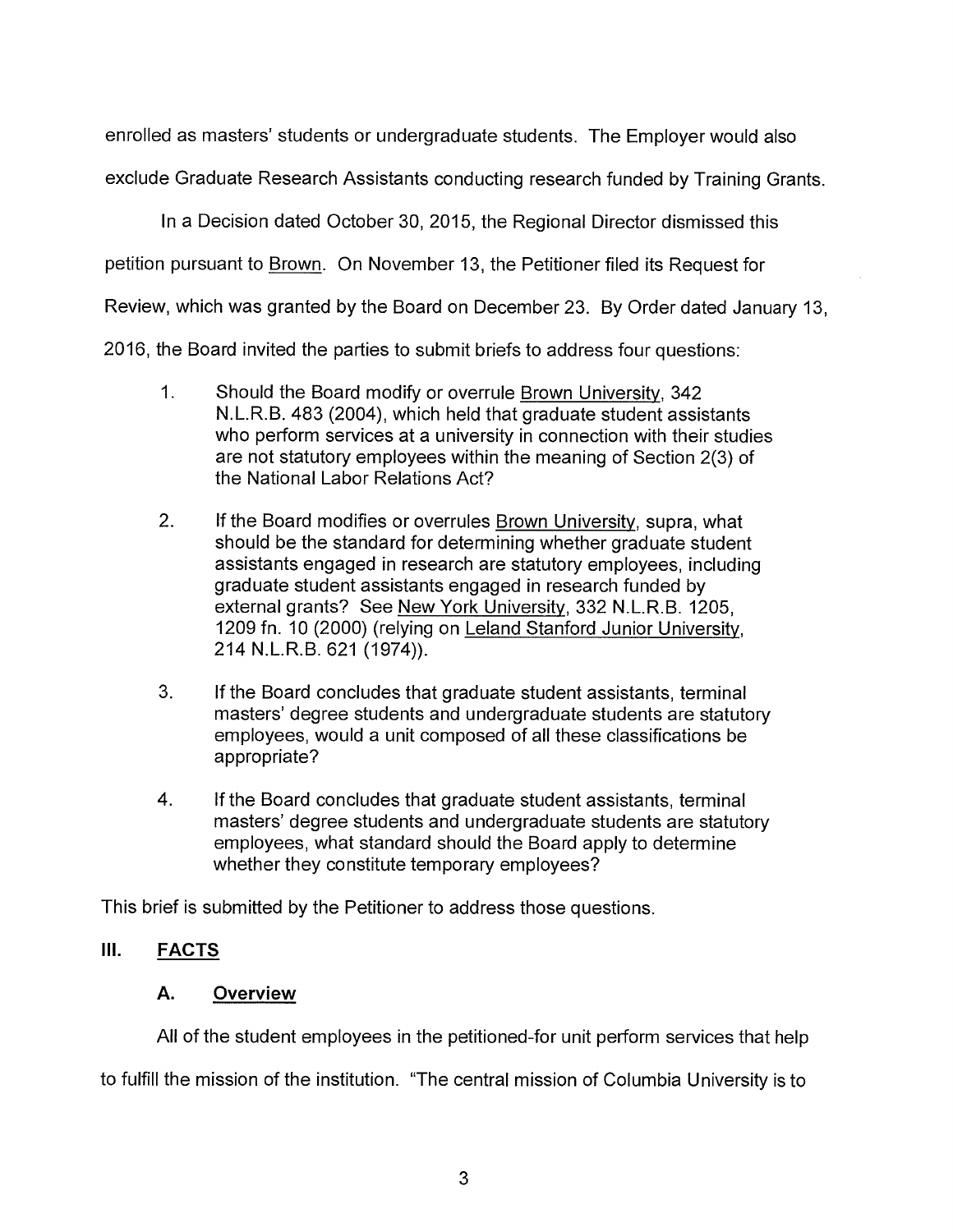create, preserve and disseminate knowledge through teaching and research." (Pet. Ex. 64). The Unit sought is composed of student employees who fulfill this dual mission by providing instructional services or conducting research.

While Columbia is a non-profit organization, it generates substantial revenue to fulfill this mission. The University receives revenues from tuition, government grants, income from endowments, income from investments, and earnings from intellectual property derived from research conducted at the University (Dec. 14; Tr. 71, 114). Two of the three largest sources of income for the University are tuition and government grants. For the fiscal year that ended June 30, 2014, the Employer's total operating revenues and support totaled more than \$3.8 billion. Of this sum, \$887 million was received in net tuition and fees, and more than \$750 million from government grants and contracts (Pet. Ex. 51, p. 3). Student employees in the classifications sought in this petition perform work that helps to generate income from tuition and from grants.

#### **B. Appointment of Student Officers**

Most of the student employees at issue receive appointments as "student officers." (Dec. 8; Tr. 63, 87, 97). By definition, a student officer is someone who works to fulfill either the academic or the research mission of the University. The University appoints a student officer "to assist in the instructional and research programs of their departments and schools" (Dec. 8; Er. Ex. 2; Tr. 113-14). Thus, a student officer is appointed to provide services that contribute to the "central mission" of the University.

#### **C. Financial Support for Ph.D. Students**

The funding packages provided to doctoral students at the Graduate School of Arts and Sciences ("GSAS"), include a tuition waiver, health insurance, University fees,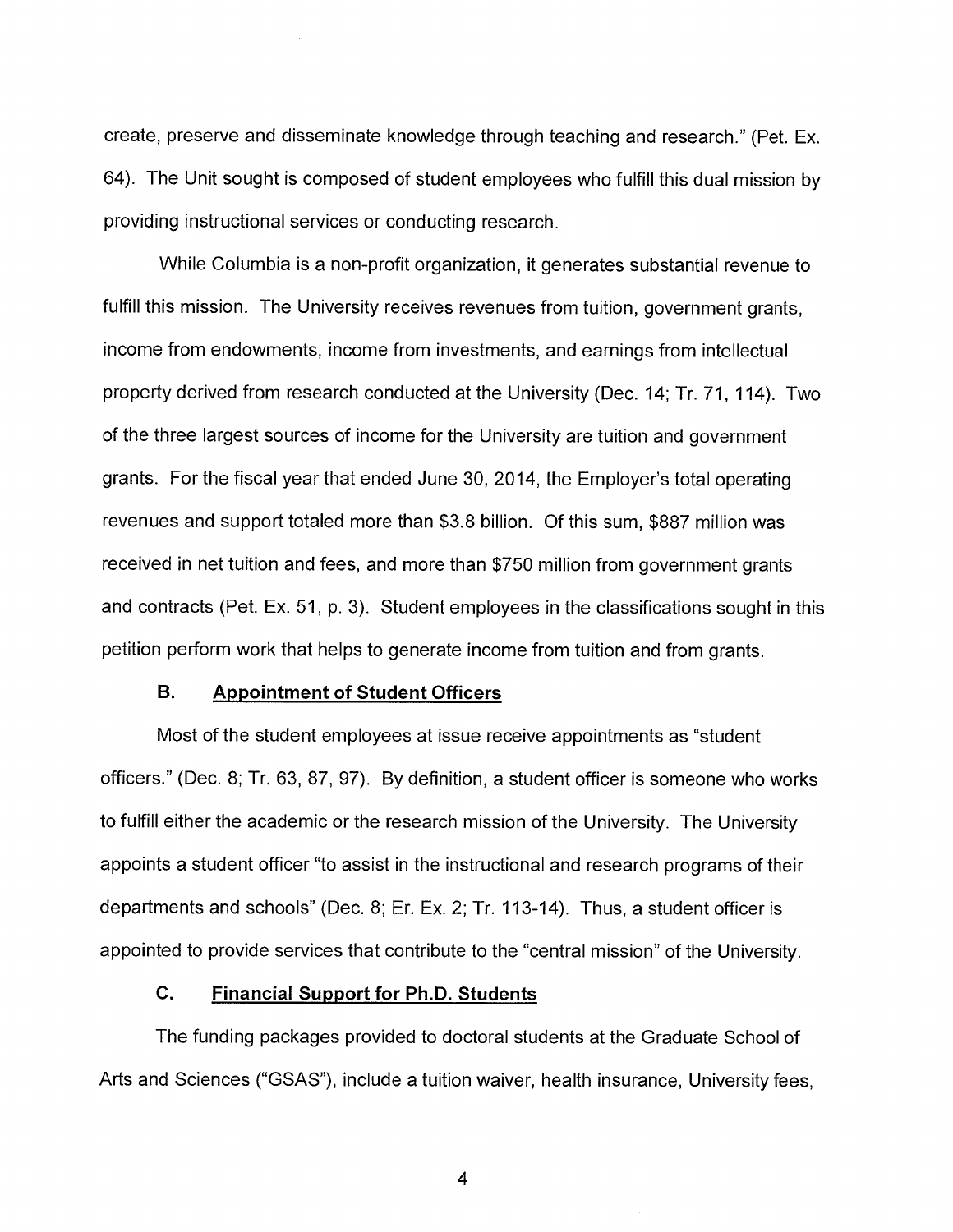and a stipend (Dec. 6-7). The University conditions this funding on the students performing instructional or research services for Columbia. The Dean of GSAS, Carlos Alonso, sends a letter describing the funding package to all applicants who are offered admission (Er. Ex. 36, 37, 38; Tr. 294). The letter states that, if the applicant accepts the offer, she will be named a "Dean's Fellow" (Er. Ex. 36, 37, 38). All GSAS students are awarded Dean's Fellowships, and the package is substantially the same for all students, with minor differences between those for students in the Natural Sciences and those for students in the Social Sciences and Humanities (Dec. 6, 7; Tr. 295-97, 579). The admission letters uniformly state, "As a Dean's Fellow, you will receive a comprehensive funding package, **which includes some teaching and research responsibilities."** (Er. Ex. 36, 37, 38; Dec. 6) (emphasis added). Thus, upon admission, all Ph.D. students are informed that they have to fulfill teaching and research responsibilities in order to receive funding.

The amount of the stipend is increased annually to enable the University to remain "competitive" with other elite institutions such as Harvard, Yale, Stanford, and Princeton (Tr. 298). This funding package is awarded for a five-year period (Dec. 6; Tr. 216, 297-98). For students in the Humanities and Social Sciences, the first year of funding "entails no service obligation...." (Dec. 6; Er. Ex. 39; Tr. 306). In the next three years, GSAS does require students to provide "services" in order to obtain their funding (Dec. 6; Er. Ex. 39; Tr. 306-07). Students in these years must fulfill either teaching or research "responsibilities" in order to receive their funding (Tr. 307). Students may be excused from these "service obligations" if they obtain a grant from a government or other outside funding source during one of these years (Tr. 216-17). Thus, the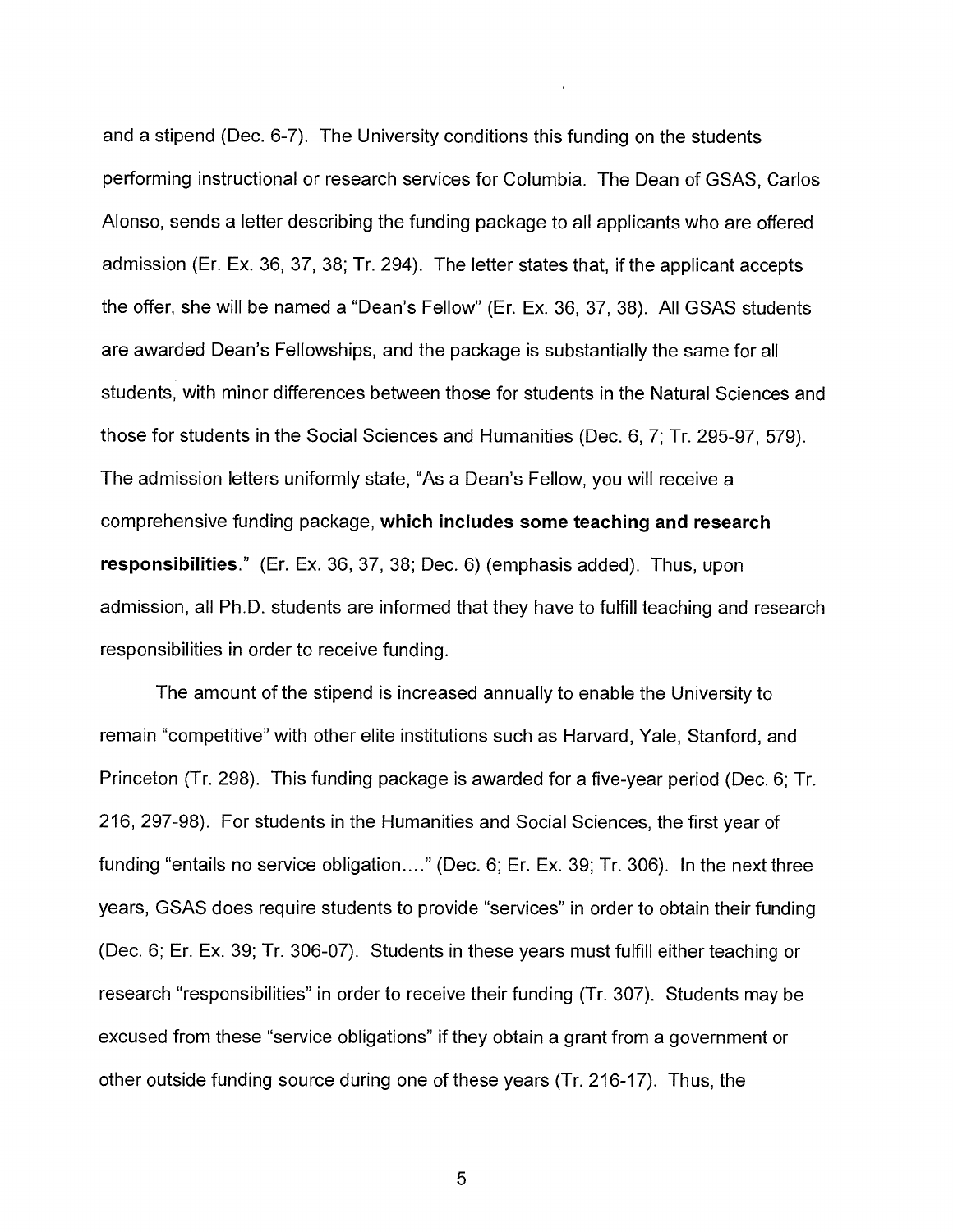University does not expect students to fulfill their "service obligations" unless the University is going to use its funds to pay them.

GSAS generally provides students in the Humanities and Social Sciences a "Dissertation Fellowship" in their fifth year, to afford them time to work on their research without any service obligations (Tr. 306, 447; Er. Ex. 39). After the fifth year, students are offered teaching positions in exchange for the same funding package, provided that there is a need for their instructional services (Dec. 6; Tr. 463-64).

In the Natural Sciences, students are required to begin teaching in the first year in order to receive funding (Er. Ex. 39; Tr. 749). Students are appointed for one or two years as instructional officers of the University, and then move on to appointments as student officers of research (Tr. 749; Er. Ex. 100).

The process at the Fu School of Engineering and Applied Science is similar. The Fu School typically awards doctoral students four or five years of funding, all of which require service as either a Teaching Assistant or a Research Assistant. Normally, the student will work as a Teaching Assistant in the first year and then obtain a position as a Research Assistant (Dec. 22; Tr. 657; Er. Ex. 886-88). Admission letters for students admitted to the Fu School clearly state that financial support is "in exchange for your participation in our research and instructional program" (Er. Ex. 87; Tr. 676).

#### **D. The Core Curriculum**

The Core Curriculum ("the Core") is a set of required courses that must be completed by all undergraduate students at Columbia College and by many students in other divisions of the University (Dec. 8; Tr. 100, 142, 184-85). Graduate student employees provide instructional services in most elements of the Core (Dec. 8). The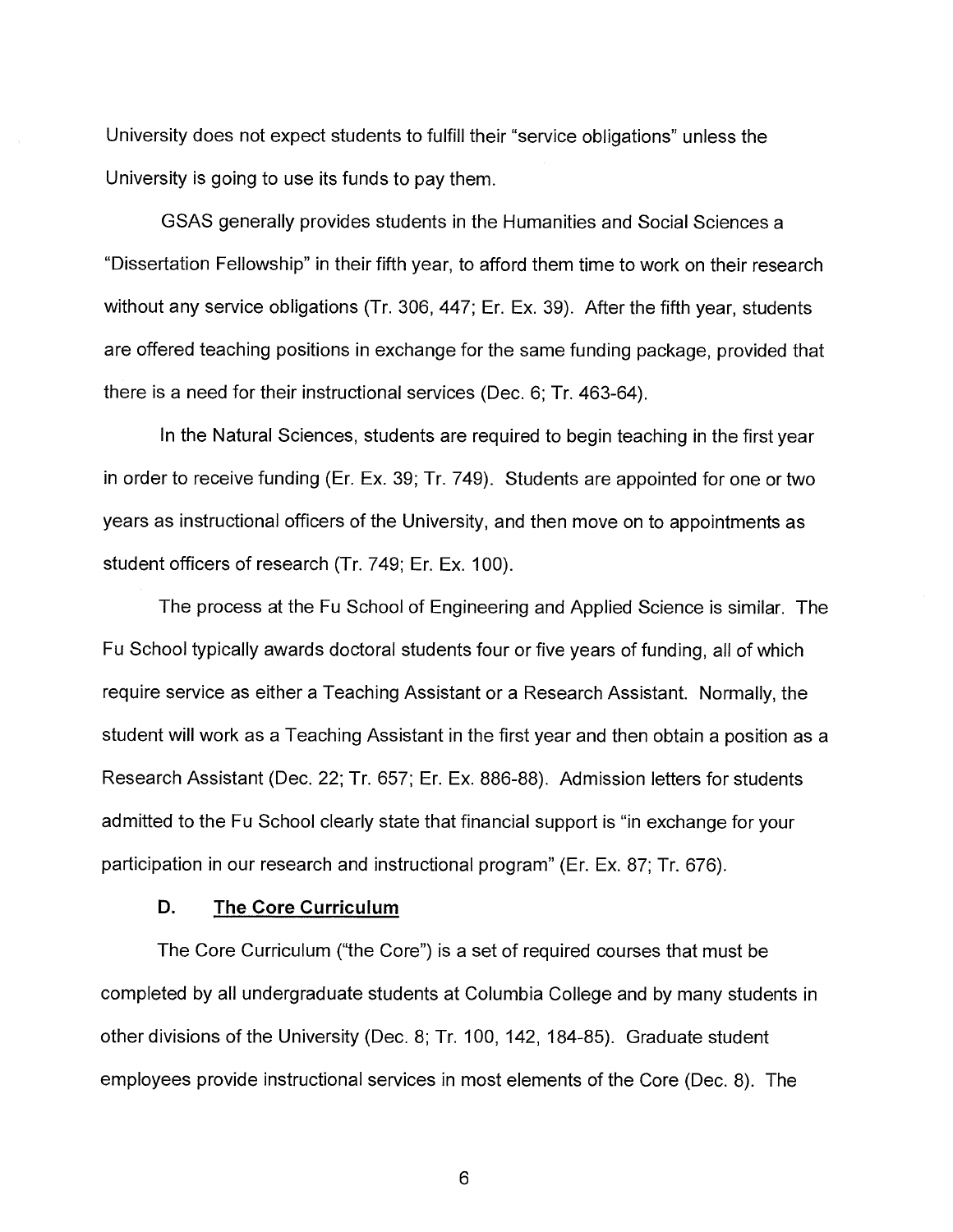Columbia College Bulletin, states, "The Core Curriculum is the cornerstone of the Columbia College education. The central intellectual mission of the Core is to provide all students with wide-ranging perspectives on significant ideas and achievements in literature, philosophy, history, music, art and science." (Pet. Ex. 16, p. 88). Thus, graduate assistants who teach or assist in teaching courses in the Core play a role in fulfilling this "cornerstone" of the central intellectual mission of the University.

## **E. Services Provided by Doctoral Officers of Instruction**

#### **1. Preceptors**

A Preceptor has an appointment as a "student officer of instruction." (Er. Ex. 2; Tr. 68). All student officers of instruction "have responsibilities relating to the educational programs at the University." (Tr. 68). A Preceptor is appointed to teach an independent course in the undergraduate Core Curriculum (Dec. 11; Tr. 68, 307). A Preceptor is responsible for all aspects of teaching a class (Dec. 12; Tr. 164-65; Er. Ex. 18, 19). Preceptors teach the year-long classes, Literature Humanities and Contemporary Civilization, that are part of the Core Curriculum (Dec. 11; Tr. 150; Er. Ex. 11). They work under the guidance and direction of a faculty member who is designated as the chair of the course (Dec. 12; Tr. 160-61). Preceptors normally may teach a class in the Core for up to two years (Dec. 12; Ex. 14, 15).

The Employer offers approximately 60 sections of each of these two courses, with a maximum of 22 students per section (Dec. 11; Tr. 145-46; Er. Ex. 6, 7). These classes are taught by "the entire span of ranks in the profession from retired faculty to senior tenured faculty; junior untenured faculty; postdoctoral fellows; graduate students and adjunct faculty." (Tr. 146; see also Tr. 153; Dec. 8). Preceptors may teach as many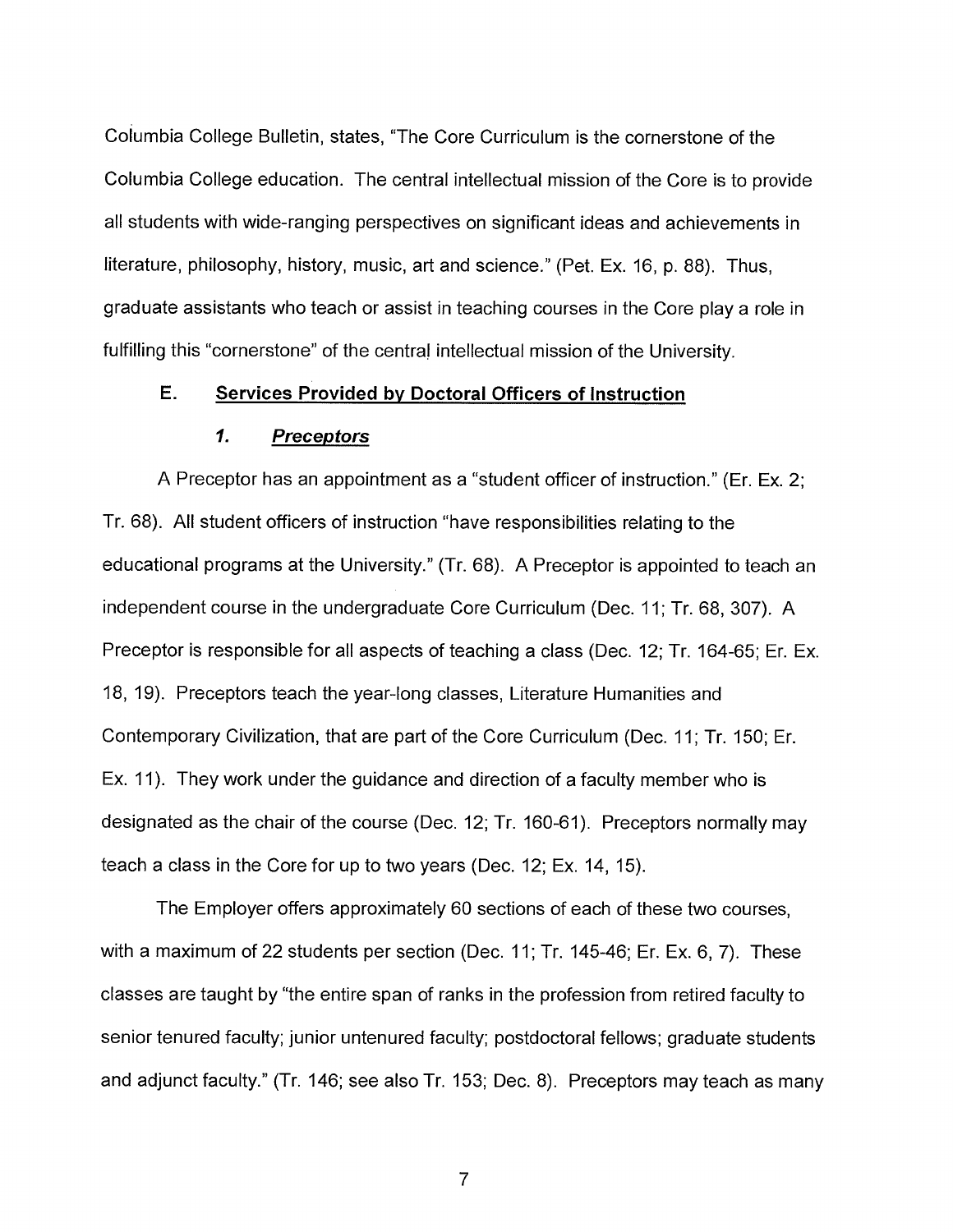as 24 of the 60 sections in each class (Dec. 11; Tr. 152). The Director of the Center for the Core explained that this target had been arrived at because the University values having the class taught by an "inter-generational faculty," and this number had been deemed the optimal number for the benefit of the undergraduate students in the classes (Tr. 164). These courses are taught in small classes to "provide students with opportunities to develop intellectual relationships with faculty early on in their College career..." (Pet. Ex. 16, p. 88). Where the class is taught by a Preceptor, therefore, the undergraduate student is given an opportunity to develop this important intellectual relationship with a graduate student employee.

In order to be selected to teach as a Preceptor, a graduate student must complete an application process (Dec. 12; Tr. 155). The University requires each applicant to submit a cover letter describing prior teaching experience, a C.V., and student evaluations from prior classes taught (Dec. 12; Er. Ex. 12, 13). It requires the same materials from postdoctoral fellows and adjuncts seeking to teach the course (Tr. 176). Preceptors are selected based upon their ability to explain materials in a way that the undergraduate students will understand (Tr. 156). The committee selects the candidates it believes will do a good job as instructors and whose teaching will best benefit the undergraduate students (Tr. 173).

The selection committee sends a letter to the successful applicants, offering appointment to Preceptor positions (Tr. 157; Er. Ex. 14, 15). The letters notify the Preceptor, "The second year of the appointment is contingent on satisfactory performance in the initial year." (Er. Ex. 14, 15). After graduation, a Preceptor may be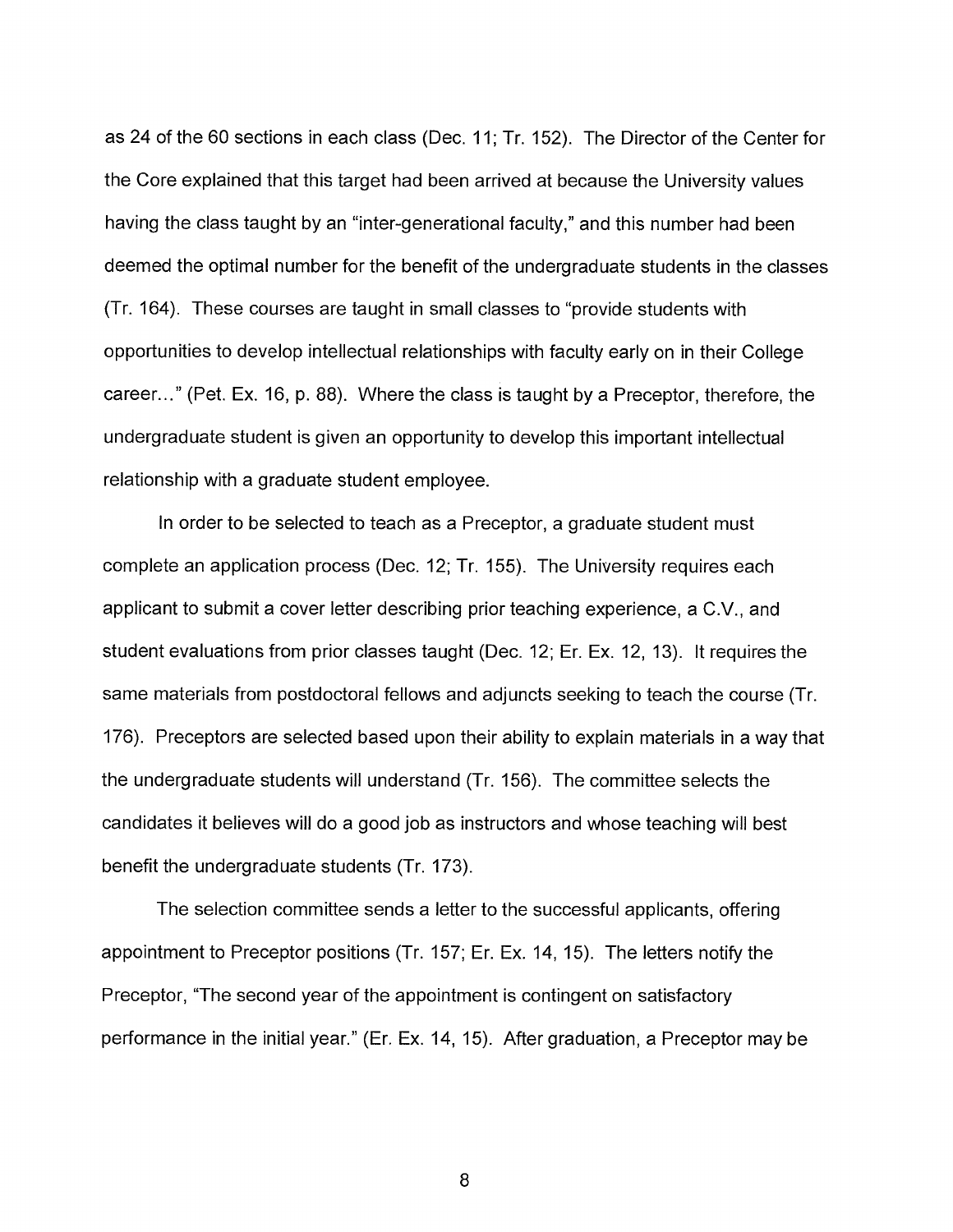hired to teach the same course as a postdoctoral faculty fellow or as an adjunct (Tr. 176, 177).

#### **2.** Teaching Fellows

Teaching Fellows are also student officers of instruction (Tr. 68; Er. Ex. 2). Like "Preceptor", this title is used only at GSAS (Dec. 10; Tr. 68-69; Er. Ex. 2). Teaching Fellows ("TFs") perform a wide range of teaching functions, including assisting faculty members in a classroom, leading discussion sessions, giving individual lectures, and teaching their own courses as instructors of record (Dec. 10; Tr. 69, 203). Like Preceptors, Teaching Fellows play an important role in teaching the Core Curriculum, serving as instructors of record for Art Humanities and Music Humanities (Dec. 17-18, 26; Tr. 149).<sup>3</sup> Each of these classes is offered in about forty sections (Dec. 18; Er. Ex. 8, 9; Tr. 821). Faculty members teach two to five of these sections, TFs typically teach about a dozen sections, and adjunct faculty teach the remainder (Tr. 613-14, 821-22). To be appointed to a position as a TF in Music Humanities, a student must go through an application and interview process to demonstrate teaching potential (Pet. Ex. 33). Graduate students in the Music Department in the second year of their Ph.D. studies, may be appointed as teaching assistants to assist instructors in these classes, helping instructors at any academic level, from TF to tenured faculty (Dec. 16; Tr. 609-12; Pet. Ex. 30, 34, pp. 2-3). The Chair of the Department of Art History testified that, in staffing Art Humanities, the University uses "as many [Teaching Fellows] as are available during that particular year." (Tr. 821). Teaching Fellows also serve as instructors in the

<sup>&</sup>lt;sup>3</sup> While some of the Employer's witnesses and the Regional Director used the title "Teaching" Assistant" to refer to these positions, it appears that Ph.D. candidates at GSAS who are appointed by the department to assist in the instruction of these classes are considered to be Teaching Fellows by GSAS and receive officer appointments as Teaching Fellows (Er. Ex. 2; Tr. 68-69).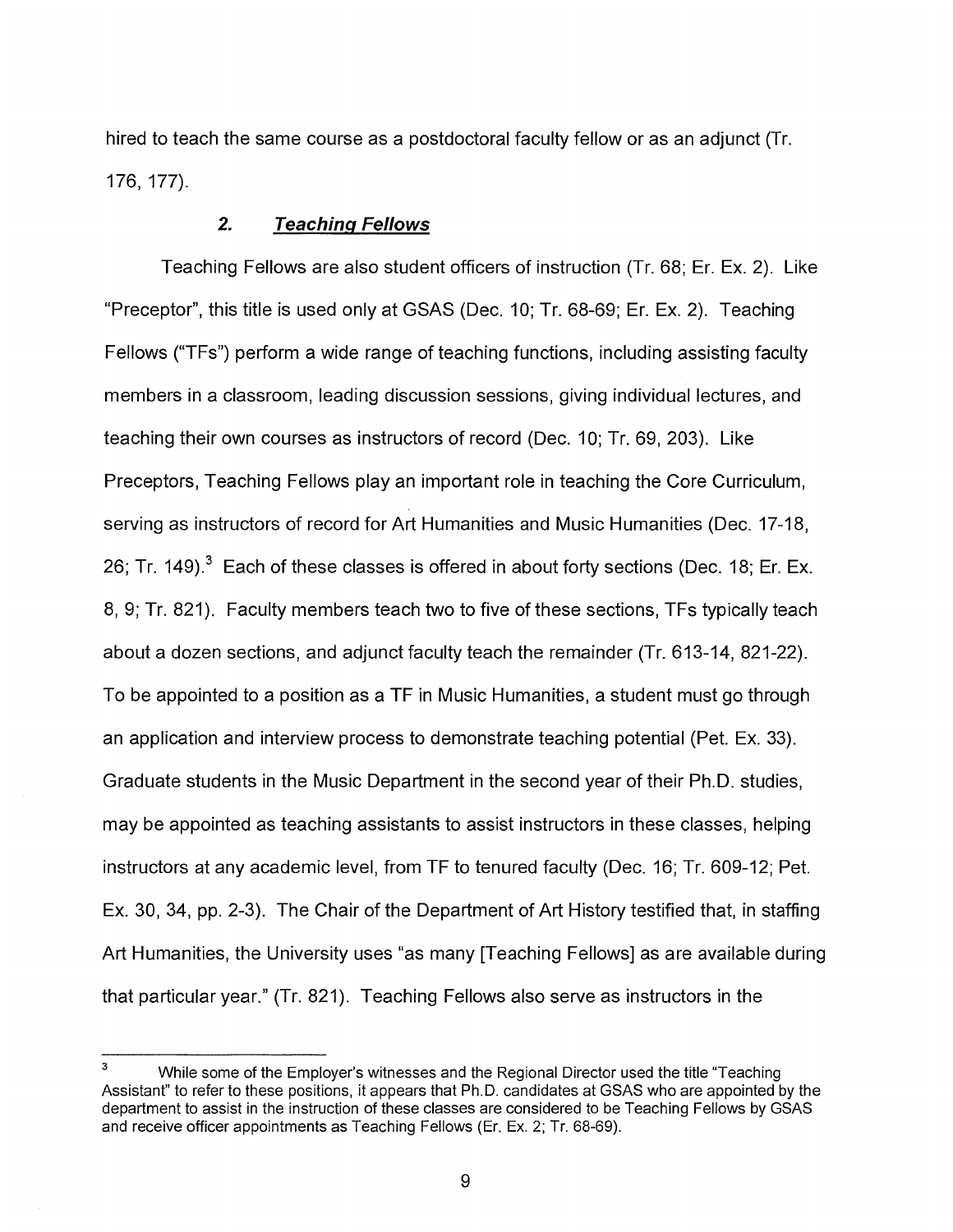University Writing course required of all undergraduates and in classes that students take to fulfill Columbia College's language requirement (Dec. 11; Tr. 185-86, 856, 868).

Teaching Fellows serve as instructors in other types of classes. Students in the Art History Department have the opportunity to teach a required course for Art History majors at Barnard College (Er. Ex. 53, 4th page). Music Department Ph.D. students serve as instructors in classes within the Music Department (Pet. Ex. 34). In the Math Department, TFs assist faculty members in teaching classes, and then move on to teach their own classes (Dec. 16; Tr. 203-04). Many students in the Natural Science departments lead laboratory sections for undergraduate students, in addition to performing a wide range of other duties (Pet. Ex. 21(B)(3)). For example, in the Physics Department, Ph.D. candidates teach laboratory sections (Tr. 754-55). There is no faculty member present in the laboratory class, so the TF has full responsibility for preparing the laboratory equipment, running through experiments to ensure that they run smoothly, and guiding and helping the students as they learn to conduct the experiments themselves (Tr. 755, 764, 781). Thus, TFs are responsible for teaching undergraduate students in the experimental sciences how to conduct experiments.

According to GSAS' Teaching Guidelines, TFs are expected to spend roughly 15 to 20 hours per week on their teaching duties (Dec. 10; Er. Ex. 40, 3rd page, para. 17). A TF whose work is not satisfactory must be given an opportunity to improve and, failing that, is subject to loss of administrative but not academic standing, which can result in a warning, suspension or dismissal (Er. Ex. 40, para. 18; Ex. 52; Tr. 469-70). Teaching assignments and duties for TFs are determined by the academic needs of the departments or programs where they perform their duties (Tr. 302, 463-64, 836).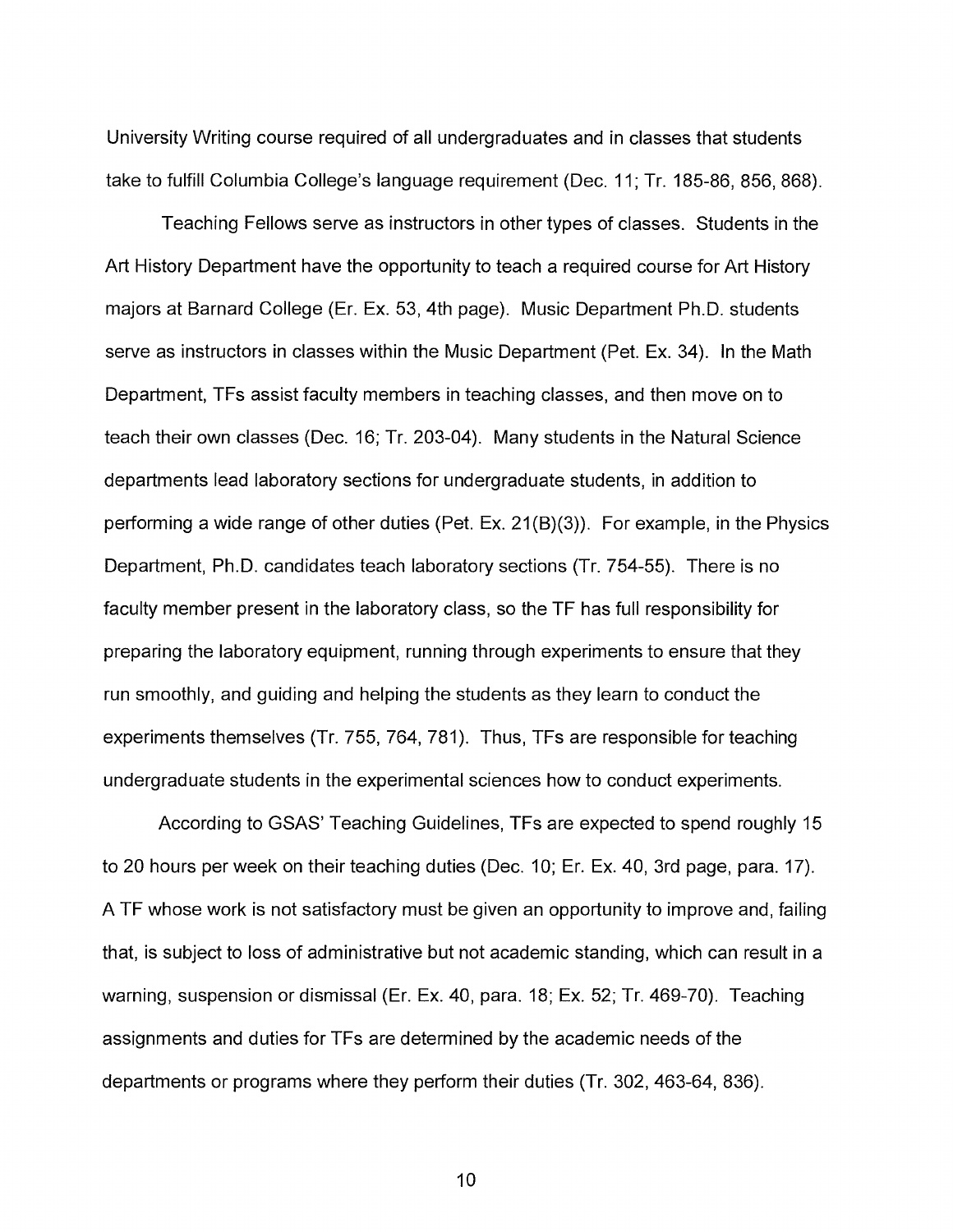The role of undergraduate education at Columbia is to transmit established knowledge to the undergraduate students (Tr. 448-49). Teaching Fellows in all types of assignments participate in the transmission of knowledge to undergraduate students (Tr. 449). Teaching Fellows play an important role in the instruction of undergraduate students (Er. Ex. 76, p. 2; Tr. 519-20; Pet. Ex. 15). Thus, the work of a TF serves the mission of undergraduate education at Columbia.

#### **3. Teaching Assistants**

The University makes formal appointments as Teaching Assistants ("TAs") to students outside of GSAS who perform teaching duties (Dec. 10; Er. Ex. 2). This includes doctoral students at other schools, such as the Fu School of Engineering and Applied Science, as well as Masters' students (Dec. 10; Tr. 69). The Vice Provost of the University testified, "Teaching Assistants perform functions which are very similar to a Teaching Fellow." (Dec. 10; Tr. 69). TAs at the FU School assist faculty in teaching courses. Their duties may include designing examinations, grading homework assignments, holding office hours to meet with students, conducting recitation sessions for larger classes, helping students with homework, and otherwise communicating with students about their classes (Dec. 22-23; Tr. 664). The teaching work performed by TAs contributes to the education of the undergraduate students and thus helps to fulfill the mission of the University  $(Tr. 675-76)$ . According to the Fu School web page:

The role of a teaching assistant is critical in a content-heavy curriculum such as in engineering and the applied sciences, said Dean Feniosky Pena-Mora. All of our TAs are deeply invested in support of our teaching mission....

A great TA can make a tremendous difference in how an undergraduate student views a particular course, and, in fact, can play a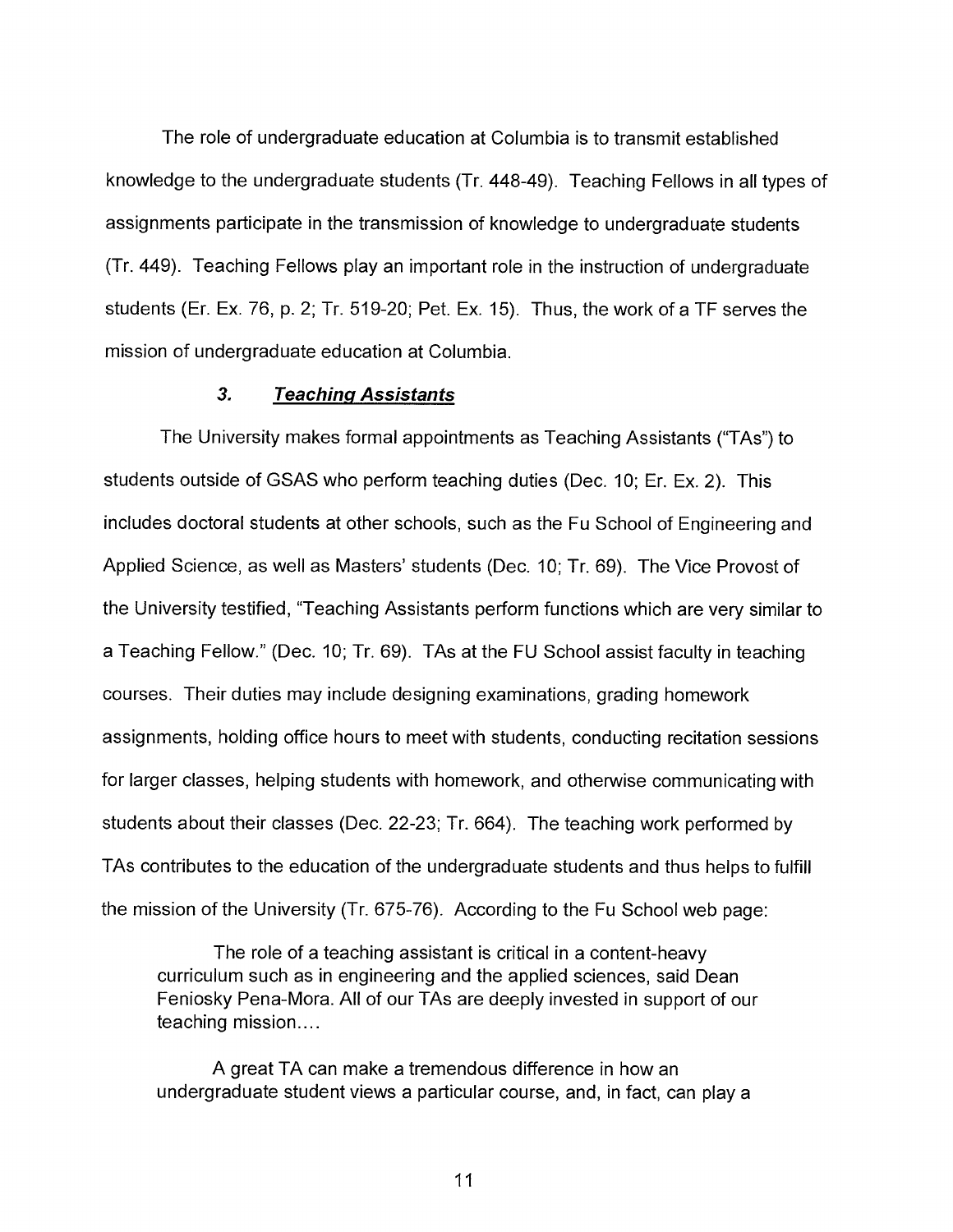large part in that student's success in the course and in subsequent courses, said Dean Pena-Mora.

(Pet. Ex. 61).

#### **F. Direction and Control**

It is undisputed, and the record establishes, that student officers of the University, in all classifications, are directed in their work by members of the faculty and perform in a manner controlled by the University (Tr. 106-07, 160-61, 208-10, 512; Er. Ex. 40).

#### **G. Distinctions Between Academic and Economic Relationships**

The Employer offered extensive evidence that faculty and administrators of the University believe that teaching has academic benefits for student employees who teach. The Petitioner does not dispute that there are often pedagogical benefits both to teaching and conducting research. Indeed, that is an essential element of any field of professional endeavor: the professional continues to learn while working in the field. This is true of the faculty members as well as student employees (Tr. 877-78, 1033-34).

Nevertheless, the economic relationship between a student employee and the school is severable from the academic relationship. TFs who do not fulfill their duties may be subject to discipline (Er Ex. 40, ¶18; Er. Ex. 52; Tr. 469-70). In the Psychology Department, Teaching Fellows are evaluated separately on their teaching performance and may "receive warnings where teaching is substandard." (Pet. Ex. 23, p. 2). The most dramatic illustration of the distinction between the academic relationship and the employment relationship is provided by the case of Longxi Zhao.

Longxi, a native of China, came to the United States in the Fall Semester of 2013 to pursue a Master's of Science degree in Chemical Engineering at the Fu School (Dec.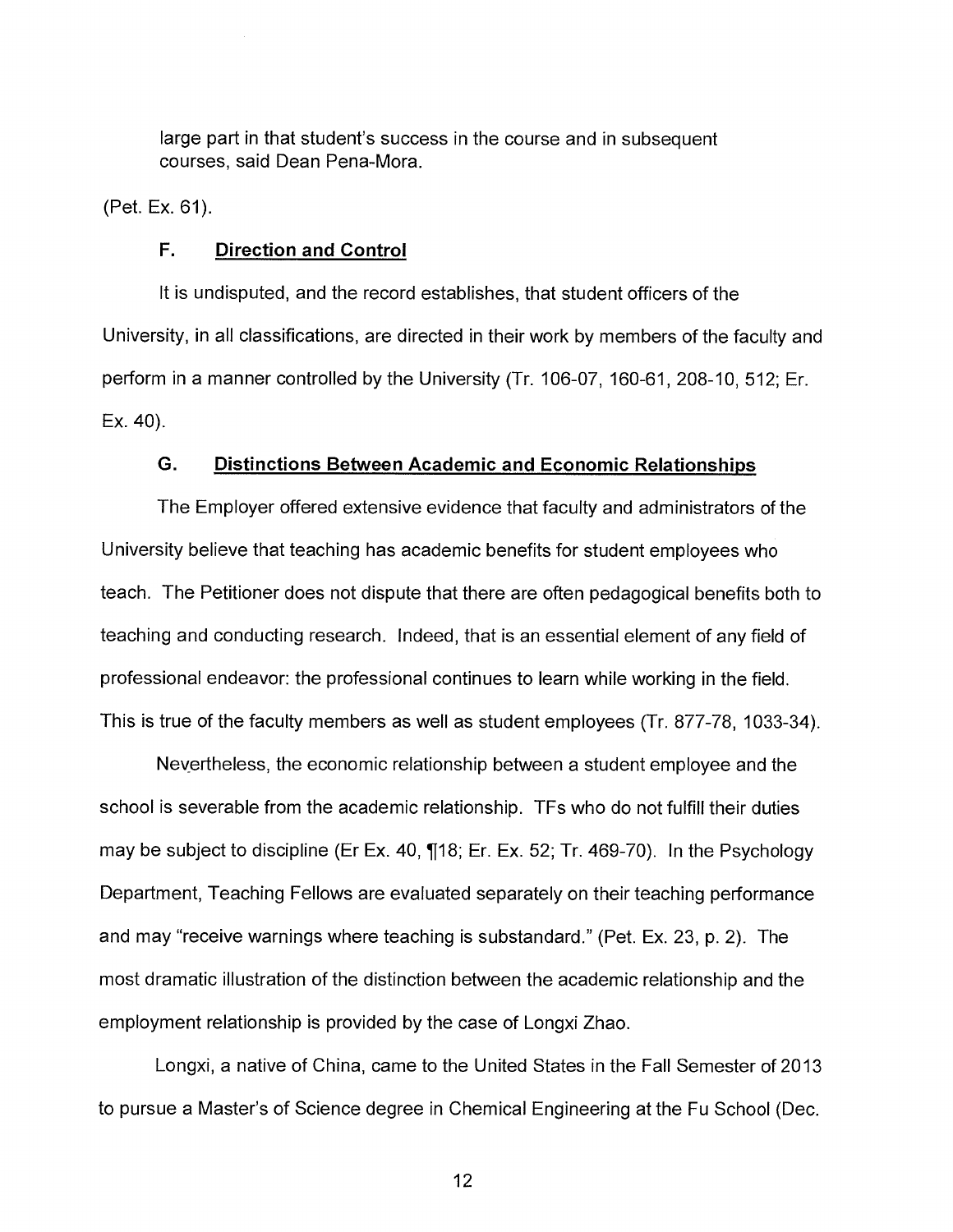27; Tr. 884, 885; Pet. Ex. 53). He received his Master's in February 2015 and was admitted to the Ph.D. program in the same department for the Spring 2015 Semester (Dec. 27; Tr. 884; Pet. Ex 54). Doctoral students in the Chemical Engineering Department customarily work as TAs for one year and then become Research Assistants (Tr. 888). Longxi's first appointment was as a TA in an undergraduate class in Kinetics taught by Professor Banta (Dec. 27; Tr. 887-88).

Before commencing his TA duties, Longxi approached Professor Banta and asked whether he could take an extended Spring Break to return to China (Dec. 27;Tr. 892, 894-95). Professor Banta rejected this request (Tr. 895). As a consequence, Longxi decided to take a much shorter trip home, during Columbia's Spring Break, which ran from Saturday, March 14 through Sunday, March 22 (Tr. 909). He left the Friday before, March 13, and returned Monday, March 23 (Tr. 896).

When he returned to New York, Longxi found two letters waiting for him. One was from the Assistant Director of the Office of Graduate Student Affairs, notifying him that a "Dean's Discipline Hearing" was to be held the next day to address accusations of "harassing others." (Tr. 906-07; Pet. Ex. 59). When he attended that hearing on March 24, he learned that this accusation of "harassment" related to an e-mail that he had sent six weeks earlier that had used the "f" word in a self-deprecating manner to refer to a mistake that he had made (Dec. 27; Tr. 907; Pet. Ex. 57). The second letter informed Longxi that he had been terminated from his position as a TA (Pet. Ex. 20). That letter, signed by Professor Sanat Kumar, Chair of the Department, reads:

> The Department of Chemical Engineering Graduate Committee at Columbia University has decided to terminate your teaching assistant position for CHEM E4230 for the following reasons: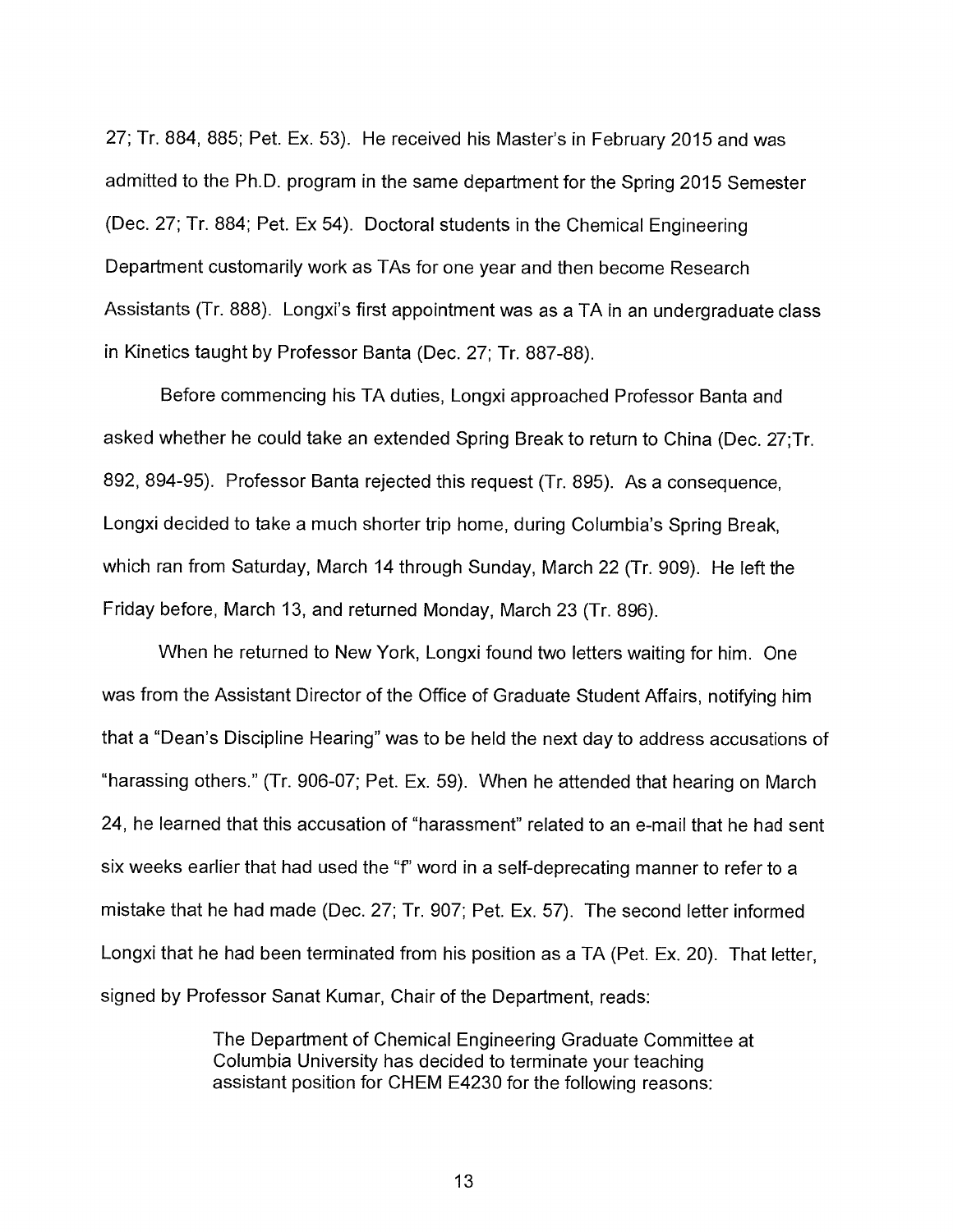- Making and implementing decisions without approval from the course instructor (i.e. late homework submission and point deduction)
- Sending inappropriate email correspondence to students
- Failing to proctor a quiz on Friday, March 13
- Taking a vacation during the semester without approval.

In particular, you were previously verbally warned that if you proceeded to take an unapproved vacation that interfered with your teaching assistant position you would be subject to dismissal. **Accordingly, this termination is effective immediately. As a result, you will no longer receive a salary for this position.** 

However, in an effort to work with you, since this decision was recently made, your tuition for the Spring 2015 term will be paid for by the academic department. **A teaching assistant position, although a useful funding source, is not a requirement for the doctoral degree.** Therefore, if you decide to apply for a teaching assistant position in the future, you must submit an application for consideration but these incidents will understandably cause pause in any future considerations.

(Pet. Ex. 20) (emphasis added). Longxi disputes these allegations, noting particularly

that he was not scheduled to work on March 13 (Dec. 27). He appealed his dismissal to

Dean Kachani of the Fu School, who denied the appeal on the ground that there were

"sufficient grounds for termination." (Dec. 27; Pet. Ex. 60).

This incident clearly reveals the distinctly economic nature of the employment relationship between graduate student employees and the University. As stated in the termination letter, Longxi was terminated from his position as a TA, but his student status was not affected. The alleged offenses relied upon to justify his termination all relate to his employment as a TA, not his academic performance. Dean Kachani's explanation for his decision to uphold the termination, that Longxi was guilty of "dereliction of duty" and "insubordination," are typical employment offenses. The consequences of the termination were purely economic: the loss of his semi-monthly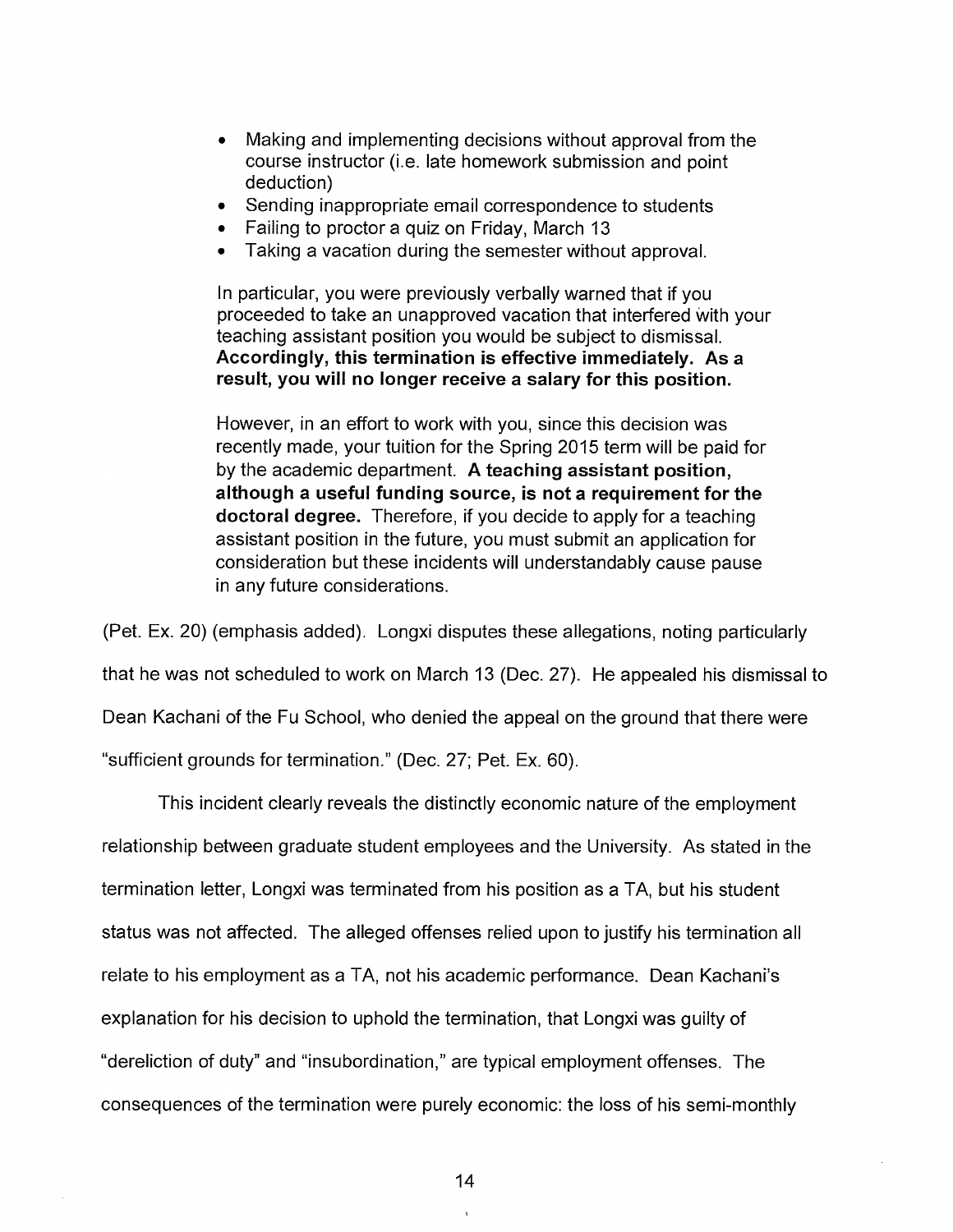stipend payments (Tr. 933). Dean Kachani further explained why Longxi was terminated a day before the hearing regarding alleged harassment. The Dean's Discipline Hearing related to Longxi's status as a student, not his employment as a TA (Tr. 937-38). As Dean Kachani put it, "Those are two different matters." (Ti. 937).

#### **IV. THE BOARD SHOULD OVERRULE BROWN**

# **A. NYU I was Consistent with the Language of Section 2(3), Common Law and Precedent Interpreting that Section**

The decision in **NYU I** was built on a solid legal foundation of the language of the statute, Supreme Court decisions and Board precedent. That foundation remains sound today. NYU I relied, first and foremost, on the broad definition of "employee" in section 2(3) of the Act and on Supreme Court decisions giving an expansive reading to this statutory language. **NYU** I at 1205 (citing NLRB v. Town & Country, 516 U.S. 85, 91-92 (1995); Sure-Tan, Inc. v. NLRB, 467 U.S. 883, 891-92 (1984); Phelps Dodge Corp. v. NLRB, 313 U.S. 177, 185-86 (1941)). In Town & Country, a unanimous Supreme Court held, "The ordinary dictionary definition of 'employee' includes any 'person who works for another in return for financial or other compensation," and the Act's definition of employee as including "any employee" "seems to reiterate the breadth of the ordinary dictionary definition." 516 U.S. at 90 (quoting American Heritage Dictionary 604 (3d ed. 1992)) (emphasis in original). In Sure-Tan, the Court held that the "breadth" of the definition of "employee" in section 2(3) "is striking: the Act squarely applies to 'any employee.' The only limitations are specific exemptions for agricultural laborers, domestic workers, individuals supervised by their spouses or parents, individuals employed as independent contractors or supervisors, and individuals employed by a person who is not an employer under the NLRA." 467 U.S. at 891.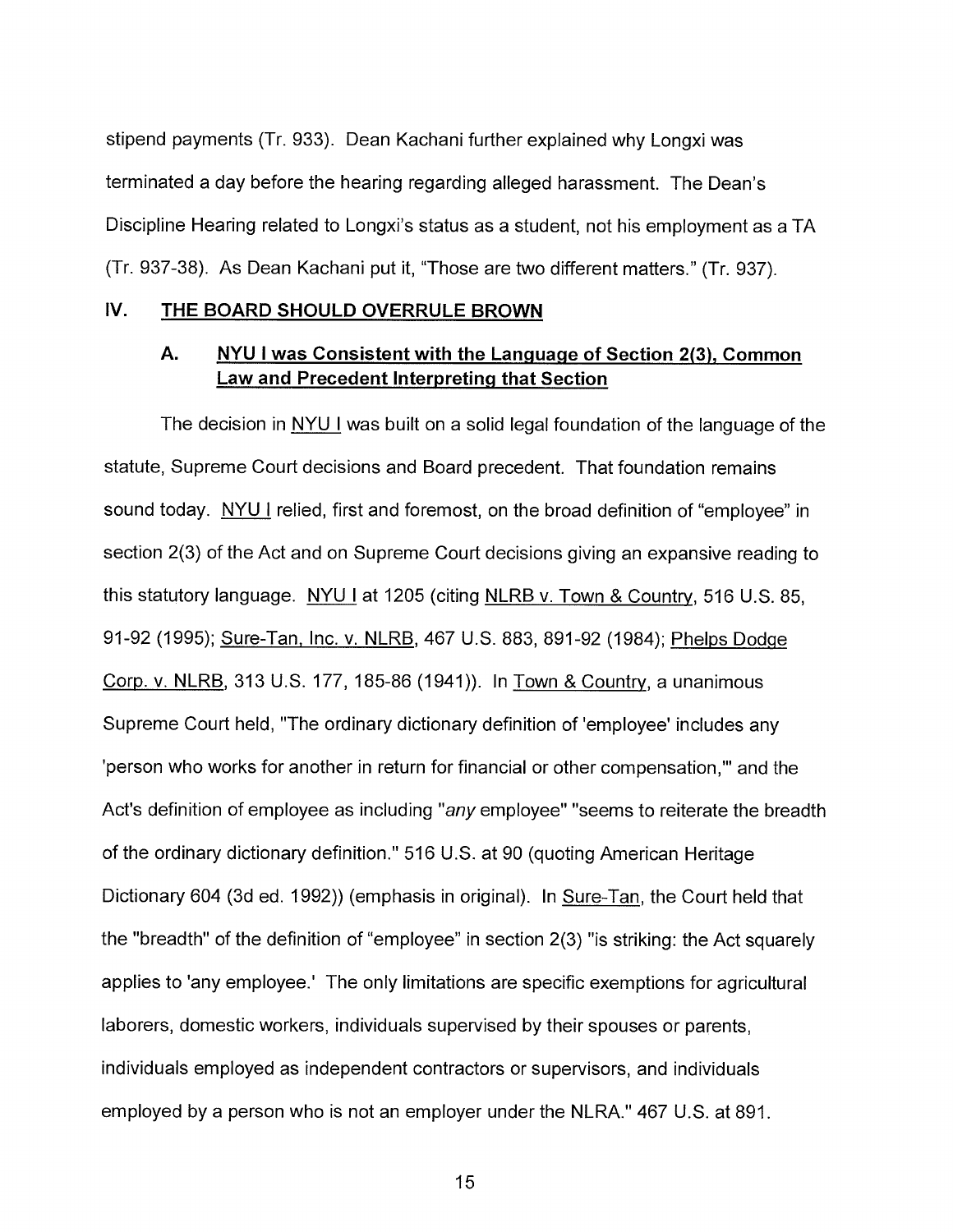There is no exclusion in the statute for employees who are "also students" or "primarily students." Thus, the Board decision in NYU I was solidly grounded in the language of the statute and Supreme Court precedent defining that language.

The section 2(3) definition of "employee" is informed by the common-law masterservant relationship. Town & Country, 516 U.S. at 93-94. These student employees clearly fall within the common law definition of "employee." The Restatement (Third) of the Law, Employment, §§ 101(1) and 102 (2015), provides that an employment relationship exists where an individual acts "at least in part" to serve the interests of the employer, the employer consents to receive those services, the individual is not engaged in an independent business to provide those services, and the work is not performed on a voluntary basis (i.e., the individual is paid by the employer). These criteria clearly fit the student employees at Columbia. As discussed extensively above, the work they perform serves the interests of the University. The Employer consents to them performing these services, and they are certainly not involved in independent businesses. As they are paid for the work that they perform, they are not volunteers. Thus, they fit the common law definition of "employee." Indeed, comment g to section 1.02 provides that student assistants who are paid to perform work that benefits an educational institution have an employment relationship with that institution.

NYU I was also consistent with established Board precedent interpreting Section 2(3) of the Act. For example, in Sunland Construction Co, 309 N.L.R.B. 1224 (1992), in holding that paid union organizers are employees where they obtain jobs to try to organize other employees, the Board reaffirmed that the statute applies in the absence of an express exclusion. "Under the well settled principle of statutory construction -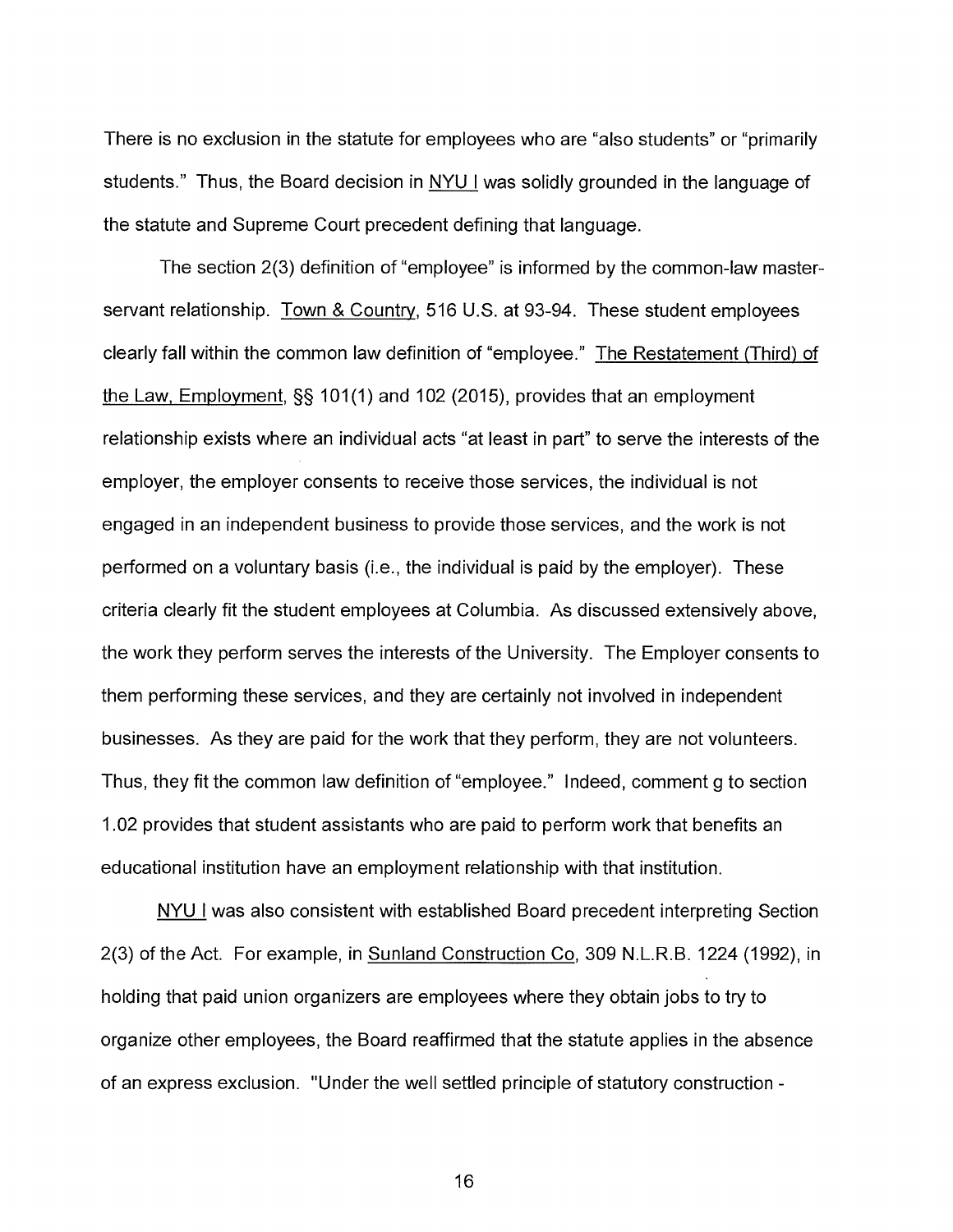expressio unius est exclusio alterius - only these enumerated classifications are excluded from the definition of employee." Id. at 1226. The Board gave a similarly broad reading to the statutory definition of employee in Seattle Opera Association, 331 N.L.R.B. 1072 (2000), enf'd 292 F.3d 757 (D.C. Cir. 2002), holding that auxiliary choristers at a non-profit opera company were "employees". Enforcing the Board's decision, the D.C. Circuit distilled the Supreme Court's and Board's broad reading of the statute and the common-law master servant relationship into a two-part test: "[lit is clear that - where he is not specifically excluded from coverage by one of section  $152(3)$ 's<sup>4</sup> enumerated exemptions - the person asserting statutory employee status does have such status if (1) he works for a statutory employer in return for financial or other compensation; and (2) the statutory employer has the power or right to control and direct the person in the material details of how such work is to be performed." 292 F.3d at 762 (internal citations omitted) (emphasis in original). The decision in NYU I is fully consistent with this definition.

Finally, the decision in NYU I is consistent with Boston Medical Center, 330 N.L.R.B. 152 (1999), holding that medical interns, residents and fellows are "employees," despite the fact that they are also students. As in NYU I, the Board in Boston Medical based its decision on the broad language of section 2(3) and the Supreme Court decisions emphasizing that the definition encompasses anyone who works for an employer in exchange for compensation. Id. at 159-60. The Board relied upon the fact that there is no exclusion in section 2(3) for employees who are also students. The Board also pointed to section 2(12)(b) of the Act, which defines professional **employee** to include "any employee who (i) has completed the courses of

<sup>&</sup>lt;sup>4</sup> Section 2(3) of the NLRA is, of course, codified at 29 U.S.C. Sec. 152(3).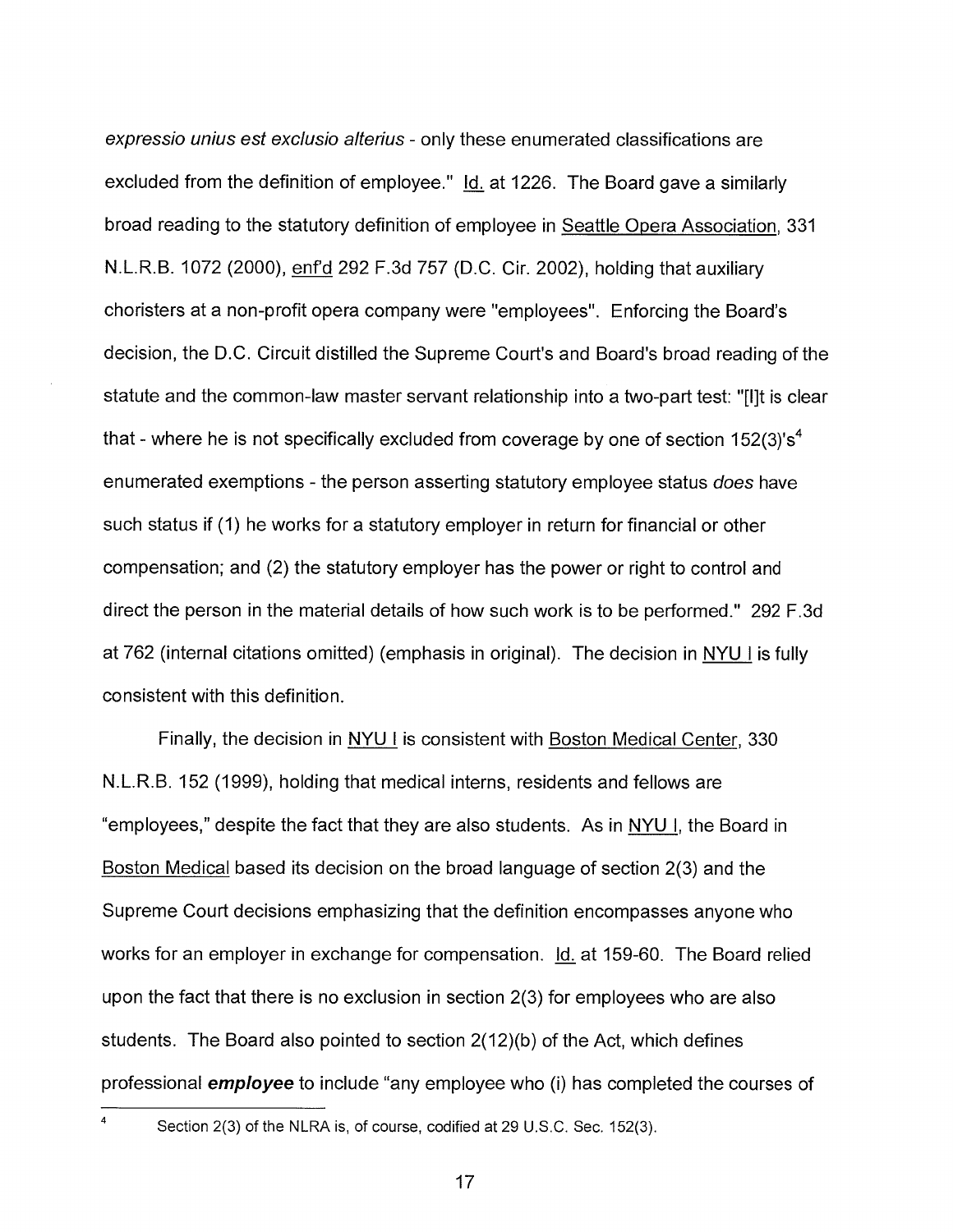specialized intellectual instruction ... and (ii) is performing related work under the supervision of a professional person...." Id. at 161. Like interns and residents, graduate assistants literally fit within this definition of professional employees: they have completed advance courses of instruction and they work under the direction of a faculty member in their field of study.

The Board in Boston Medical emphatically rejected the idea that there is some inconsistency between being an employee and being a student, holding that interns' and residents' "status as students is not mutually exclusive of a finding that they are employees." Id.

As 'junior professional associates,' interns, residents and fellows bear a close analogy to apprentices in the traditional sense. It has never been doubted that apprentices are statutory employees. . . . Nor does the fact that interns, residents and fellows are continually acquiring new skills negate their status as employees. Members of all professions continue learning throughout their careers<sup>5</sup>. . . . Plainly, many employees engage in long-term programs designed to impart and improve skills and knowledge. Such individuals are still employees, regardless of other intended benefits and consequences of these programs.

Id. at 161 (citations and footnotes omitted). The holding of Boston Medical has not

been questioned by the courts of appeals, has resulted in fruitful collective

bargaining, and remains good law. St. Barnabas Hospital, 355 N.L.R.B. No. 39

(2010). NYU I was entirely consistent with Boston Medical.

# **B. NYU I Was Also Consistent with Long-Standing Precedent Finding Apprentices to Be Employees**

As the Board recognized in Boston Medical, there is no logical basis to conclude that one cannot be both a student and an employee. The Board has a long history of recognizing that apprentices are employees under the Act. Apprentices are required to

 $5$  This is true of faculty at Columbia (Tr. 877-78, 1033-34).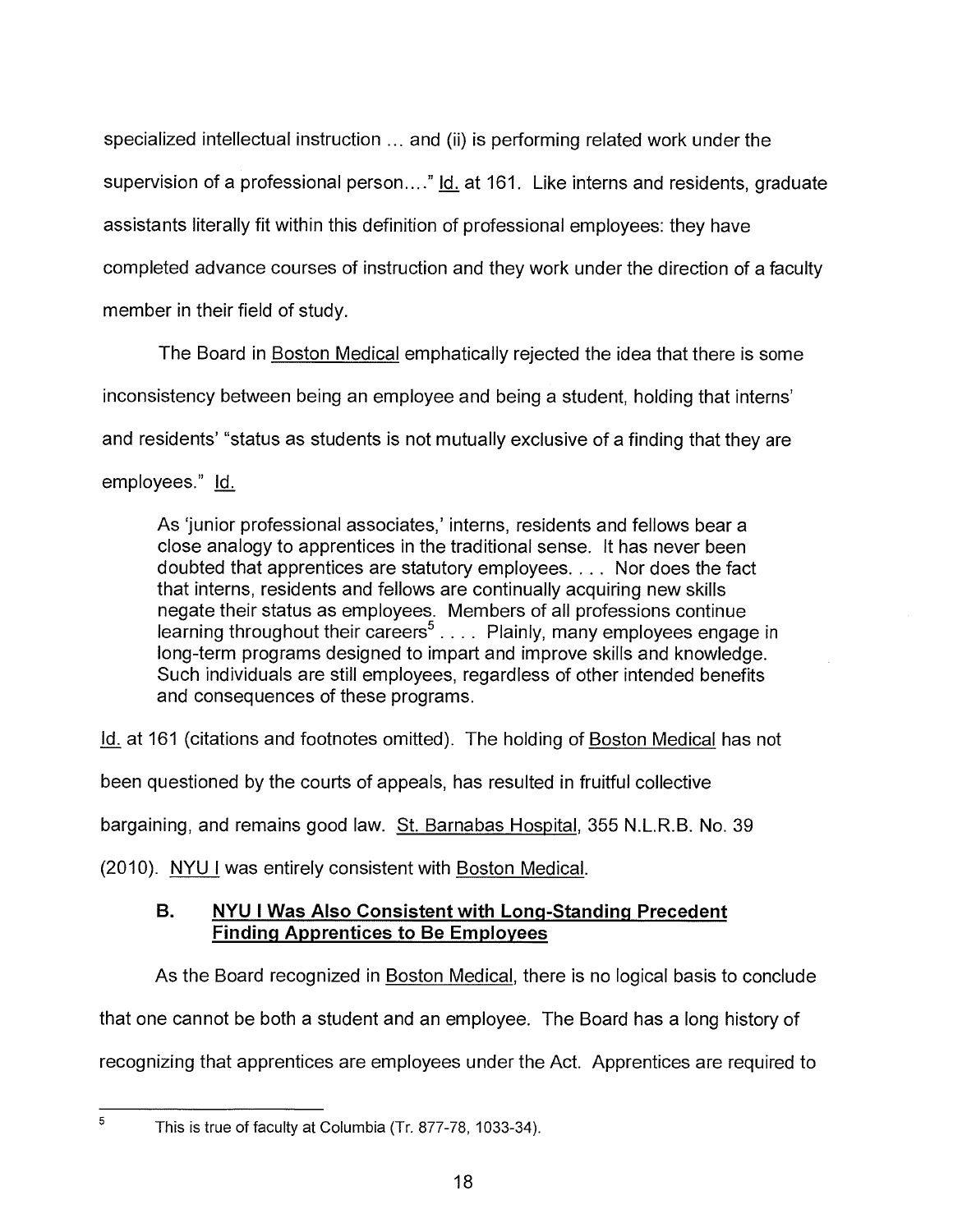work as a part of their training for a craft or trade. Their work provides on-the-job training that is critical to learning the craft. Apprentices generally must complete a certain number of hours of classroom training and a specified number of years of work in the field to qualify as journeymen. Despite the fact that the work of apprentices is thus part of their training for a career, the Board has consistently treated apprentices as employees.

As far back as 1944, the Board held that apprentices who attended a school as part of a 4 or 5 year training program and worked under the supervision of training supervisors for 2% years were employees within the meaning of the Act. Newport News Shipbuilding & Dry Dock Co., 57 N.L.R.B. 1053, 1058-59 (1944). Similarly, in General Motors Corp., 133 N.L.R.B. 1063, 1064-65 (1961), the Board found apprentices who were required to complete a set number of hours of on-the-job training, combined with related classroom work in order to achieve journeyman status, to be employees. See also Chinatown Planning Council, Inc., 290 N.L.R.B. 1091, 1095 (1988) (describing apprentices "working at regular trade occupations while receiving on-the-job training"), enf'd, 875 F.2d 395 (2d Cir. 1989). All of these apprentices were students and employees at the same time. Their work was related to their schooling. They learned while working and earning money. The Board has never suggested that, in order to find an apprentice to be an employee, it was necessary to weigh the educational benefit that he received against the economic benefit his employer derived in order to decide whether the relationship was "primarily educational." "[I]t has never been doubted that apprentices are statutory employees" because there is no inconsistency between working and learning. Boston Medical, 330 N.L.R.B. at 161.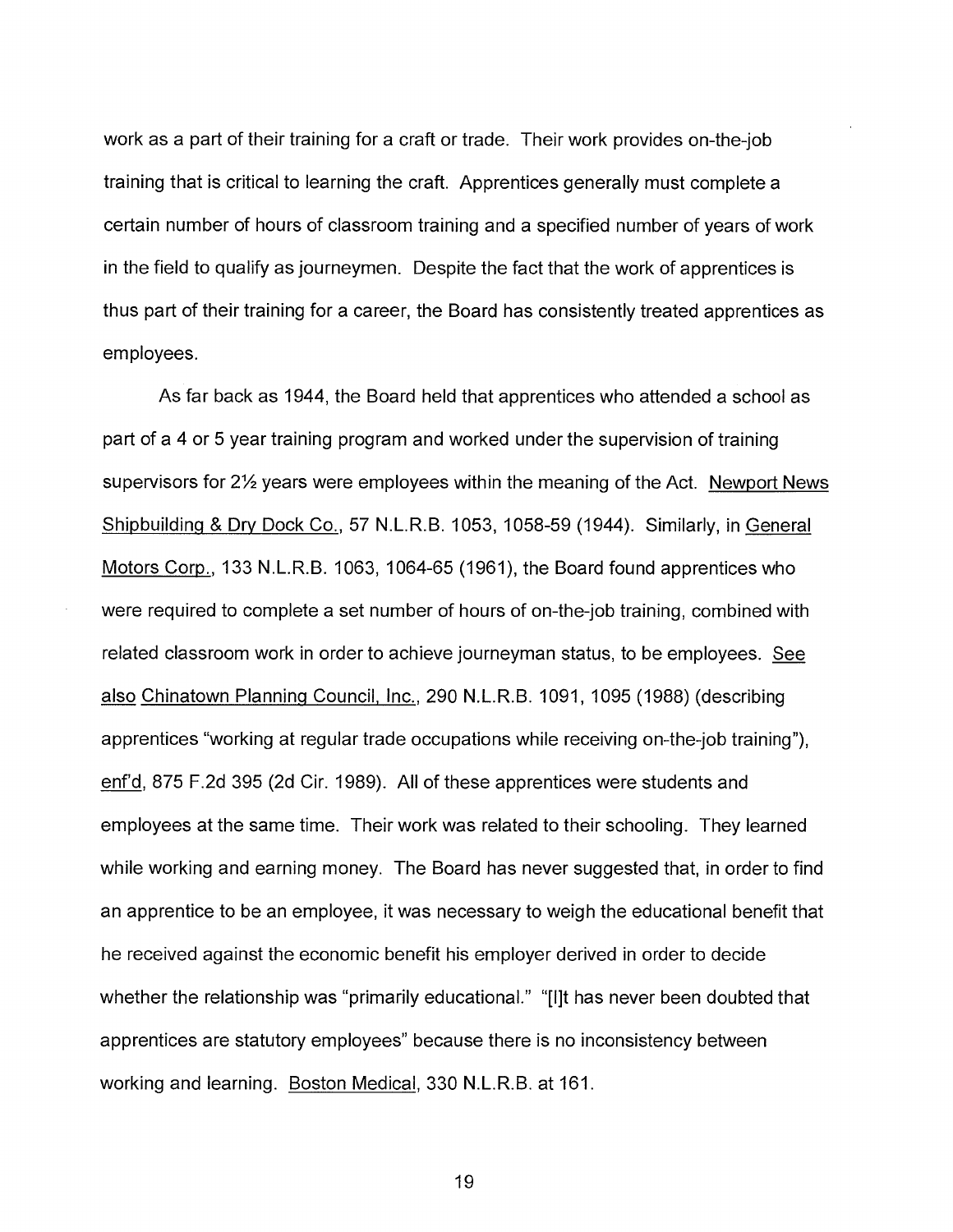Like apprentices, graduate student workers are engaged in learning while simultaneously performing services for an employer designed to prepare them for their post-graduation careers. Indeed, the Employer refers to the research and instructional services performed by graduate student employees as their "professional apprenticeship." (Er Ex. 36, 37, 38). A worker can be a student engaged in a course of study at the same time as he or she is an apprentice "employee" under the Act. Boston Medical, supra.

In summary, NYU I was built on a solid legal foundation. The finding that one can be both a student at an educational institution and an employee of that same institution is consistent with the broad, sweeping definition of "employee" in the NLRA and with Supreme Court and Board precedent generally interpreting that definition. Finding graduate assistants to be "employees" is also consistent with the common law meaning of the term. NYU I was consistent with the long history of Board cases finding apprentices to be employees, including apprentices who received schooling in their trade from their employer. The section 2(12)(b) definition of "professional employee" as including a person who has received specialized intellectual instruction and is working under the supervision of a professional person precisely describes many graduate assistants and discloses the understanding of Congress that student employees working in an advanced intellectual field would be treated as employees in the same fashion as apprentice tradespeople. Finally, Boston Medical and St. Barnabas are inconsistent with the reasoning and legal basis of Brown. Brown is clearly an outlier that cannot be reconciled with the language of the statute or any applicable precedent.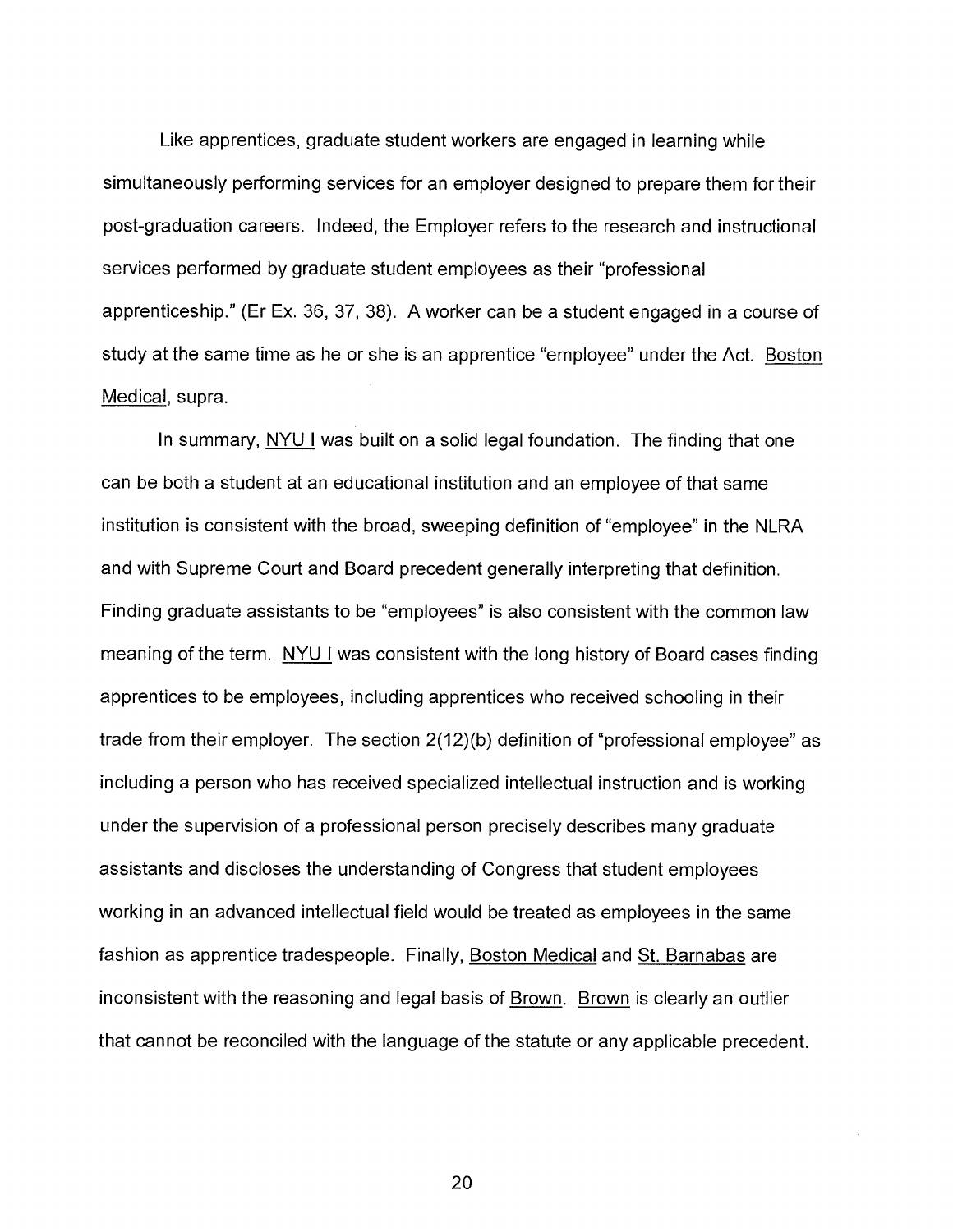# **C. There is No Precedent to Support Brown**

Brown, by contrast to NYU I, represents a sharp departure from existing precedent, and is inconsistent with the language of the statute and Supreme Court precedent. At the outset, it is astonishing that the Board in Brown ignored the broad scope of the definition of employee in section 2(3) of the Act. This is contrary to the most fundamental principle of statutory construction. In interpreting the meaning of any statute, "[w]e start, as always, with the language of the statute." Williams v. Taylor, 529 U.S. 420, 431 (2000); Am. Tobacco Co. v. Patterson, 456 U.S. 63, 68 (1982) ("[I]n all cases involving statutory construction, our starting point must be the language employed by Congress. . .") (quotation and citation omitted). The Brown majority disregarded this most basic tenet of statutory interpretation.

The majority claimed to return to what it characterized as the status of the law before NYU I. As support for that proposition, the majority cited two decisions which, it claimed, held that graduate assistants are "primarily students" and therefore not employees within the meaning of section 2(3) of the Act. Neither of these cases lends any support for the proposition that graduate assistants cannot also be employees.

In the first of those decisions, Adelphi University, 195 N.L.R.B. 639 (1972), the Board did hold that teaching and research assistants were "primarily students." There is not the slightest suggestion in that decision, however, that the Board believed that this was somehow inconsistent with employee status. Rather, the Board held that student status distinguished teaching assistants from regular faculty members, so that they lacked a community of interest with regular faculty members. "[W]e find that the graduate teaching and research assistants here involved, although performing some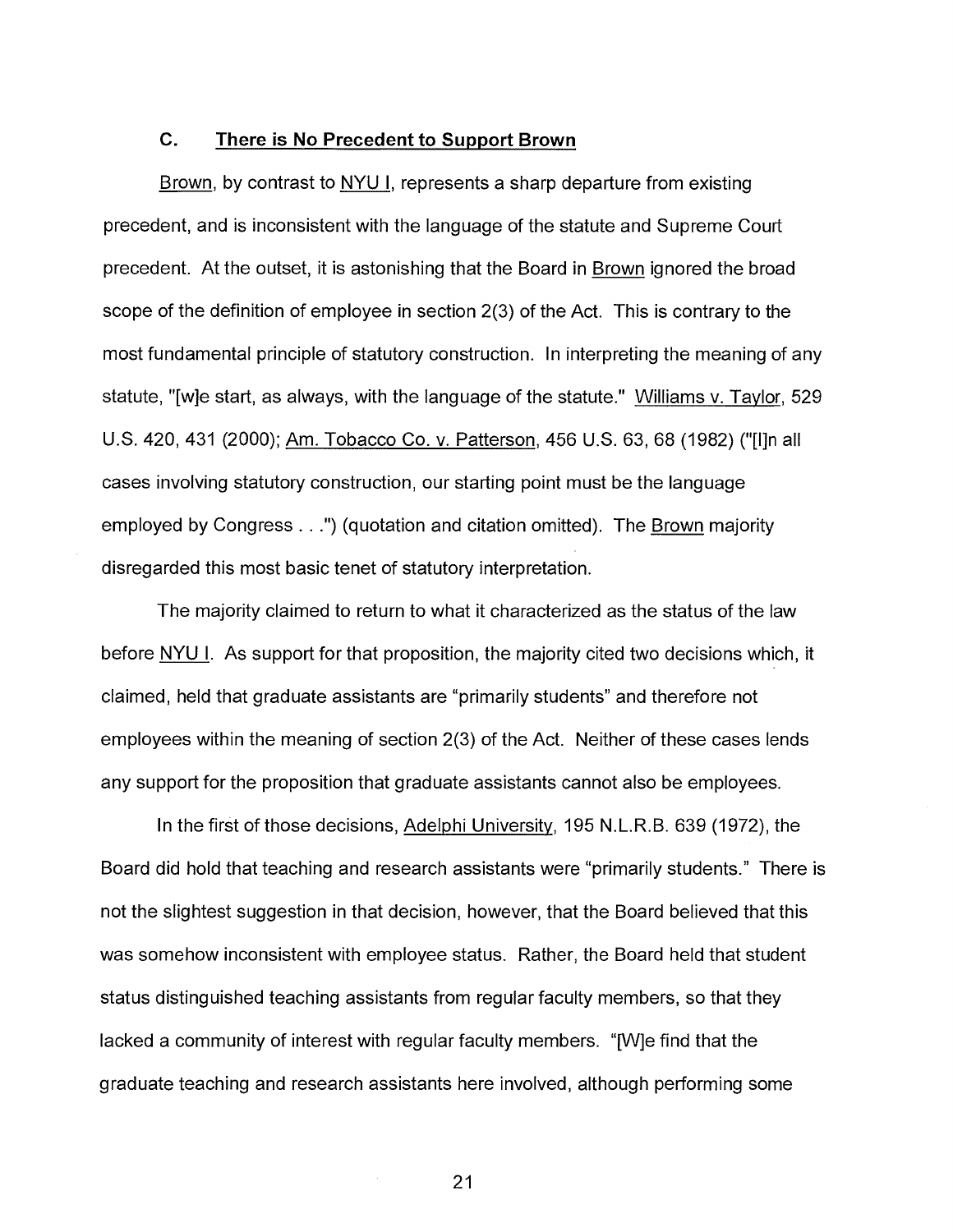faculty-related functions, are primarily students and **do not share a sufficient community of interest with the regular faculty to warrant their inclusion in the unit."** 195 N.L.R.B. at 640 (emphasis added). NYU I, by finding a separate unit of student employees to be appropriate, was entirely consistent with Adelphi. The Board, in Brown, did not "return" to Adelphi's holding. Instead, it distorted the holding of a case that supports finding student employees to have a separate community of interest from other employees.

Similarly, Leland Stanford Junior University, 214 N.L.R.B. 621 (1974), did not hold that a graduate student could not be simultaneously a student and an employee.<sup>6</sup> Rather, the Board found that a specific group of graduate students were not employees because they were not paid by the university for providing services to the university. The Board found that the tax-exempt stipends received by the students from outside funding agencies were not payment for services performed for the university. "Based on all the facts, we are persuaded that the relationship of the RA's (sic) and Stanford is not grounded on the performance of a given task where both the task and the time of its performance is designated and controlled by an employer." 214 N.L.R.B. at 623. This finding stands in sharp contrast to the findings of the Regional Director that the petitioned-for individuals receive payments categorized by the University as "salaries" for performing duties that are also performed by admitted employees such as faculty members (Dec. 29). There is nothing in Leland Stanford to support the holding that student employees who are paid to perform tasks for the benefit of the university cannot be employees within the meaning of section 2(3) of the Act.

The Board in St. Clare's Hospital, 229 N.L.R.B. 1000 (1977), did read Leland Stanford to hold that graduate assistants could not be employees. Leland Stanford, however, does not stand for that proposition, and St. Clare's had been overruled before the Board issued the Brown decision.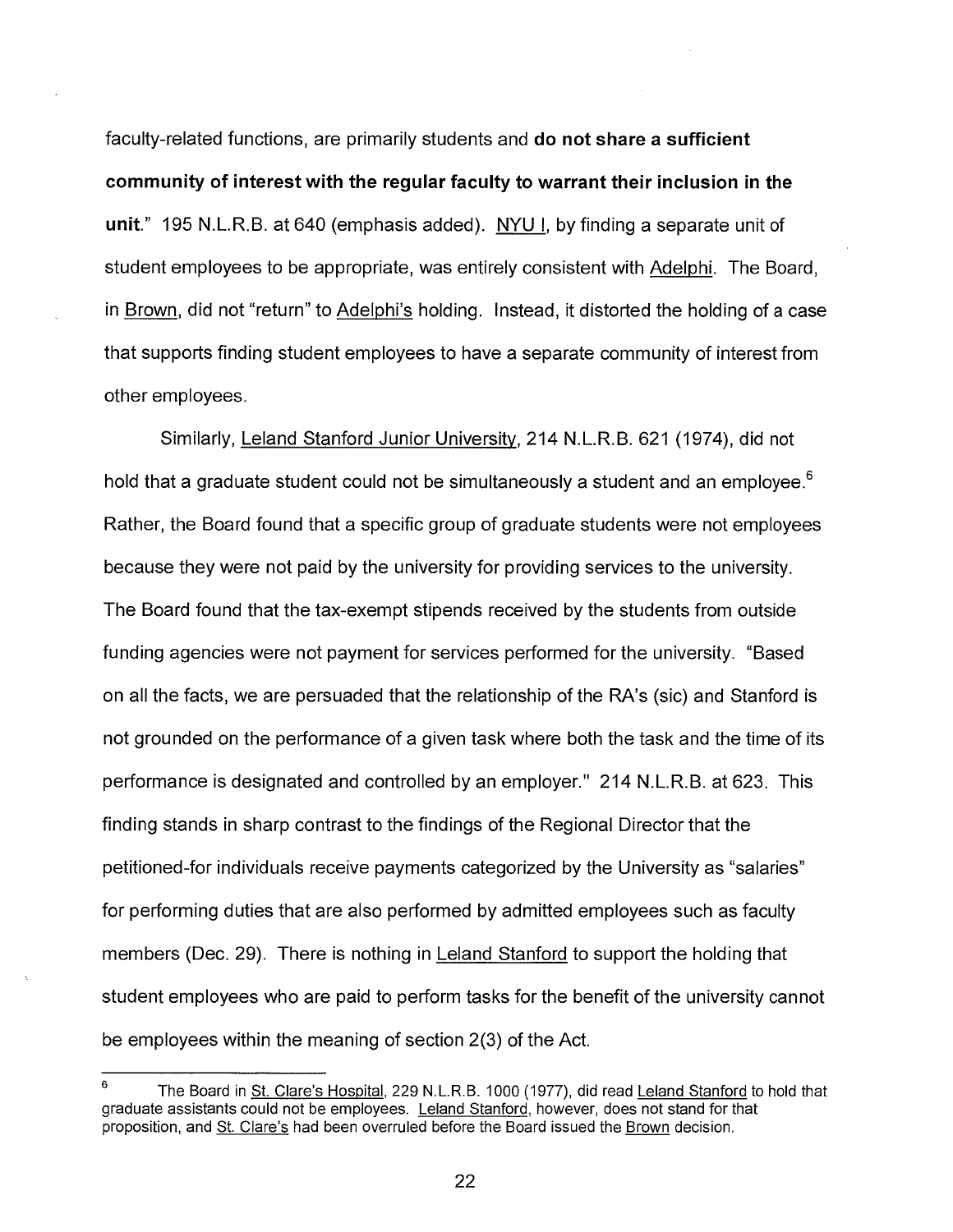The Board in Brown cited Adelphi and Leland Stanford as support for what it characterized as a "fundamental": "the Act is designed to cover economic relationships." 342 N.L.R.B. at 488. As the record in this case demonstrates, student employees **do**  have an economic relationship with their university. There is nothing in either Adelphi or Leland Stanford that would support a holding that an individual cannot have an economic relationship with a university because he also has an educational relationship with the university. Neither of those cases even suggests that one cannot be both student and employee. Indeed, this false dichotomy between working and learning was forcefully rejected by the Board in Boston Medical and is inconsistent with the decades of case law finding apprentices to be employees.

The Brown majority relied almost entirely on St. Clare's to provide support for the exclusion of an entire class of employees from the protections of the Act, notwithstanding that St. Clare's had been expressly overruled in Boston Medical, 330 N.L.R.B. at 152. Despite this rather glaring flaw in the precedential value of the case, the Brown majority proceeded to construct their rationale around St. Clare's, quoting extensively from that decision. 342 N.L.R.B. at 489-90. The majority relied upon St. Clare's for the proposition that there is some inconsistency between an academic relationship and an employment relationship. Based solely on St. Clare's, without citation to any other authority, any evidence or any academic research, the Board concluded that collective bargaining could harm the academic relationship between students and faculty and could infringe on academic freedom. Thus, the entire foundation for Brown is a case that had been overruled. A decision so totally lacking a foundation should not be permitted to frustrate student employees' efforts to organize.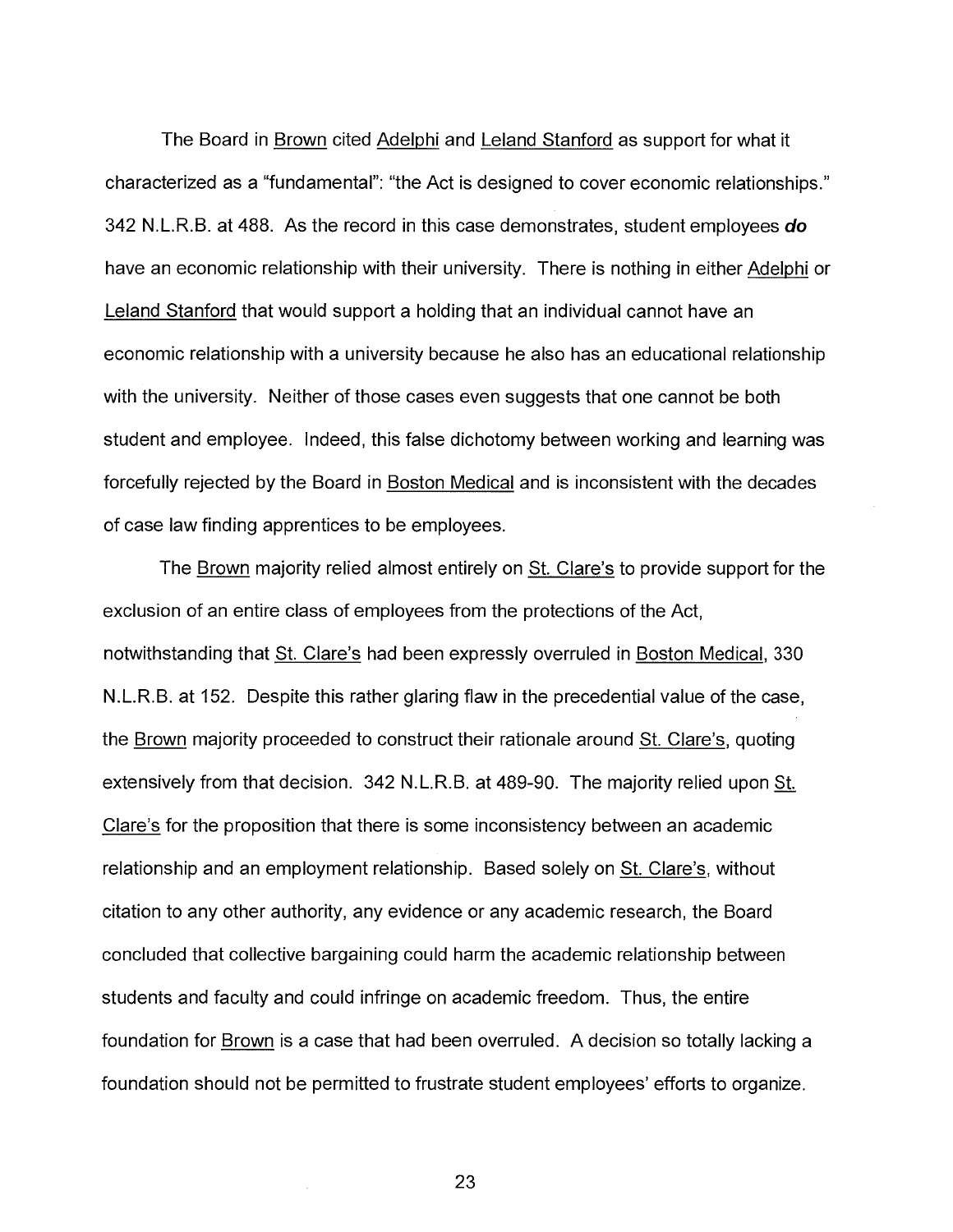# **D. There Is No Factual or Logical Basis for the "Policy Considerations" Relied Upon by the Majority in Brown**

The Brown majority speculated that collective bargaining by graduate student workers would impair academic freedom and interfere with the student-faculty relationship. The Board cited no studies or evidence to support this speculation. The record in this case contains evidence that contradicts those assumptions. This includes evidence of the benefits of collective bargaining with respect to student employees, much of it from studies commissioned by NYU in an effort to justify withdrawing recognition of its graduate assistants' union in the aftermath of Brown. A published academic study showing that the speculation by the majority in Brown about the harms of collective bargaining were unfounded. The Employer presented an expert witness who admitted that there is no evidence that collective bargaining causes such harm (Tr. 572-73). The fear that collective bargaining would damage educational institutions is born out of the imagination of those hostile to collective bargaining.

#### **1. The Expansion of Collective Bargaining in the Public Sector**

The growth of collective bargaining at public universities provides evidence that fears that collective bargaining will damage higher education are unrealistic. At the commencement of this hearing, the Petitioner introduced twelve collective bargaining agreements covering graduate student employees at public universities (Pet. Ex. 1-12). By the time the hearing closed, Graduate Employee Union Local 6950, UAW, had added to the trend, entering into a collective bargaining agreement effective July 1, 2015, covering Graduate Assistants at the University of Connecticut (Pet. Ex. 73). Despite the expansion of collective bargaining among student employees at these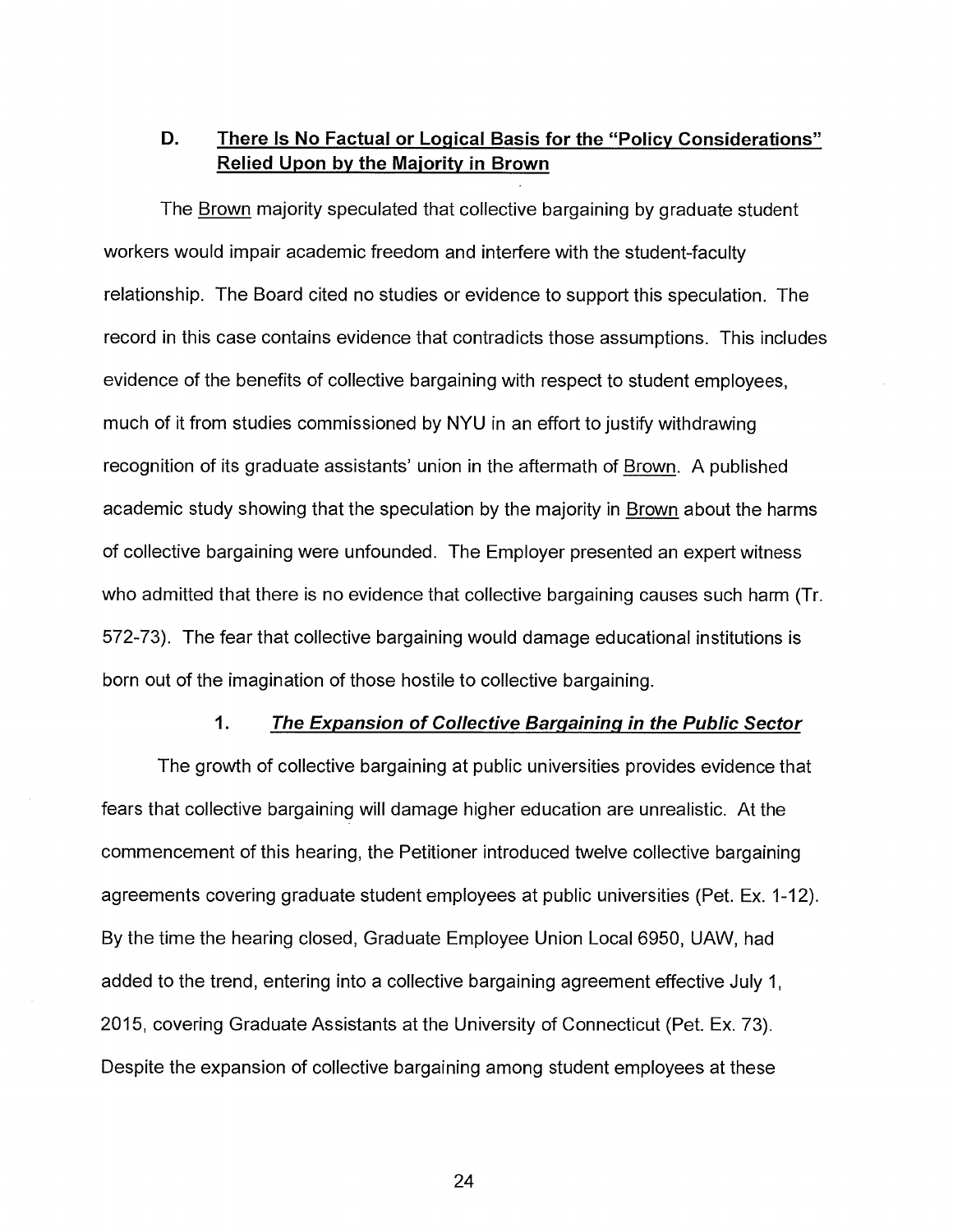public sector institutions, there is no evidence that the harms imagined in Brown have occurred. As discussed below in Subsection 3, the evidence is to the contrary.

The majority in Brown dismissed the growth of public sector collective bargaining by noting that the public sector is governed by statutes with different definitions of "employee." However, the exclusion of university student employees from the protections of the NLRA is not based upon the language of section 2(3) or anything to be found in the Act. Rather, it is based upon the supposed impact of the collective bargaining on academic freedom and on mentoring relationships. There is no reason to believe that collective bargaining would affect such relationships differently in the private sector. The growth of collective bargaining by student employees at public universities is evidence that those harms are not real.

# **2. The Experience at New York University**

The experience at New York University shows that collective bargaining for graduate assistants works without infringing academic freedom or mentoring relationships. On March 1, 2001, the UAW and NYU signed a letter agreement in which the University recognized the Union and committed to bargain over graduate student employment (Jt. 2; Jt. Ex. 9, p. 130).<sup>7</sup> The parties agreed that collective bargaining

**Columbia Exhibit Number** 

#### **NYU Hearing Exhibit Number**

- Jt. Ex. 2 Pet. Ex. 5
- Jt. Ex. 3 Pet. Ex. 6
- Jt. Ex. 4 Pet. Ex. 7 Jt. Ex. 5 Pet. Ex. 29

 $\frac{7}{10}$  Joint Exhibits 2 through 8 and Employer Exhibits 20 and 21 were previously introduced into evidence in New York University, Case No. 2-RC-23481, held in 2010. Joint Exhibits 9 and 10 are excerpts from the transcript of that case (Tr. 733). **In** that transcript, the exhibits are referred to by the exhibit numbers assigned during that hearing. To follow references to those exhibits in the transcript, the following list matches the exhibit numbers from the NYU hearing with the numbers assigned in this case: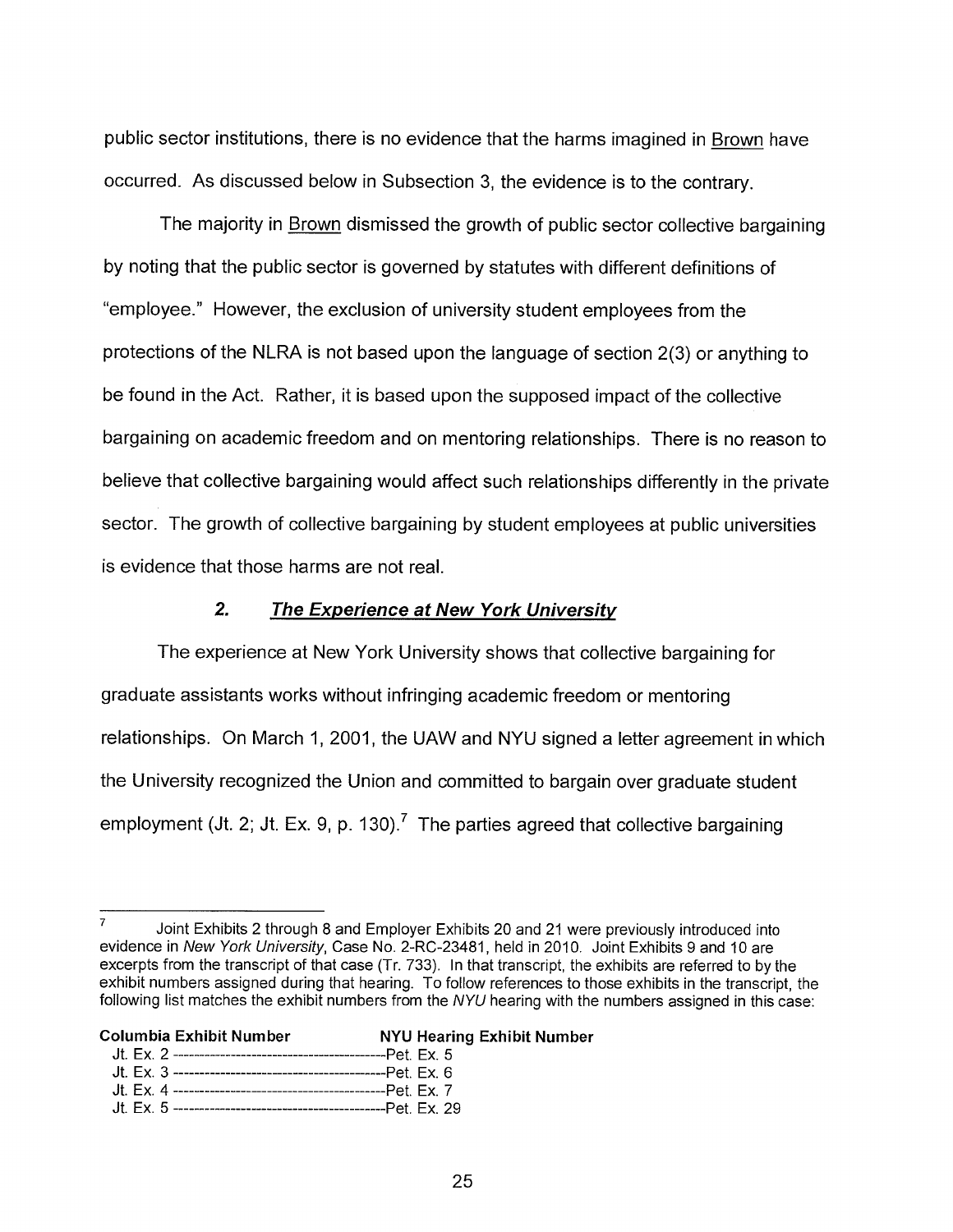would not extend to academic matters, including "the merits, necessity, organization, or size of any academic activity, program or course established by the University, the amount of any tuition, fees, fellowship awards or student benefits (provided they are not terms and conditions of employment), admission conditions and requirements for students, decisions on student academic progress (including removal for academic reasons), requirements for degrees and certificates, the content, teaching methods and supervision of courses, curricula and research programs and any issues related to faculty appointment, promotion or tenure." (Jt. Ex. 2).

When the parties reached a collective bargaining agreement, they each issued a public announcement expressing gratification with the outcome of negotiations (Jt. Ex. 4; Jt. Ex. 9, p. 133-35; Jt. Ex. 10, pp. 734-35). A memorandum to "The University Community" from Robert Berne, NYU's then Vice President for Academic and Health Affairs, specifically noted that the agreement "achieves all" of the aims the University identified at the start of negotiations, including "the primacy of our fundamental academic mission, values and prerogatives." (Jt. Ex. 4). Similarly, a press release distributed by NYU noted that "[t]he agreement reaffirms fundamental academic prerogatives of the University," and quoted NYU President Dr. L. Jay Oliva's statement that "I am very pleased at the outcome of these efforts." (Jt. Ex. 4). The collective bargaining agreement protected NYU's "academic mission, values and prerogatives" via a management and academic rights clause (Jt. Ex. 3; Jt. Ex. 10, pp. 736, 743). This CBA remained in effect through August 31, 2005 (Jt. Ex. 3). Prior to the Board's July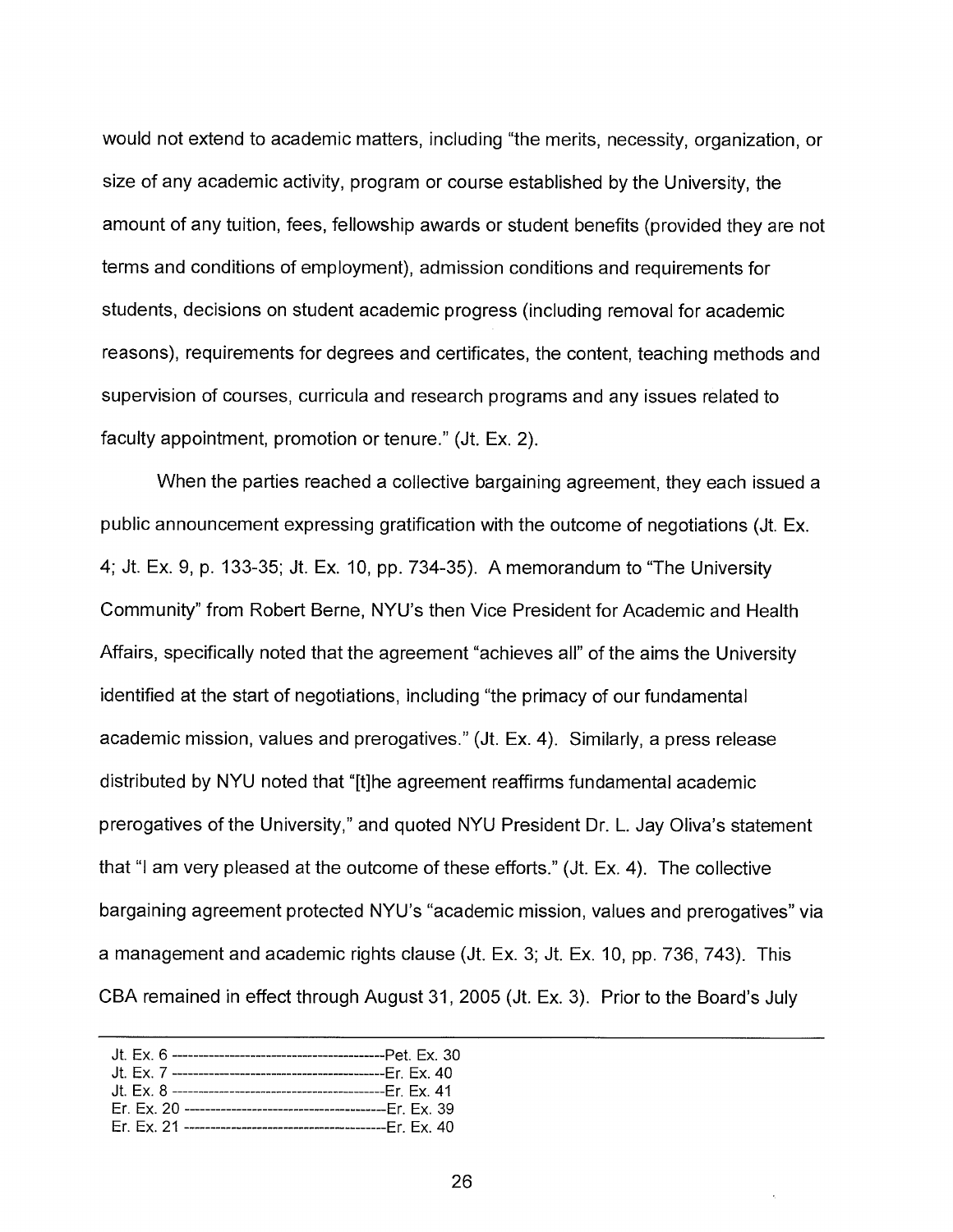2004 decision in Brown, the parties had a peaceful and productive collective bargaining relationship. As NYU's Director of Labor Relations conceded, the academic rights language of the collective bargaining agreement "provided the university with a mechanism" to protect its academic freedom (Jt. Ex. 10, pp. 742-43).

After Brown, NYU signaled plans to withdraw recognition after the CBA expired. The University's Faculty Advisory Committee, a body composed of twenty faculty members, issued a "recommendation" that the Employer withdraw recognition (Er. Ex. 20). Nevertheless, the Committee recognized many positive results of the CBA, including improved "stipend levels, health care coverage, sick leave, posting of positions, work loads, and grievance procedures." (Er. Ex. 20).

In May 2005, the University's Senate Academic Affairs Committee and Senate Executive Committee issued a joint report recommending that NYU discontinue collective bargaining (Er. Ex. 21). This report also noted many concrete, positive results of collective bargaining, including "increased stipends, health care benefits, stability, and clarity of work expectations" for graduate employees (Er. Ex. 21). Directly contrary to at least one of the assumptions underlying Brown, the Senate Committees' report noted that unionization had been positive for the student/faculty relationship, quoting several salient statements from faculty members:

Impact on quality of relationship between faculty and graduate students:

"The union contract has definitely diminished areas of friction around these relationships — there's a greater professional clarity."

- Impact on departmental morale:
- o "Departmental morale much improved."
- Overall: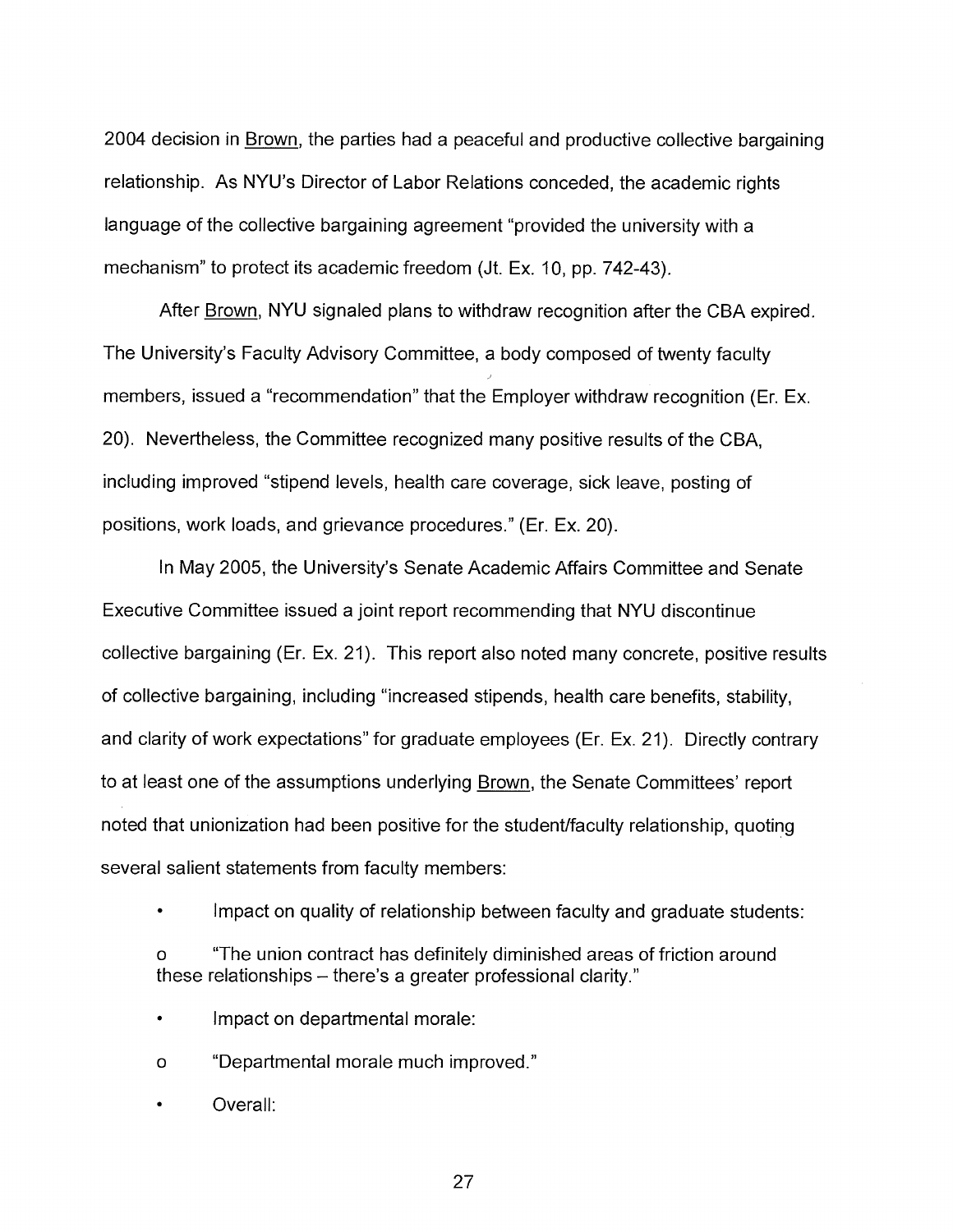o "This cuts two ways re: graduate assistants. On the one hand, those students who have been abused by faculty in the past can no longer be abused. On the other hand, those who have been let off too lightly also get more work from a faculty who are also more aware of their rights. Overall more equality. . . which I think is good."

\*\*\*

o "No direct effect. Our department has, over the years, become more attentive to grad students' needs. If anything, the union has facilitated this, which has improved overall relations."

(Er. Ex. 21).

Despite the positive results of unionization identified in these reports, NYU withdrew recognition in August 2005 (Jt. Ex. 9, p. 138). As a consequence, graduate employees went on strike during the Fall 2005 semester (Jt. Ex. 9, pp. 138-39). Thus, as long as these employees enjoyed the protection of the Act, successful collective bargaining took place without damaging the academic mission of the university. When student employees lost the protection of the Act, labor strife followed. The experience at New York University demonstrates that extending the protections of the Act to graduate student employees serves the statutory purpose to promote labor peace.

Recently, NYU and the UAW have entered into a new collective bargaining agreement covering graduate student employees (Pet. Ex. 47). Thus, graduate student employees at NYU have rejoined the growing movement to organize to engage in collective bargaining.

#### **3. Academic Studies**

The Employer introduced into the record a study that contradicts the conjecture by the Brown majority (Er. Ex. 81). That study was recently published in the ILR Review, the official journal of the Cornell University Industrial and Labor Relations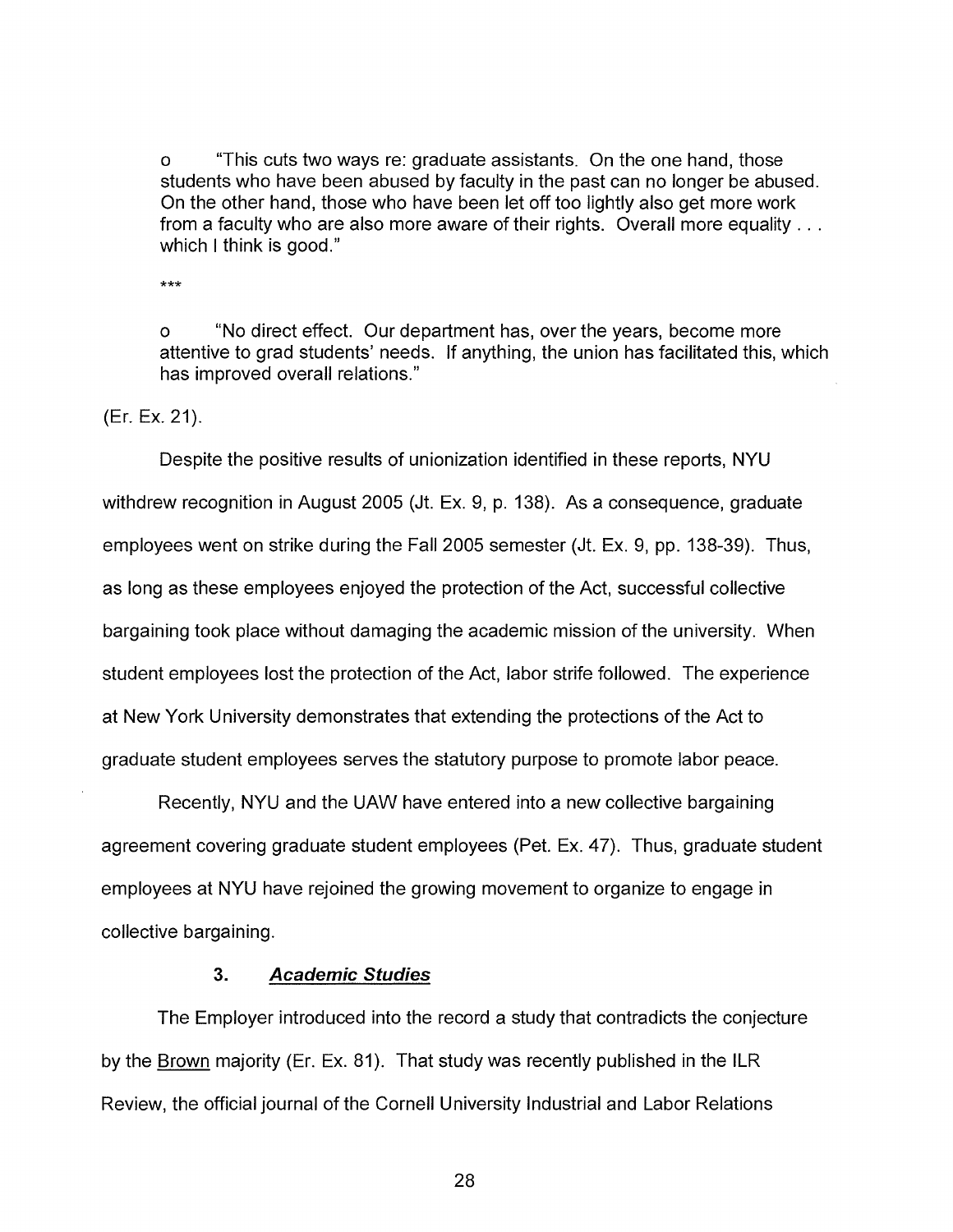School. It reports on a survey of graduate student employees at public universities

where graduate assistants are represented by a labor organization, comparing their

survey responses with graduate student assistants at similar, non-union public sector

universities.<sup>8</sup> "Effects of Unionization on Graduate Student Employees: Faculty -

Student Relations, Academic Freedom, and Pay," Rogers, Eaton and Voos, 66 ILR Rev.

485 (4-15-2013). The study contradicts the assumptions made by the majority in

Brown, finding evidence suggesting that collective bargaining might even improve

student-faculty relationships. The authors concluded:

While the NLRB in the *Brown* decision ... emphasizes the potential for a negative impact on faculty-student relationship, our results support other theoretical traditions that suggest unionization might have no impact or even a positive impact on those relationships. In the unionized departments we surveyed, students reported better personal and professional support relationships with their primary advisors than were reported by their nonunion counterparts. Our data do not permit us to conclude with certainty the reason for the positive impact.... Either way, we find no support for the NLRB's contention in the Brown decision that union representation would harm the faculty-student relationship.

Also contrary to the Board in Brown, ample reason exists to think that unionization might actually strengthen the academic freedom of graduate students; however, we found only scant evidence of a positive effect.... We did find some support, albeit weak, for a positive impact of unionization on the overall climate of academic freedom (both departmental and university-wide). Again, no support was found for the NLRB's contention in Brown that GSE<sup>9</sup> unionization would diminish academic freedom.

(Er. Ex. 81 at 507).

The Employer called Professor Henry Farber of Princeton University to dispute

this study. The Employer paid Professor Farber \$735 per hour to criticize the

<sup>&</sup>lt;sup>8</sup> The comparison had to be conducted at public sector universities because the Board decision in Brown had frustrated organizing attempts by graduate student assistants in the private sector until the recent successful effort by NYU student employees to organize outside the processes of the NLRB.

<sup>&</sup>lt;sup>9</sup> <sup>9</sup> Graduate Student Employee."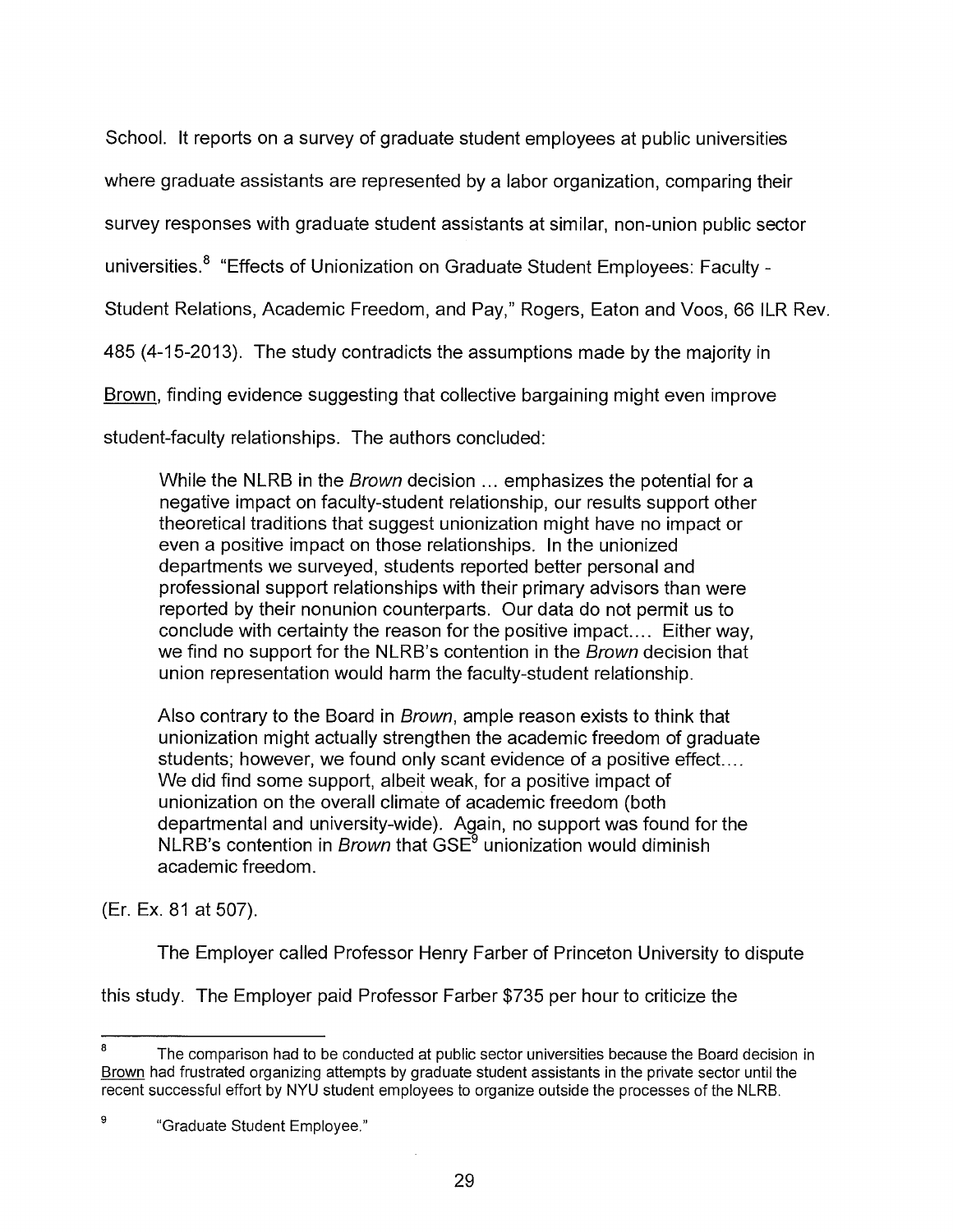methodology of the study and the validity of its conclusions (Tr. 569). Not surprisingly, he was indeed critical of the study and the authors' conclusions (Tr. 544-54). He acknowledged, however, that in order to be published in the ILR Review, the study had to be subjected to a peer review process (Tr. 570). He also testified that he was aware of no empirical evidence that union representation has any negative effects on faculty/student relationships, nor any evidence that union representation has damaged academic freedom in any way (Tr. 572-73). Thus, the Employer's expert witness admitted that Brown is built upon a foundation of undocumented speculation.

# **4. The Record in this Case Exposes the Flaws in Brown**

The majority's reasoning in Brown is further undermined by the record in this case. The Regional Director found that the working relationship between the University and the student employees bears a striking similarity to the relationship between the University and its admitted employees:

In many respects the duties of student assistants are the same as those of admittedly "employee" counterparts on the Columbia University faculty. Teaching Fellows are considered "Instructors of Record" in some classes and the experience of undergraduates in their classes is equivalent to that of students in the same class when led by a senior faculty member. In other respects teaching assistants relieve faculty of tasks, such as grading, proctoring, and administrative work, that would otherwise fall within their job duties in their capacity as paid employees.... Testimonial as well as documentary evidence shows payments to students are sometimes described and treated administratively as salaries, and the assistant positions are called, "jobs." Doctoral student Cairns testified that he viewed his teaching duties primarily as fulfillment of his obligations in return for the stipend support he is receiving.<sup>10</sup>

(Dec. 29).

<sup>&</sup>lt;sup>10</sup> Cairns's testimony is consistent with letters that doctoral students receive upon admission, informing them that receipt of their fellowship funding packages "includes some teaching and research responsibilities." (Er. Ex. 36, 37, 38).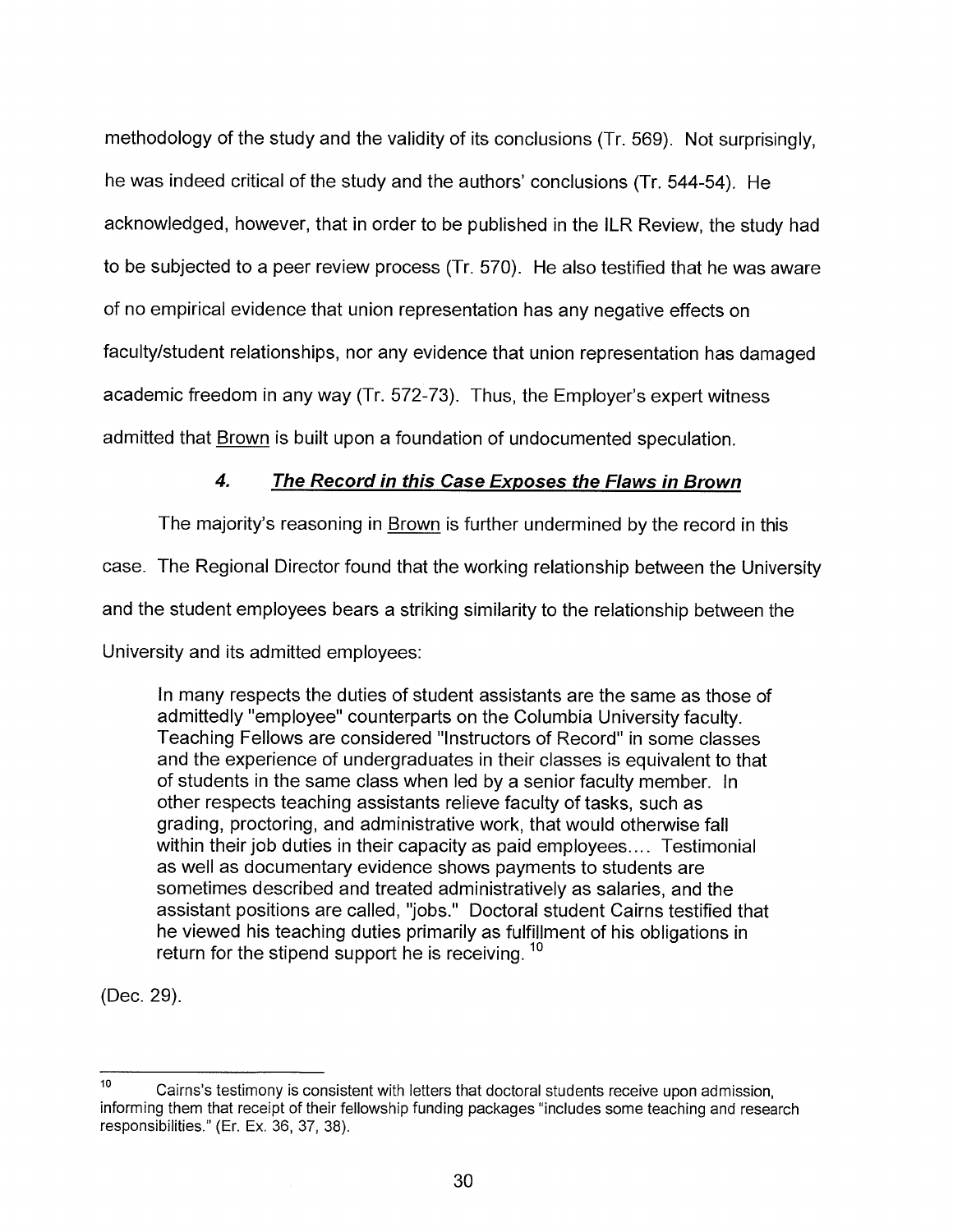There is extensive additional evidence that the relationship between the University and the petitioned-for individuals bears characteristics of an employment relationship. Stipends for graduate assistants are established in order to be "competitive" with similar institutions. This is consistent with the manner in which employers commonly establish pay rates, particularly for professional employees and other employees with desirable skills. The Employer sends letters informing graduate assistants that receipt of a funding package "includes some teaching and research responsibilities." (Er. Ex. 36, 37, 38; Dec. 6). They are relieved of these "responsibilities" if they obtain outside funding as an alternative to the stipend from Columbia. In other words, they do not have to do the work if the Employer does not have to pay them. Thus, the compensation paid to graduate student employees bears many hallmarks of the compensation paid to employees.

Many of these student employees go through a selection procedure that has the features of a hiring process. Preceptors, for example, must provide the same. application materials as postdoctoral fellows and adjuncts applying to teach the same classes (Tr. 176). The application materials include a cover letter describing teaching experience, a résumé, and student evaluations of prior classes taught (Dec. 12; Er. Ex. 12, 13). Applicants for positions as Teaching Fellows in Core courses go through a similar application process (Dec. 16; Tr. 609-12; Pet. Ex. 30). Selection committees choose the applicants they believe will be effective teachers in educating undergraduate students (Tr. 173). That is, hiring decisions are based upon an assessment of how well the applicants will perform on the job. Those who are selected are processed through the Employer's Human Resources Department (Dec. 8).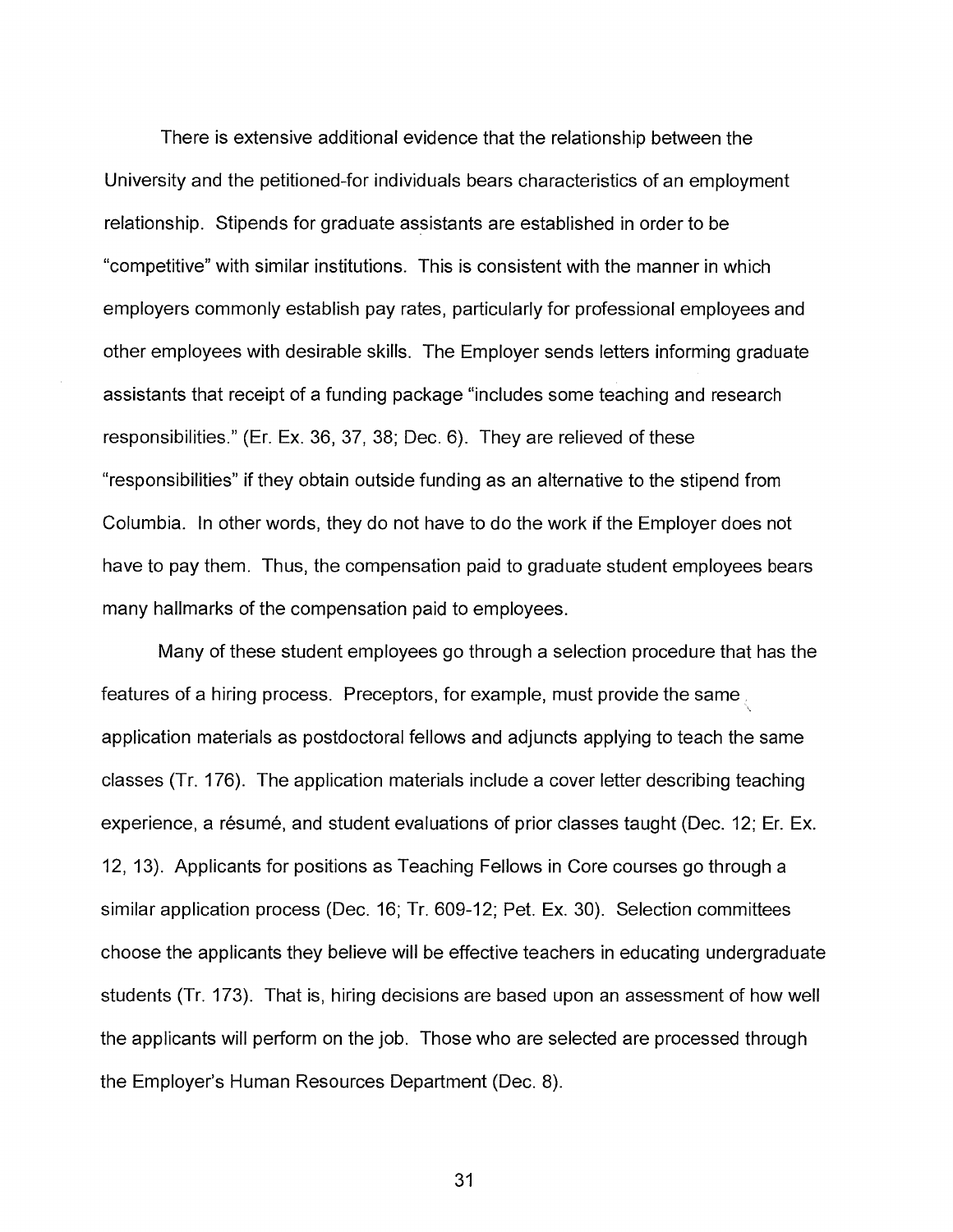Student officers of instruction are appointed to "assist the instructional programs" of the University. That is, they are appointed to fulfill the mission of the University to "disseminate knowledge through teaching...." (Pet. Ex. 64). They teach undergraduate students, including Core Courses that are the "cornerstone" of the shared undergraduate curriculum. A certain proportion of graduate students are selected as instructors in Core Courses because the Employer believes that to be best for undergraduate education. An undergraduate registering for these courses does not know whether the section will be taught by a retired faculty, tenured faculty, untenured faculty, adjunct or graduate assistant. Undergraduate students evaluate all instructors, including tenured faculty, Preceptors and Teaching Fellows utilizing the same forms (Dec. 9). Student officers who serve as instructors of record are expected to establish mentoring relationships with students in their classes. Teaching Fellows in the laboratory sciences teach undergraduates how to conduct laboratory experiments, a critical skill for any student interested in the experimental sciences. Thus, the work performed by Preceptors, TFs and TAs fulfills the mission of the Employer in many ways, the same as other categories of employees who teach undergraduates.

In addition to fulfilling the mission of the University, this work helps to generate income for the University. Tuition is the largest source of income for Columbia. Undergraduate students pay tuition to take classes taught by student employees. Employees in the unit sought in this petition thus receive compensation in exchange for performing services that fulfill the purpose of and generate income for the University. They have an economic relationship with the Employer.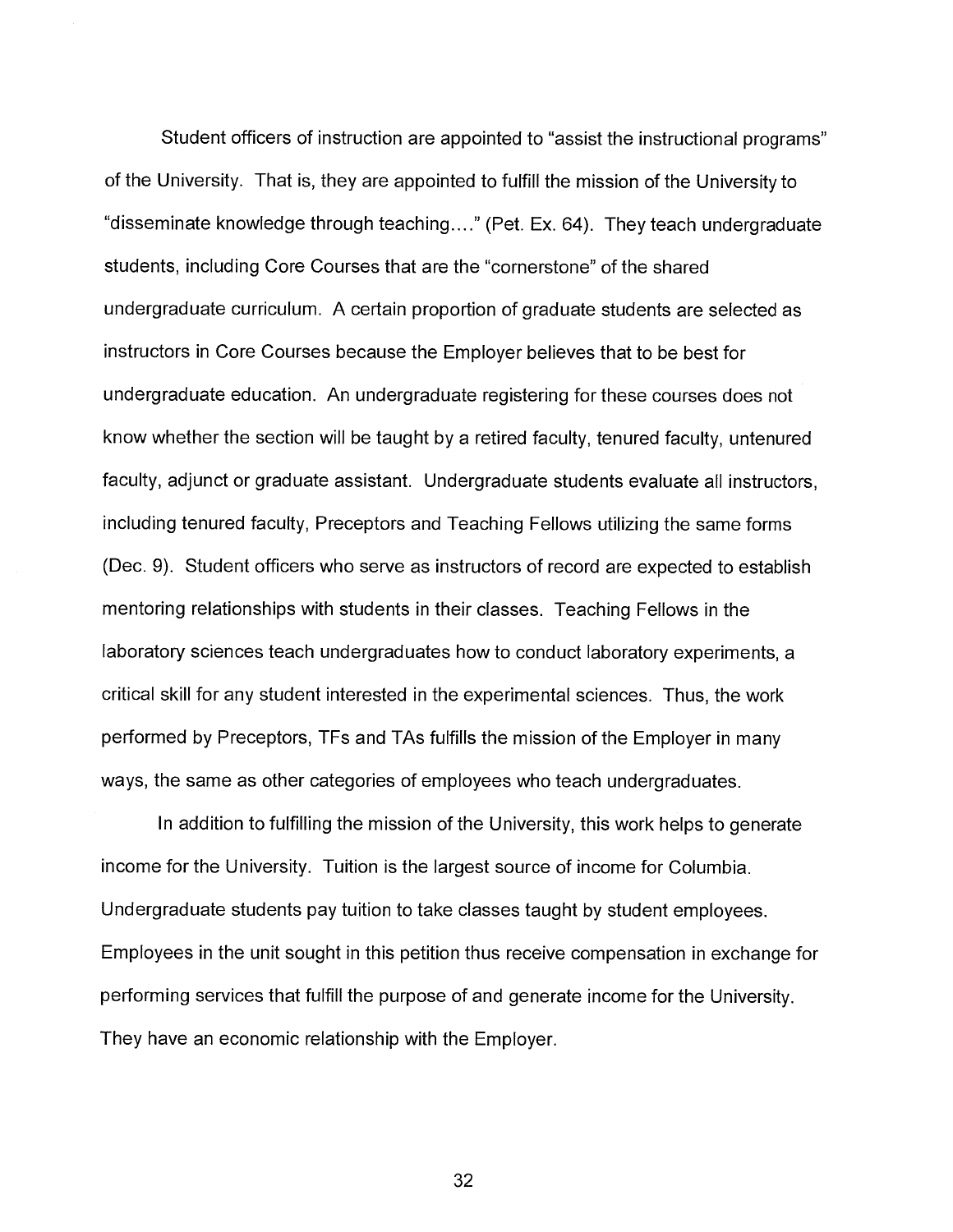Moreover, the record establishes that this economic relationship can be separated from the academic relationship that these individuals have as students. To the extent that Brown has any logic, its premise is that the academic relationship between student and school is inseparable from the economic relationship. The record in this case contradicts this premise.

The record reveals that Columbia recognizes the distinction between its academic and its economic relationships with its student employees. When a graduate student is selected to work as a Preceptor, the University sends a letter informing her that continuation in the position for a second year is "contingent on satisfactory performance..." (Er. Ex. 14, 15). There is no suggestion that failure to deliver "satisfactory" performance will affect academic status. A TF whose work is not satisfactory must be given an opportunity to improve and, failing that, is subject to a warning, suspension or dismissal (Er. Ex. 40, para. 18; Ex. 52; Tr. 469-70). Teaching Fellows may be evaluated separately on their teaching performance and "receive warnings where teaching is substandard." (Pet. Ex. 23, p. 2). Teaching assignments and duties for TFs are determined by the academic needs of the departments or programs where they perform their duties (Tr. 302, 463-64, 836). Doctoral students beyond the fifth year are offered paid teaching assignment on condition that there is a need for those services. These are all examples of ways in which the University treats the employment relationship as separable from the academic relationship.

The clearest illustration of this distinction is in the example of Longxi Zhao. When he was accused of dereliction of duty and insubordination on his job, Longxi was terminated from the job, without any change in his academic status. His use of the "f"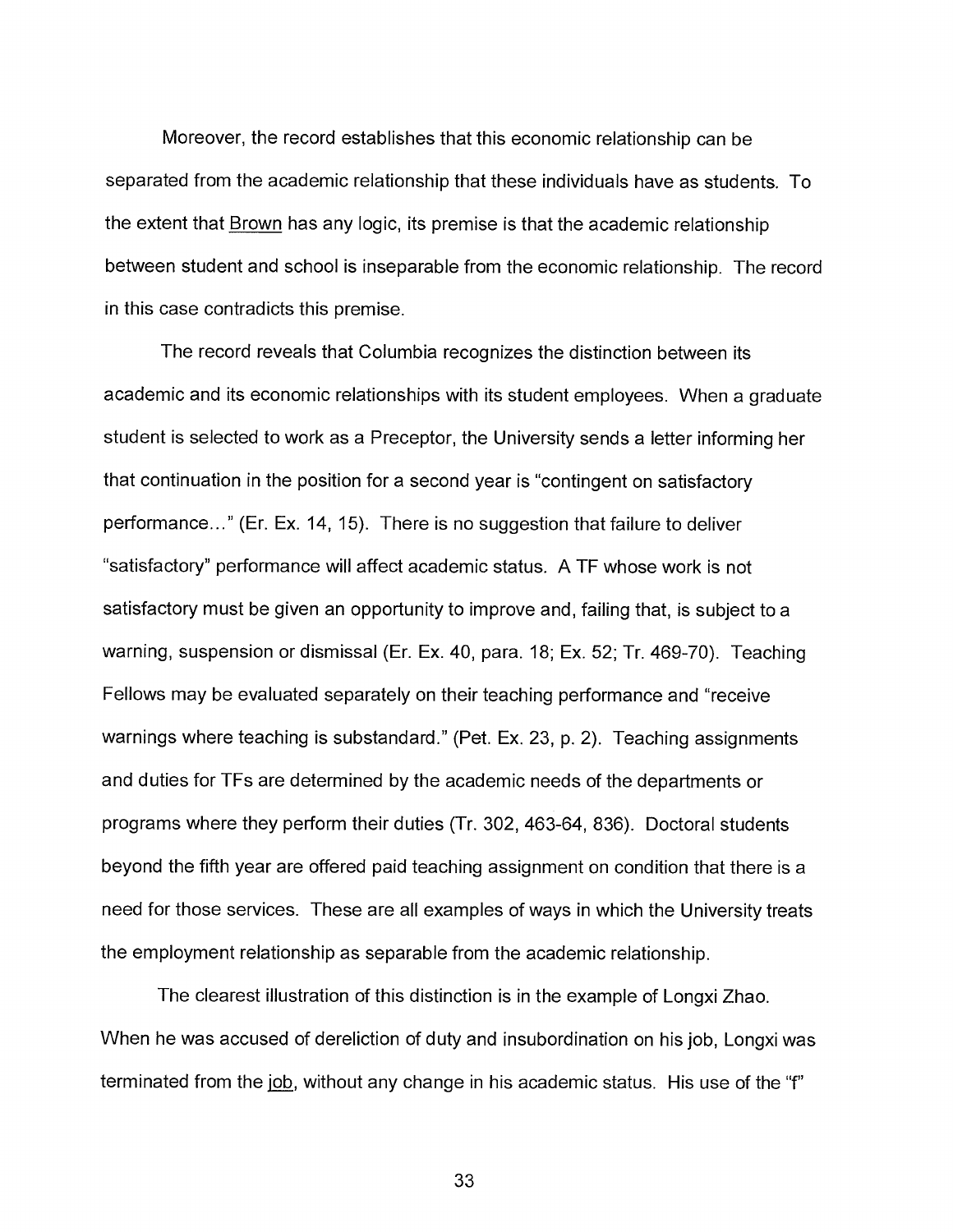word in an e-mail resulted in two separate actions, one directed at his employment status and another directed at his academic status. He was given a hearing to determine whether sending that e-mail should affect his student status after he had been fired from his job. As Dean Kachani put it, "Those are two different matters." (Tr. 937). If the University can separate the academic and the employment relationship, the same can be done in collective bargaining.

## **5. Conclusion**

In summary, Brown is inconsistent with the broad language of the statute and the vast weight of precedent from the Board and the Supreme Court. It is based upon assumptions that are irrelevant to labor policy, contradicted by actual experience at public sector universities and at NYU. Those policy assumptions are contradicted by academic research. The decision is premised upon a perceived inconsistency between working and learning which does not exist. The Board should issue a decision restoring legal protection to student employees.

# **V. RESEARCH ASSISTANTS WHO PERFORM RESEARCH WORK FOR THE UNIVERSITY AND RECEIVE COMPENSATION FROM THE UNIVERSITY FOR THOSE SERVICES ARE EMPLOYEES, REGARDLESS OF WHETHER THE UNIVERSITY RECEIVES FUNDING FOR THAT RESEARCH FROM OUTSIDE SOURCES.**

#### **A. Additional Facts Related to Graduate Research Positions**

The University appoints student employees who conduct research to the status of student officers of research (Dec. 13; Tr. 70). All student officers of research are appointed to fulfill the research mission of Columbia. A Graduate Research Assistant ("GRA") is a student who assists with the research of a faculty member and is compensated with funds provided to the University by a research grant from an external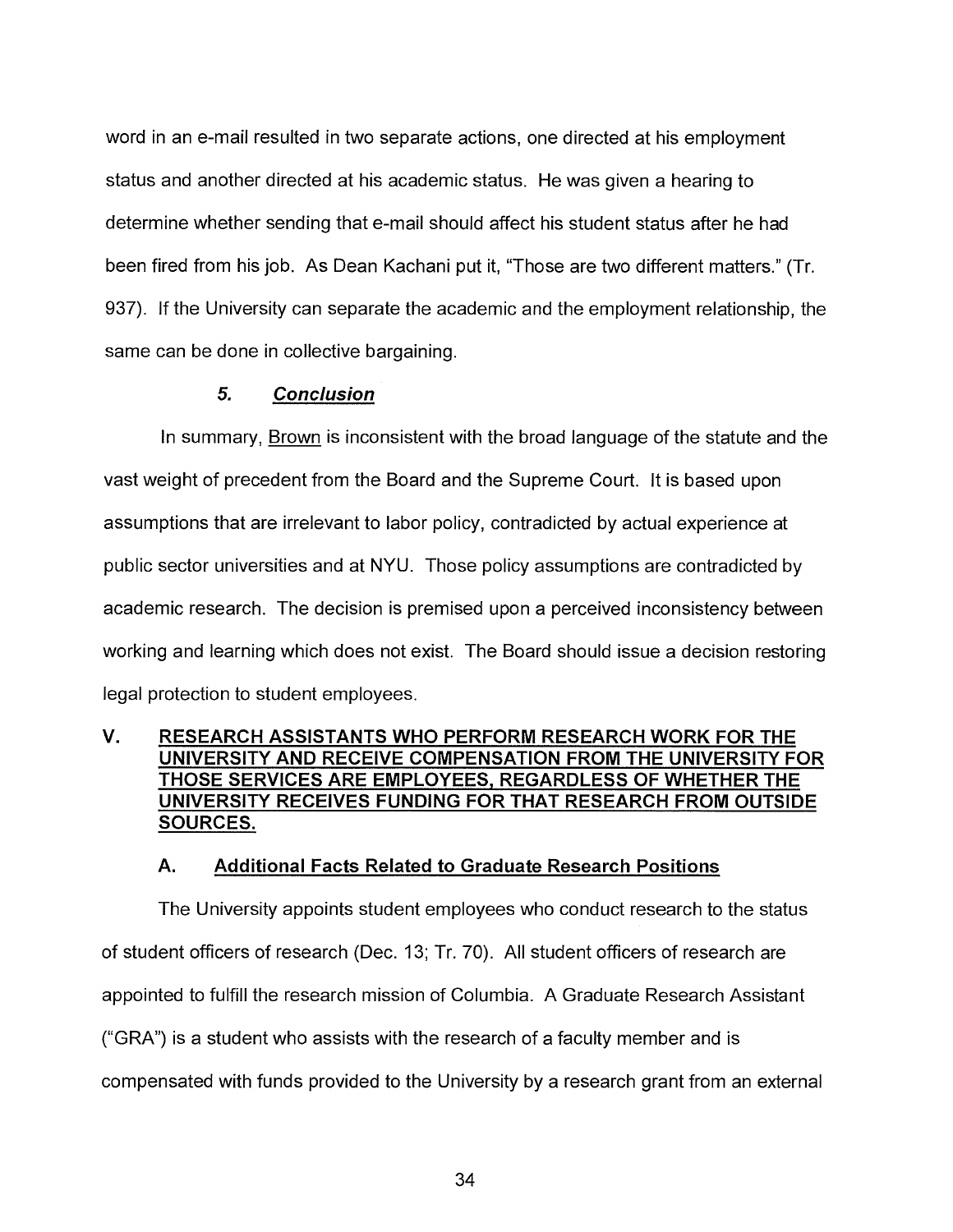funding source, such as a government agency (Dec. 13; Tr. 70-71, 409). A Research Fellow provides similar services, but is compensated from funds that originate within the University. Most of the students who receive either of these appointments are in the Natural Sciences (Dec. 14; Tr. 70, 409). A third classification, a Research Assistant, performs similar duties in areas other than the Natural Sciences (Tr. 70-71, 409). Outside of GSAS, students may be appointed as Departmental Research Assistants to provide assistance to a department or a school in the conduct of research (Dec. 14; Er. Ex. 2). The parties agreed that, if Brown is overruled, doctoral students in all of these classifications should be included in the Unit.

All student officers of research contribute to the mission of the University in exchange for compensation, including those funded by external grants. A research grant results from an application submitted by one or more faculty members<sup>11</sup> to a funding agency such as the National Institutes of Health ("NIH"), the National Science Foundation (NSF"), another government agency, or a private foundation (Tr. 661-62, 768, 1016). The grant proposal may provide for GRAs to work with a faculty member on the proposed research (Dec. 13; Tr. 662, 769, 1017-18). The proposal must describe the work to be performed by all personnel involved in the project, including GRAs (Tr. 455, Pet. Ex. 72,  $18<sup>th</sup>$  page (Bates No. 003433)). Funds to compensate people working on the grant, including faculty members, post-doctoral employees, and GRAs are considered "personnel costs" (Tr. 769; Pet. Ex. 72, 18th page; Pet. Ex. 50, pp. 60-68 (Bates Nos. 000067-75). As a condition of receiving the grant, the work performed by all personnel, including GRAs, must be in furtherance of the research

 $11$  A faculty member whose grant application is approved is referred to as the "Principal Investigator" or "Pl" (Tr. 1017).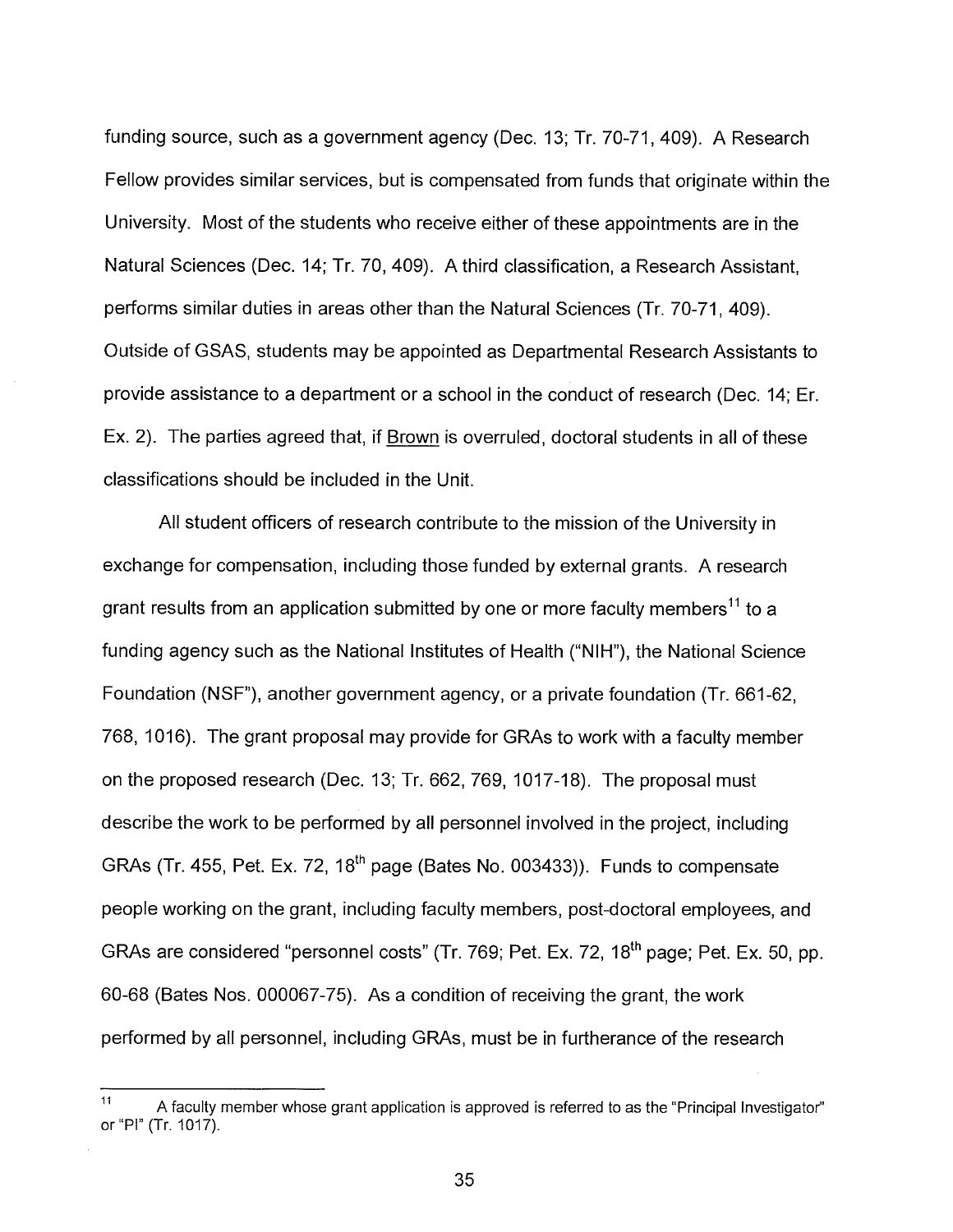project (Dec. 13; Tr. 455-56; Pet. Ex. 48, section labeled "Financial Management). The PI has the responsibility to ensure that GRAs work to fulfill the stated purpose of the grant proposal (Tr. 685, 1017-18).

The budget for the grant must spell out how the "direct costs" of the research project, including the salaries paid to GRAs, will contribute to the research project (Pet. Ex. 50, p. 69, Bates No. 000076; Tr. 798). In addition, federal grants include funding for "indirect costs" or "facilities and administration." This payment is calculated as a percent of allowable direct costs (Tr. 686). When work to fulfill the grant is conducted on campus, the University receives an additional 60% of allowable direct costs to cover indirect costs (Tr. 799, 806). The salaries paid to GRAs fall within the category of allowable direct costs (Tr. 798, 800). Therefore, if a grant proposal calls for a payment of \$35,000 for a GRA's salary for research to be conducted on campus, the University would receive an additional \$21,000 to cover indirect costs (Dec. 29; Tr. 686-87, 800). If the grant proposal is approved, the funds are transmitted to the University (Tr. 684, 768-69, 1017). The University places the funds received for direct costs into an account to pay the salaries and other expenses of the research. The indirect costs are available "to run the enterprise of the University." (Tr. 1017).

Student officers of research who do not receive external funding are appointed as Research Fellows or GRA Research Fellows (Dec. 14; Er. Ex. 2). These student employees perform similar duties to the GRAs, the principal distinction being the source of the funds from which the University pays their stipends (Tr. 70, 115, 1019).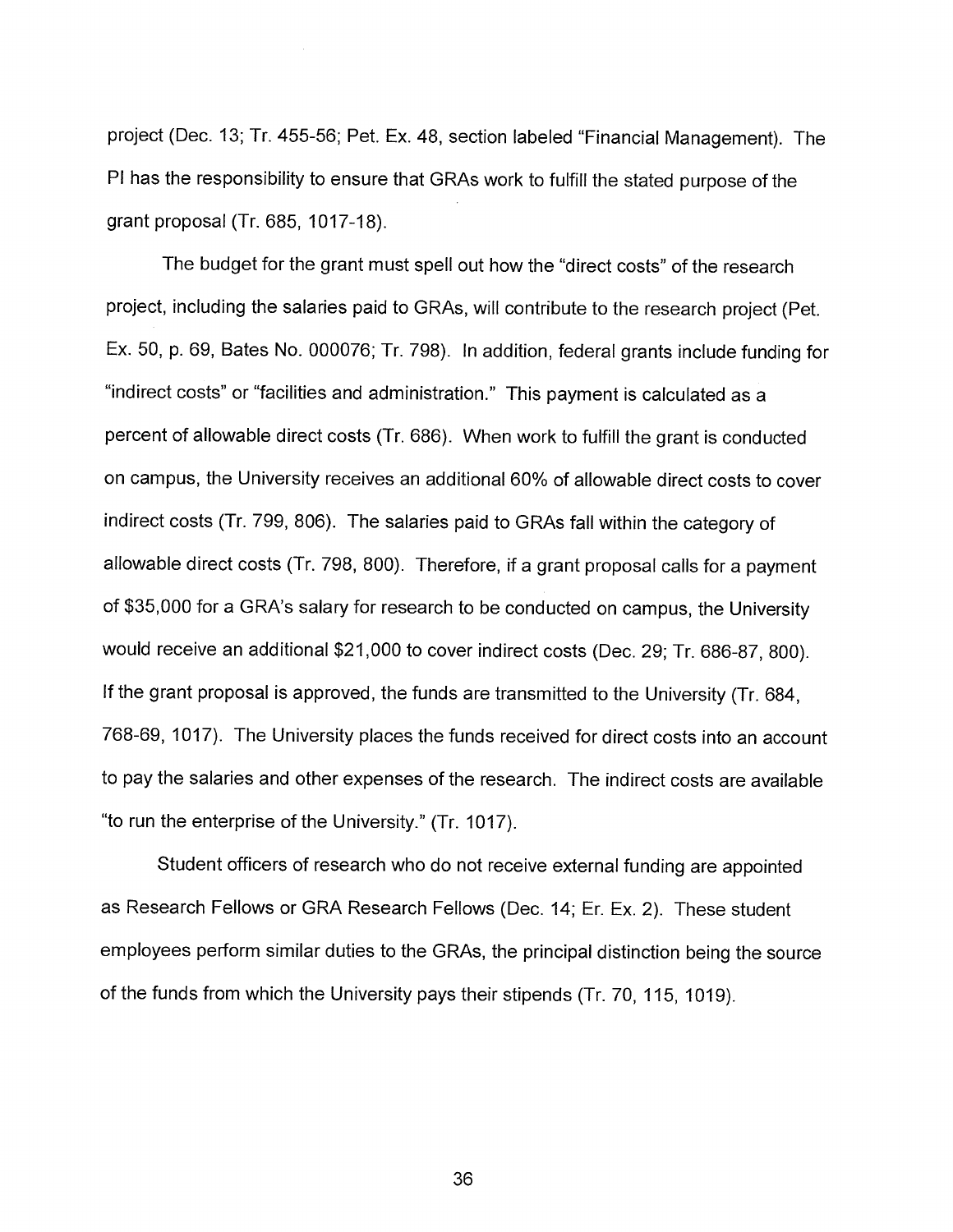# **B. Research Assistants Are Employees If They Provide Services Under the Direction of the University That Benefit the University, and They Receive Compensation For That Work**

As discussed at length above, the statutory definition of "employee" is strikingly broad. It encompasses any individuals who provide services for an employer in exchange for compensation, under the direction and control of the employer. Graduate research assistants fit this definition, regardless of whether the payments made to them come from externally funded grants or from other university funds. The Board has asked what standard should be applied to determine whether students who perform research should be considered to be statutory employees. The answer is that students should be considered to be "employees" if they meet this statutory definition.

In the instant case, DRAs and GRAs both perform research under the direction of university faculty members. They receive the same amount of compensation as TFs. Their research benefits the University by fulfilling its mission to conduct original research (Tr. 683, 792, 1031). All student officers of research contribute to this mission. The Employer's witnesses testified that the work performed by student officers of research contributes to a faculty member's research (Tr. 116, 769). Research by student officers of research can also lead to patents or other intellectual property which belong to the Employer (Dec. 15; Tr. 115; Pet. Ex. 66). Faculty members seek research assistants who have skills that fit the needs of their laboratories and will contribute to their research (Tr. 1031, 1057). Student researchers are "conducting research in their laboratory in an area that's near and dear to the heart of the faculty member." (Tr. 984). The Employer's faculty members stated in a variety of ways that student officers of research help to fulfill the research mission of the University (e.g., Tr. 683).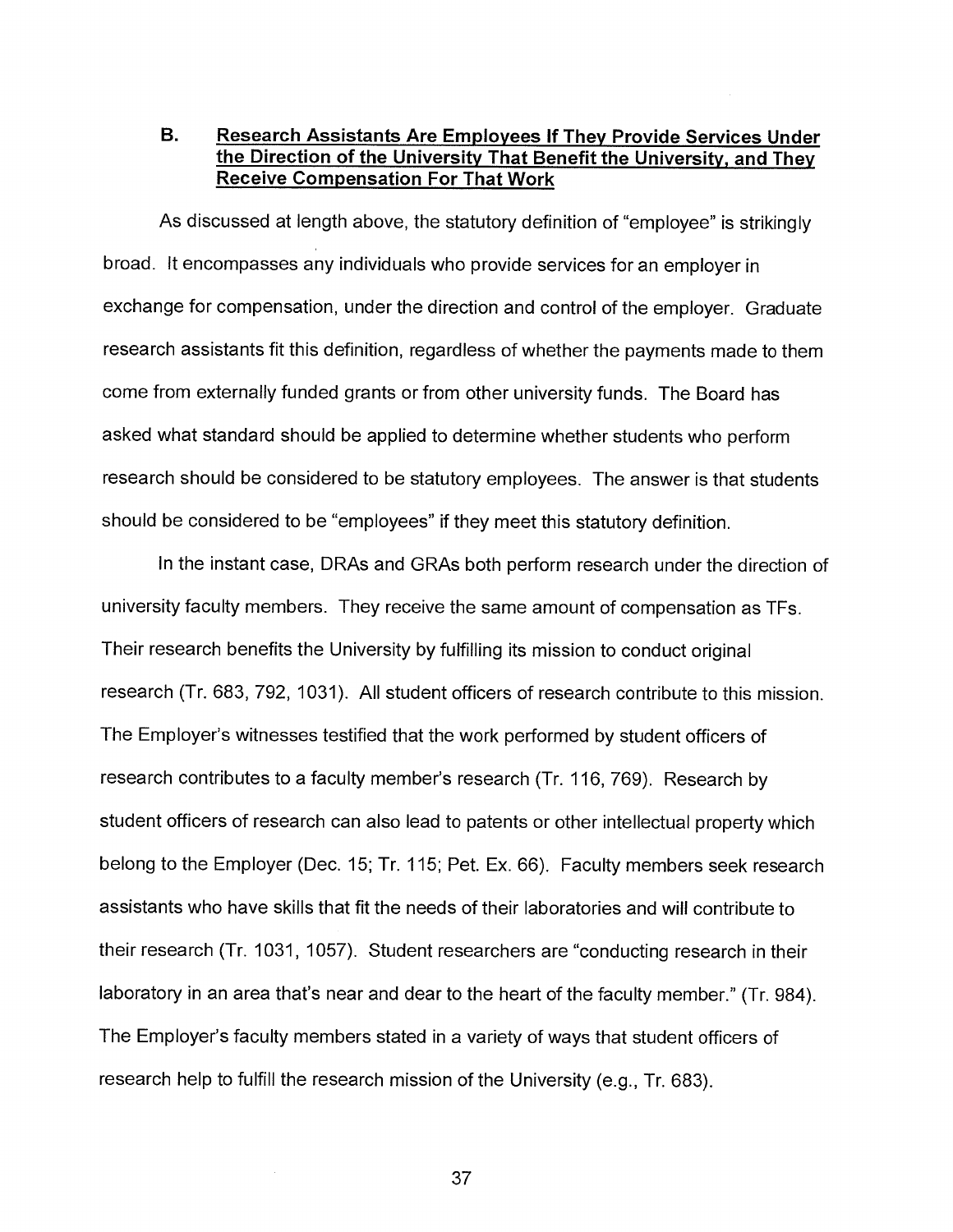The parties agree that, if **Brown** is overruled, then the fact that the funds to pay their stipends are provided by an outside agency rather than university funds is not a reason to exclude them from the coverage of the Act. If anything, the University achieves a greater benefit if the research is funded by external grants. Not only does the University conserve funds by not having to use its own money to pay the stipends of the research assistants, it also receives indirect funds from those grants that it can use to "run the enterprise of the university." Thus, research funded by external grants fulfills the research mission of and generates funds for the University.

There is nothing in either NYU I or Leland Stanford to suggest that student employees paid with funds derived from external grants cannot be employees. The RAs in those two cases were found not to have an economic relationship to the university because the evidence failed to establish that they performed services for the university under its direction and control. In Leland Stanford, the Board concluded that the RAs worked only for the benefit of their education, receiving tax-exempt stipends that were "not determined by the services rendered." 214 N.L.R.B. at 622. In summarizing the evidence, the Board found:

Based on all the facts, we are persuaded that the relationship of the RA's (sic) and Stanford **is not grounded on the performance of a given task where both the task and the time of its performance is designated and controlled by an employer.** Rather it is a situation of students within certain academic guidelines having chosen particular projects on which to spend the time necessary, as determined by the project's needs.

Id. (emphasis added). The Board in NYU I followed Leland Stanford to find that research assistants in the physical sciences were not employees:

For the reasons set forth by the Regional Director, we agree that the Sackler graduate assistants and the few science department research assistants funded by external grants are properly excluded from the unit.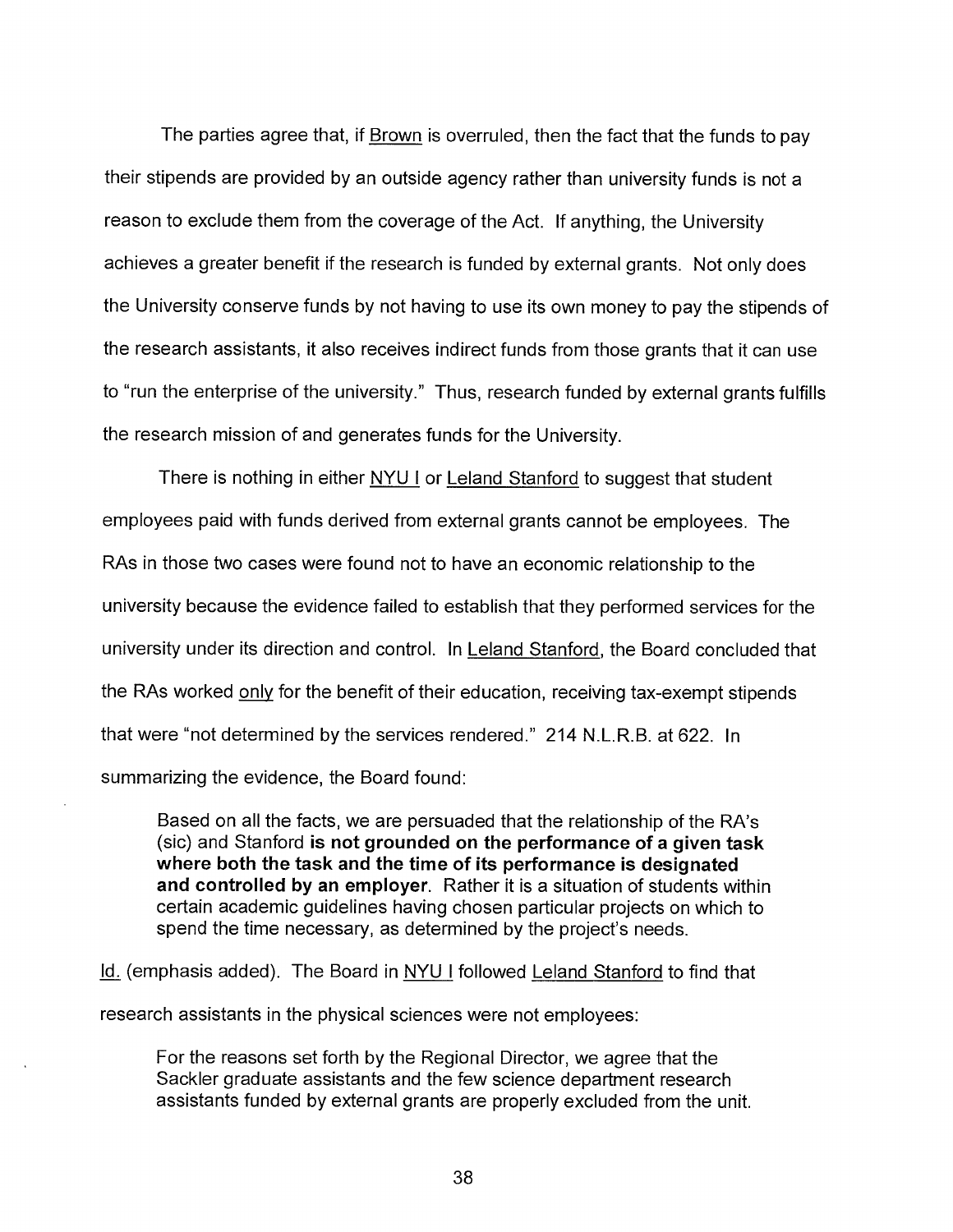Leland Stanford Junior Univ., 214 NLRB 621 (1974). **The evidence fails to establish that the research assistants perform a service for the Employer and,** therefore, they are not employees as defined in Section 2(3) of the Act.

332 N.L.R.B. at 1209, n. 10 (emphasis added). The parties agree that the evidence in this case shows that externally funded GRAs do perform a service for Columbia.

During the period between NYU I and Brown, regional directors who dealt with the issue did not interpret either Leland Stanford or NYU I as establishing a blanket exclusion of research assistants funded by external grants. Rather, they treated the issue as a factual one, turning on whether the RAs performed services that benefited the university, under the direction and supervision of faculty members, for which the RAs were paid. In an earlier case involving the Employer, Columbia Univ., Case No. 2- RC-22358, the Regional Director, applying NYU I, found RAs working on externallyfunded grant projects to be employees.<sup>12</sup> Although the Regional Director noted that services performed by these RAs "help [them] to develop skills and techniques that will prepare them for their dissertation research," she also concluded that, as in the instant case, RAs "perform vital services that are necessary for the University to fulfill its obligations under its research grants, without any regard as to whether such services are related to the dissertation." 2-RC-22358 at 19. These research projects were "central to Columbia's mission, so much so that faculty research grants account for 15 percent of the University's annual budget." Id. at 38. Thus, the RAs' work was "necessary to the fulfillment of the grants' research requirements, and accordingly, must be regarded as service to the University." Id. There is no contention that anything has

<sup>&</sup>lt;sup>12</sup> The Regional Director made this finding at the urging of the Employer, over the objection of the Petitioner.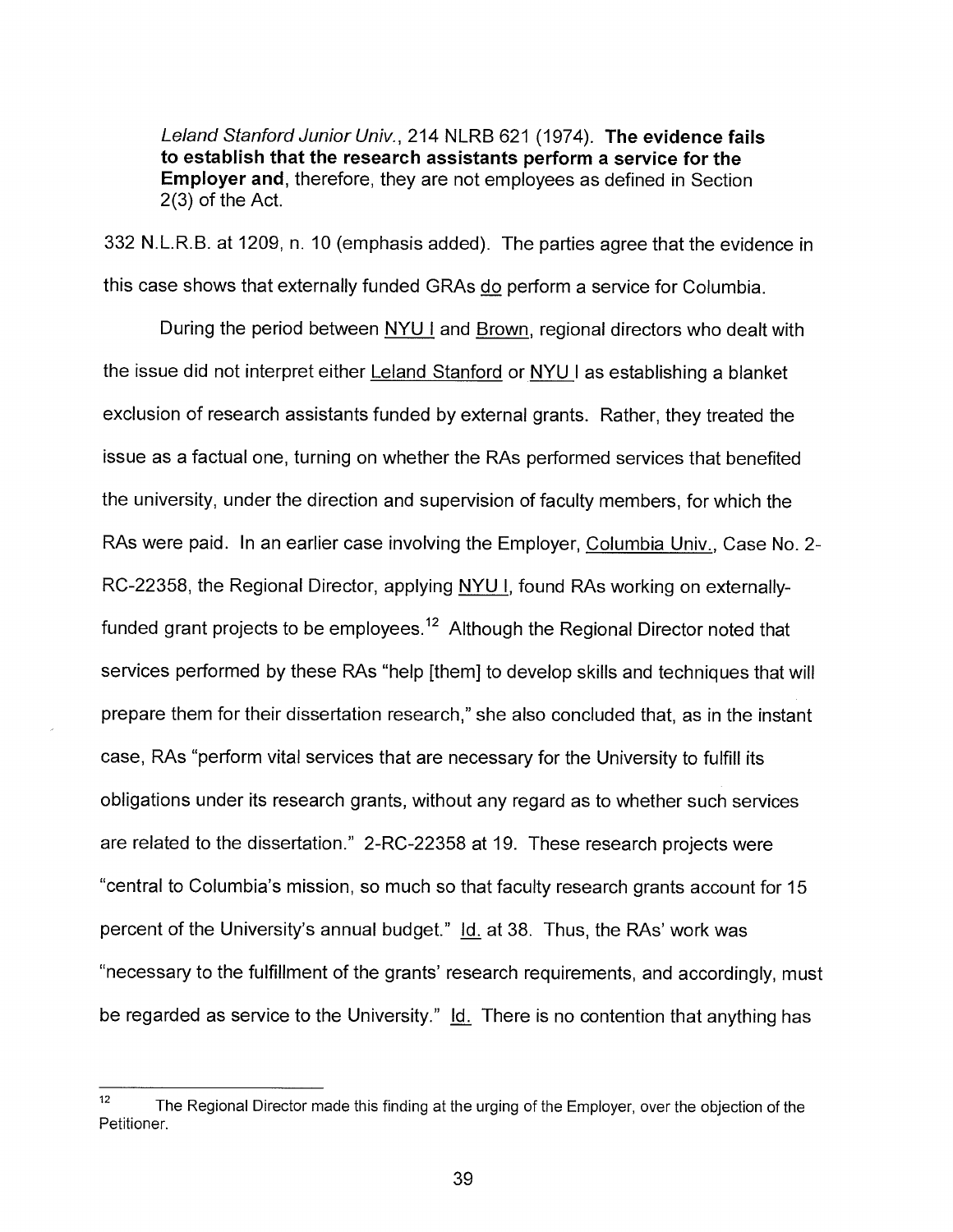changed since that finding was made, other than that the proportion of Columbia's income derived from external grants has risen to nearly 20% (Pet. Ex. 51).

Similarly, in Tufts Univ., Case No. 1-RC-21452, a regional director found that RAs working on externally-funded grant projects performed research necessary to complete the grant-funded project, "under the control and direction of the Tufts faculty," and for compensation. Tufts, slip op. at 10, 37. As at Columbia, "[i]n all cases . . . the research performed by the RA is work that is necessary for the purposes of the grant." Id. Thus, "there can be no doubt that RAs at Tufts perform services for the University," and "are employees within the meaning of the Act." Id. at 37, 38.

The relationship between GRAs funded by external grants and Columbia is indistinguishable from the relationship between the research project assistants ("RPAs") and the employer in Research Foundation of the State University of New York, 350 N.L.R.B. 197 (2007). The RPAs were students at the State University of New York ("SUNY"). Like the GRAs at Columbia, they conducted research funded by external grants. Unlike at Columbia, grant funds for research at SUNY are awarded to the Research Foundation, which administers the funds for SUNY and pays the RPAs and other employees who conduct the research. The Board found that there was an economic relationship between the Research Foundation and the RPAs, notwithstanding that their research work was paid for with funds derived from external grants. The Board distinguished Brown because the RPAs did not have an academic relationship with the Research Foundation. Therefore, the fact that they were students at SUNY did not prevent them from being employees of Research Foundation. If the Board recognizes that a graduate assistant can have both an academic relationship and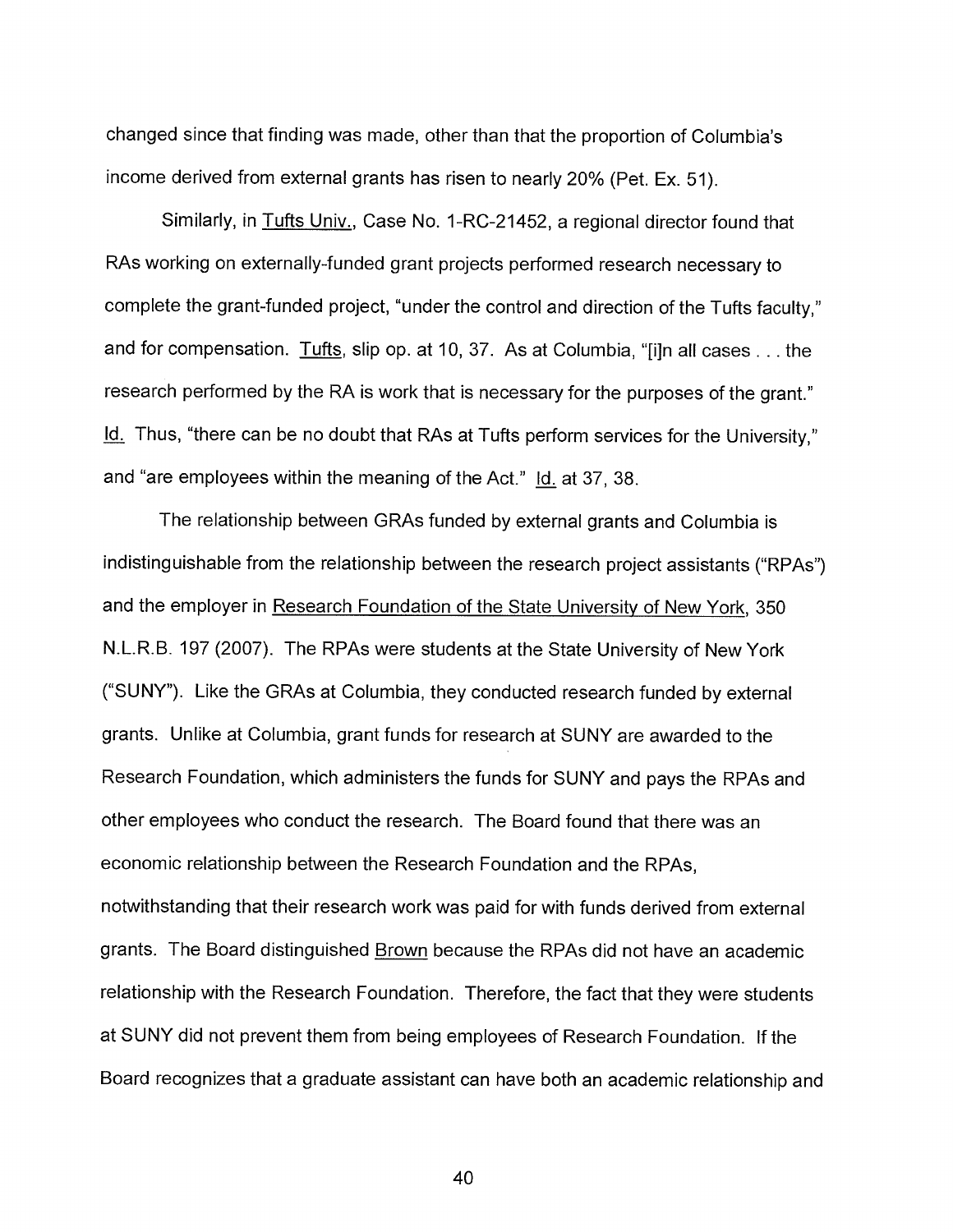an economic relationship with the same institution and overrules Brown, then the distinction between this case and Research Associates is eliminated. The holding of Research Associates should be extended to student employees performing research at the school where they are students. The source of funding for research assistants' salaries is irrelevant to whether they are entitled to the protections of the Act.

Students funded by training grants should also be included in the Unit. The only distinction between researchers funded from Training Grants and GRAs funded by research grants is the source of the funding. They perform the same duties, sometimes in the same laboratories (Dec. 31; Tr. 995). Student employees are often funded by a research grant in one semester and a Training Grant in the next, or vice versa (Tr. 994, 1012-13). They are paid the same compensation (Tr. 1019-20). If the Training Grant provides for a lower stipend, the University provides additional compensation to bring them to the same stipend as GRAs (Tr. 993). Like GRAs, they fulfill the mission of the University to conduct research and produce new knowledge. They thus share a community of interest with GRAs, and should be included in the Unit.

In summer, the Board should hold that whether graduate student employees conducting research are employees depends upon whether they have an economic relationship to the university. If they receive funding without regard to whether they perform services for the university, then they are solely students and not employees. If they perform services for the university's benefit under its direction, and are paid for that work, then they are employees. It should make no difference where the Employer gets the money to pay them for their services.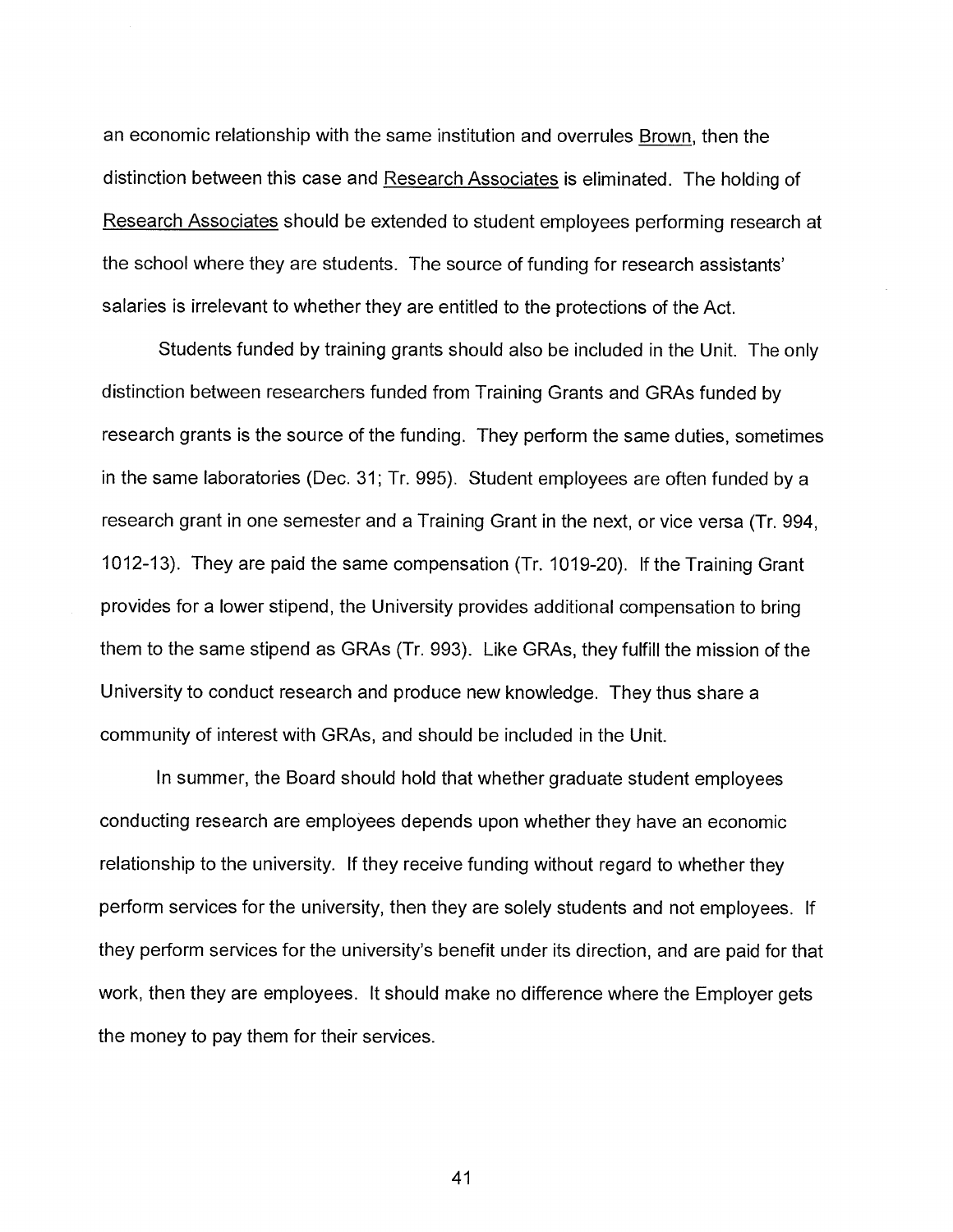# **VI. MASTERS' STUDENTS AND UNDERGRADUATE STUDENTS WHO PERFORM SIMILAR SERVICES SHOULD BE INCLUDED IN THE UNIT**

The Regional Director found that undergraduate and Masters' student employees perform duties "identical or nearly identical to doctoral student assistants, often side-byside with doctoral students (Dec. 30). They should therefore be included in the Unit.

The record is replete with evidence that Masters' and undergraduate students perform similar work to Ph.D. students in teaching classifications. The Vice Provost for Academic Affairs testified, "Teaching Assistants perform functions which are very similar to a Teaching Fellow.... In other parts of the University, they will be Masters' students." (Tr. 69). He further testified that Readers are Masters' students "specifically appointed to grade papers and exams." (Tr. 70). These are duties also performed by Preceptors and Teaching Fellows. The Employer has a category of student officers, Teaching Assistants III ("TA III"), reserved for undergraduate students who provide teaching services. As student officers, they are thus appointed to fulfill the instructional mission of the University. TA Ills lead recitation and laboratory sections and assist other undergraduate students (Tr. 69-70). Again, these are duties performed by TFs in GSAS, and TAs at the Fu School.

There are numerous specific examples of Masters' and undergraduate student employees fulfilling specific functions similar to Ph.D. students who teach. Masters' students and TA Ills in the Math Department serve as assistants in the classroom and help with grading (Tr. 221-22). These functions are also performed by some TFs and by TAs at the Fu School. TA Ills work in the Math Department "help room" alongside Ph.D. students (Tr. 222, 228). When asked about differences between the work of TA Ills and Ph.D. students in the help room, the Chair of the Math Department succinctly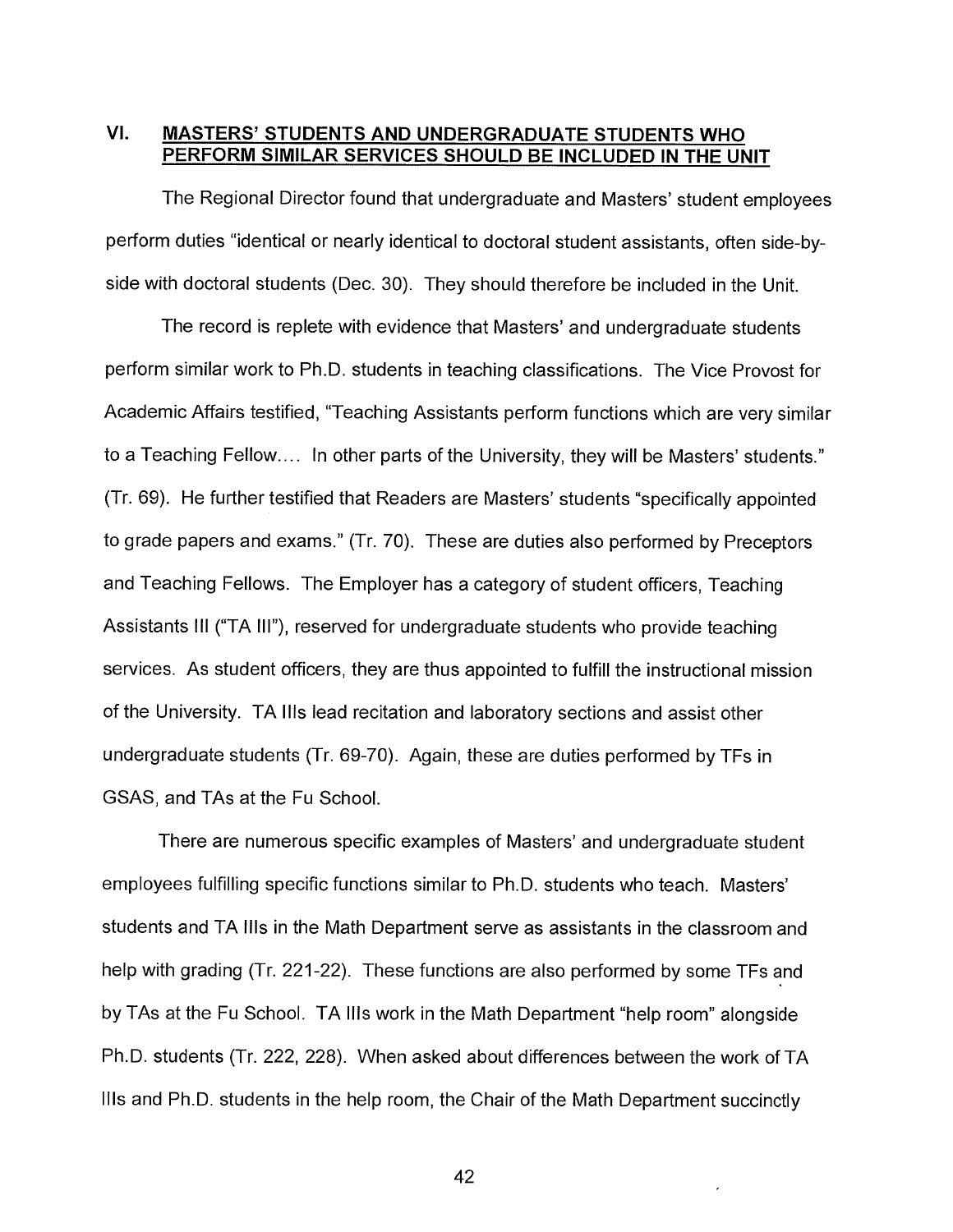replied, "None." (Tr. 228). Masters' students in the School of Fine Arts serve as instructors for undergraduate students within the School of Fine Arts, and they also may be appointed as instructors in the University Writing Program that is a requirement for undergraduate students in Columbia College (Tr. 361-63). Ph.D. Teaching Fellows similarly serve as instructors in the University Writing Program (Tr. 185-86, 856, 868). Masters' students at the School of International and Public Affairs ("SIPA") can be appointed to Instructional Assistantships, which include Teaching Assistants, Departmental Research Assistants, and Readers (Er. Ex. 90, p. 1). Students in all of these categories assist with the instructional mission of the school, performing duties that are also performed by TFs in GSAS (Er. Ex. 90, pp. 2-3).<sup>13</sup> Thus, the duties of Masters' and undergraduate students with teaching assignments are remarkably similar to those of Ph.D. students with Teaching Fellow appointments. As the Vice Provost put it at another point in his testimony, "there is considerable similarity between what they do..." (Tr. 107-08).

Whether undergraduate and Masters' degree student employees should be included in a bargaining unit with doctoral students should be decided according to normal community of interest standards. In addition to performing the same duties, they work side-by-side with doctoral students in some settings, and the undergraduates who are being taught cannot tell whether they are being taught by doctoral, Masters or undergraduate students (Dec. 30). The Regional Director made these findings regarding the community of interest factors:

<sup>&</sup>lt;sup>13</sup> Program Assistants, on the other hand, perform administrative functions (Er. Ex. 90). As they do not provide instructional or research services to the Employer, the Petitioner agrees that they shall be excluded from the bargaining unit.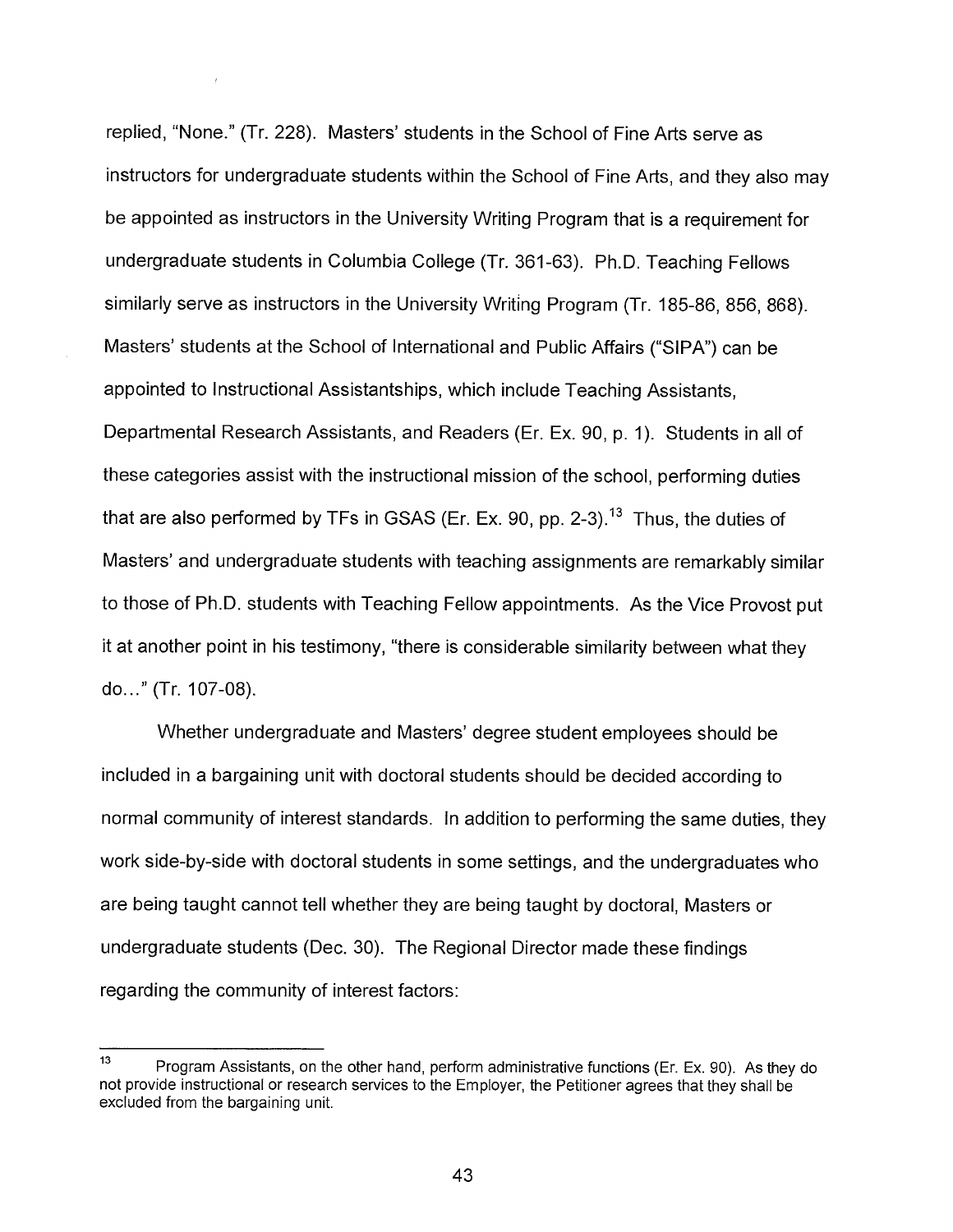[U]ndergraduate and Master's students serving in instructional and research positions may share a community of interest with doctoral candidates because they are all performing essentially the same work. On the other hand, as the Employer emphasizes, it is true that the financial compensation to Master's Degree students and undergraduates in assistant positions differs significantly from that provided to doctoral students.

(Dec. 30).

The question is not whether a unit limited to Ph.D. student employees would be

appropriate, but whether the petitioned-for unit is appropriate. Such an issue as to the

scope of the Unit should be addressed as in any other case:

[W]hen a union seeks to represent a unit of employees 'who are readily identifiable as a group (based on job classifications, departments, functions, work locations, skills, or similar factors), and the Board finds that the employees in the group share a community of interest after considering the traditional criteria, the Board will find the petitioned-for unit to be an appropriate unit. . .

DPI Secuprint, Inc., 362 N.L.R.B. No. 172 (2015), sl. op at 3, quoting Specialty

Healthcare & Rehabilitation Center of Mobile, 357 N.L.R.B. No. 83 (2011), sl. op. at 12,

enfd. sub nom. Kindred Nursing Centers East v. NLRB, 727 F.3d 552 (6th Cir. 2013).

The unit of student employees who provide instructional and research services for the

Employer constitutes a readily identifiable group. The factors cited by the Regional

Director establish that they share a community of interest. Moreover, the fact that they

are all students at the institution that employs them is an additional factor that supports

a finding that they share a community of interest.

By virtue of their status as students, all student employees generally share a community of interest that is separate from other university employees. As discussed above, the Board recognized the distinct interests of student workers in Adelphi University, 195 N.L.R.B. at 640. The labor organizations in Adelphi sought to represent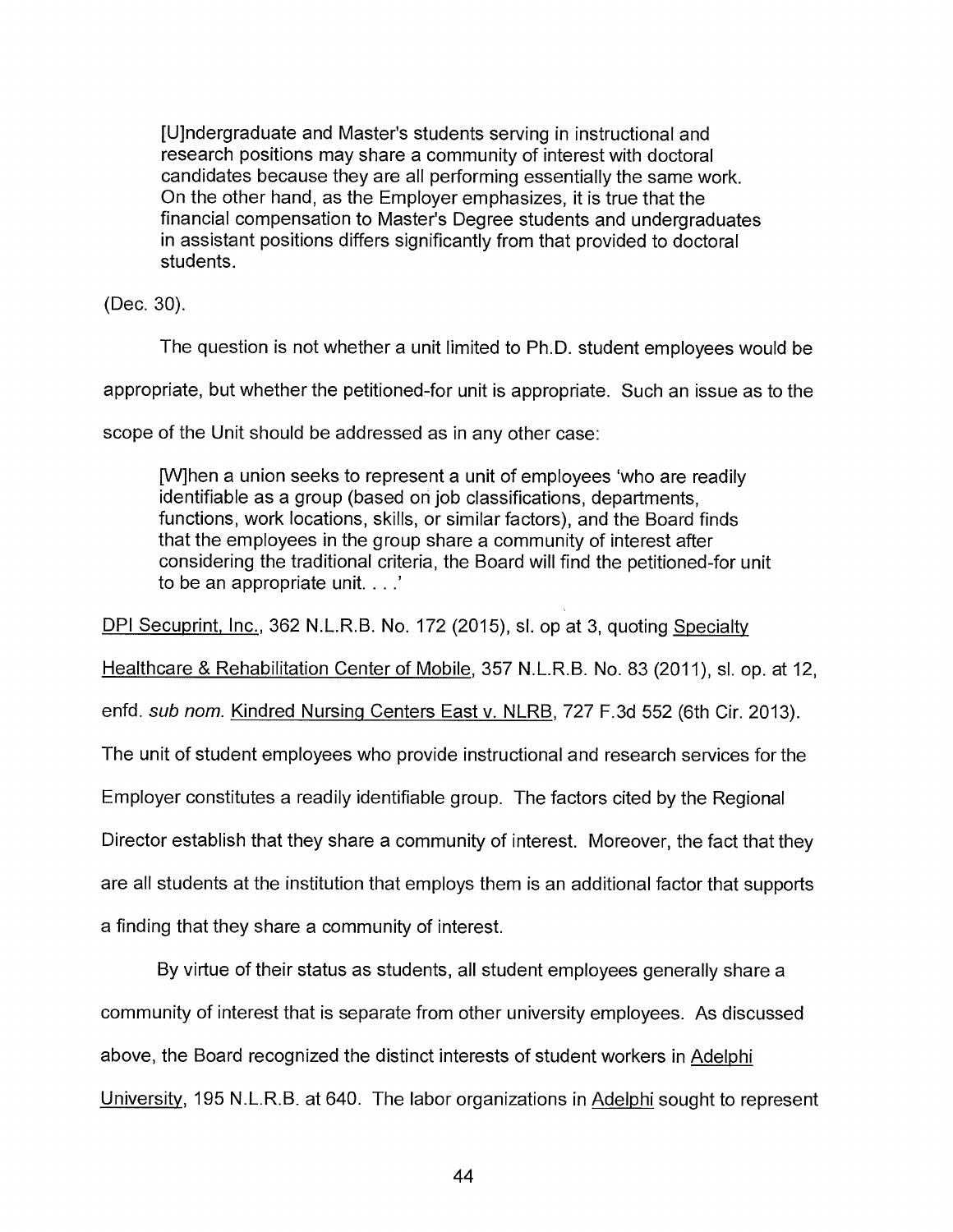a unit of full-time and regular part-time faculty members. The university argued that 125 graduate assistants, including teaching assistants and research assistants, should be added to the faculty unit. The Board discussed the similarity in graduate assistants' and faculty members' duties, and the close and regular contact between them. Despite these factors, which would normally favor inclusion of the graduate assistants in the faculty unit, the Board excluded them because of their status as students. "The graduate assistants are graduate students working toward their own advanced academic degrees, and their employment<sup>14</sup> depends entirely on their continued status as such." 195 N.L.R.B. at 640. The Board listed a variety of differences in the terms and conditions of graduate assistants' employment from those of faculty members that resulted from their status as students. In light of these differences, the Board concluded, "that the graduate teaching and research assistants here involved, although performing some faculty-related functions, are primarily students and do not share a sufficient community of interest with the regular faculty to warrant their inclusion in the unit." Id. In other words, because the graduate assistants were students as well as employees, they had a separate community of interest. Their status as students was determinative of their community of interest.

In a footnote distinguishing other cases, the Board emphasized that the status of graduate assistants as students was indeed what distinguished them from other university employees. "For, unlike the graduate assistants, the research associate [in C.W. Post Center of Long Island University, 189 N.L.R.B. 905 (1971)] was not **simultaneously a student** but already had his doctoral degree...." Id. at 640 n.8. In

 $14$  The use of the word "employment" in this context confirms that the Board did not see any inconsistency between employment and being a student. The Board simply recognized that status as a student had a major impact on their working conditions, which differentiated them from other employees.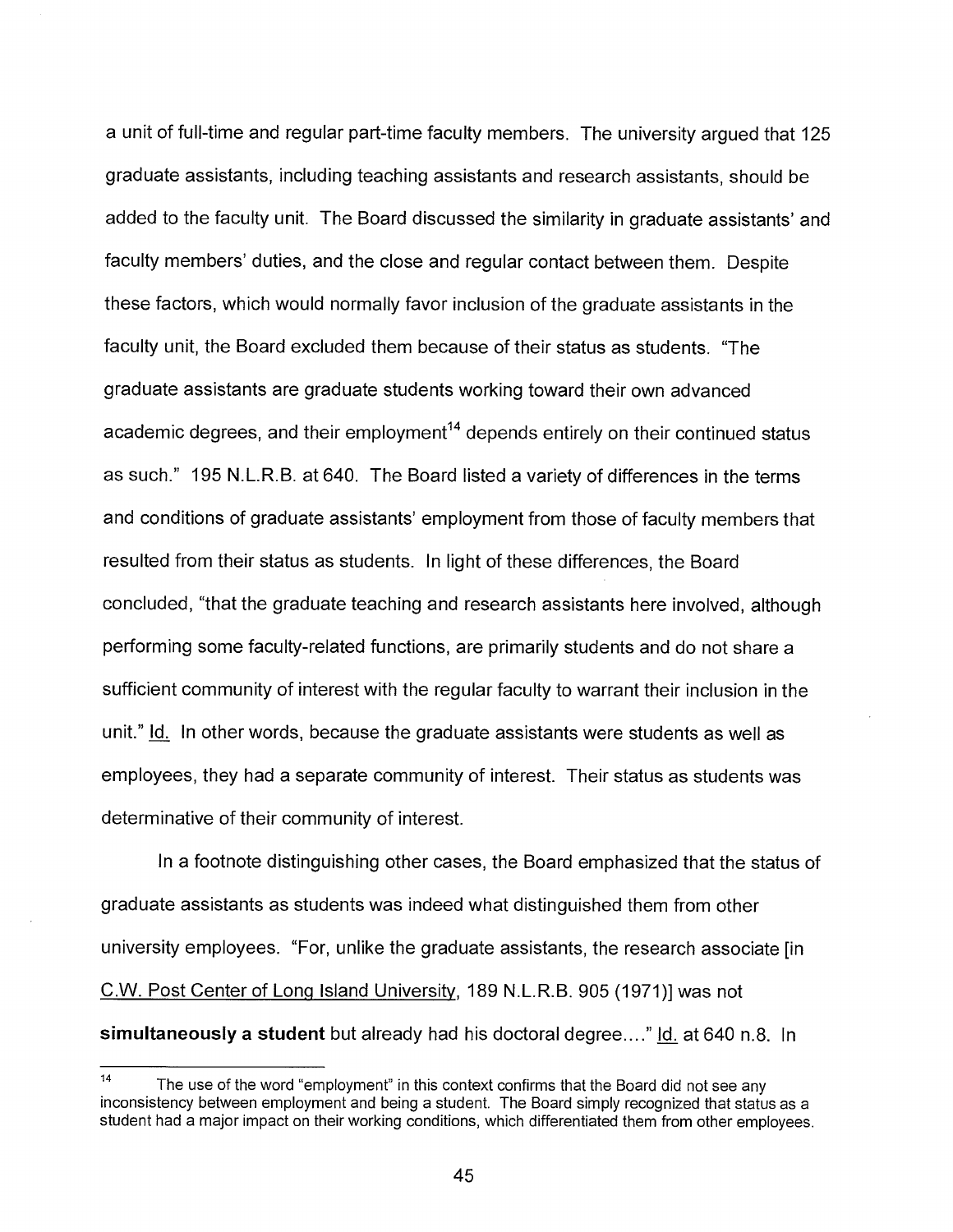the same footnote, the Board distinguished Federal Electric Corp., 162 N.L.R.B. 512 (1966), which included other classifications of employees in a bargaining unit with academic teachers, by again emphasizing that because graduate assistants are students, they "do not share a similar community of interest with the faculty members...." Adelphi, 195 N.L.R.B. at 640 n.8. The Board likened graduate assistants to laboratory assistants excluded from a professional teaching unit in Long Island University (Brooklyn Center), 189 N.L.R.B. 909 (1971). These laboratory assistants worked in the science laboratories with faculty members, but they were excluded from the bargaining unit because they were Master's students working toward their graduate degrees. See Adelphi, 195 N.L.R.B. at 640 n.8. The Board has considered "student status" in several other cases where it excluded student employees from units of other university employees. See, e.g., Saga Food Serv. of Cal., 212 N.L.R.B. 786 (1974); Barnard Coll., 204 N.L.R.B. 1134 (1973); Cornell Univ., 202 N.L.R.B. 290 (1973); Georgetown Univ., 200 N.L.R.B. 215 (1972). Thus, "student status" is relevant to community of interest.

Columbia's attorneys have referred to San Francisco Art Institute, 226 N.L.R.B. 1251 (1976), and Saga Food Service of California, 212 N.L.R.B. 786 (1974), as cases that support finding that undergraduate and Masters' student employees are not statutory employees. Those cases actually support a finding that student employees share a distinct community of interest. The principal holding of San Francisco Art Institute and Saga is that student employees lack a community of interest with other university employees because they are students. In San Francisco Art Institute, the Board found that art students working as janitors at the school in which they were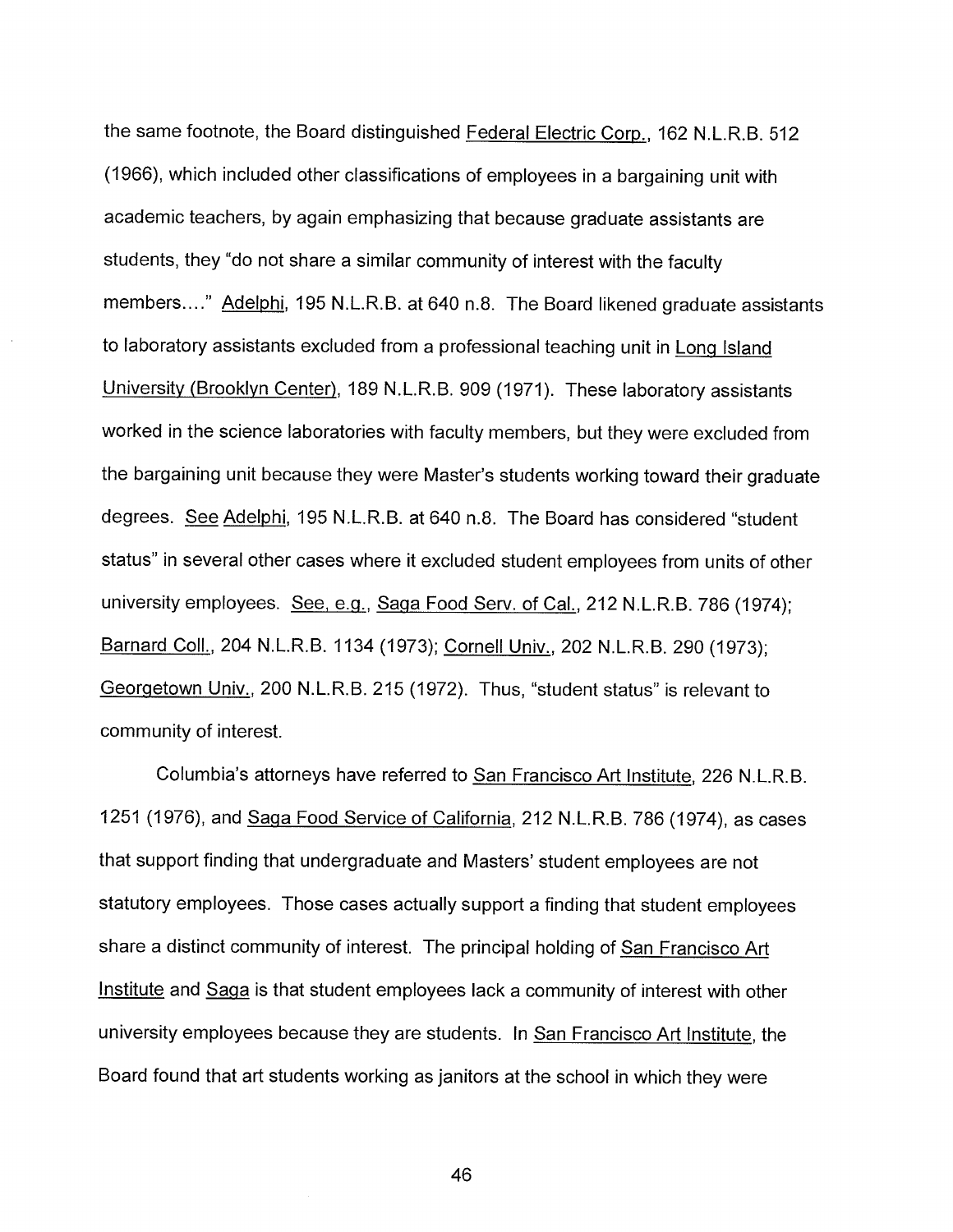enrolled did not have the right to organize because they lacked a "sufficient interest in their conditions of employment to warrant representation...." 226 N.L.R.B. at 1252. In Saga, students at UC Davis were found to lack sufficient interest in jobs as cafeteria workers. It is questionable whether this aspect of the holdings of those two cases can be reconciled with Kansas City Repertory, where the Board held that it is for the employees to decide whether they have enough interest in their jobs to engage in collective bargaining. However, it is not necessary to reach that issue, because, unlike student janitors at an art school, student teaching and research employees **do** have an interest in their employment. Their jobs are related to their professional development and their long-term careers, so that they have an ongoing interest in their conditions of employment.

In summary, the Board has long recognized that student employees have a separate community of interest because of the very fact that they are students. Their student status does not mean that they are not employees, only that they have interests that differ from faculty and other employees. In addition, as the Regional Director found, they perform similar or identical functions under similar working conditions, sometimes working side-by-side.<sup>15</sup> A unit of all student employees who provide instructional or research services is appropriate in this case.

# **VII. STUDENT EMPLOYEES WITH APPOINTMENTS OF AT LEAST ONE SEMESTER SHOULD BE INCLUDED IN THE UNIT**

The Board has long recognized that employees hired for a limited period of time have the right to organize. See, e.g., Berlitz Sch. of Languages, Inc., 231 N.L.R.B. 766

<sup>&</sup>lt;sup>15</sup> Because doctoral students generally have a longer tenure of employment and are compensated differently, a bargaining unit limited to doctoral students would also be appropriate. It is, of course, wellestablished that more than one unit may be appropriate. Specialty Healthcare, supra.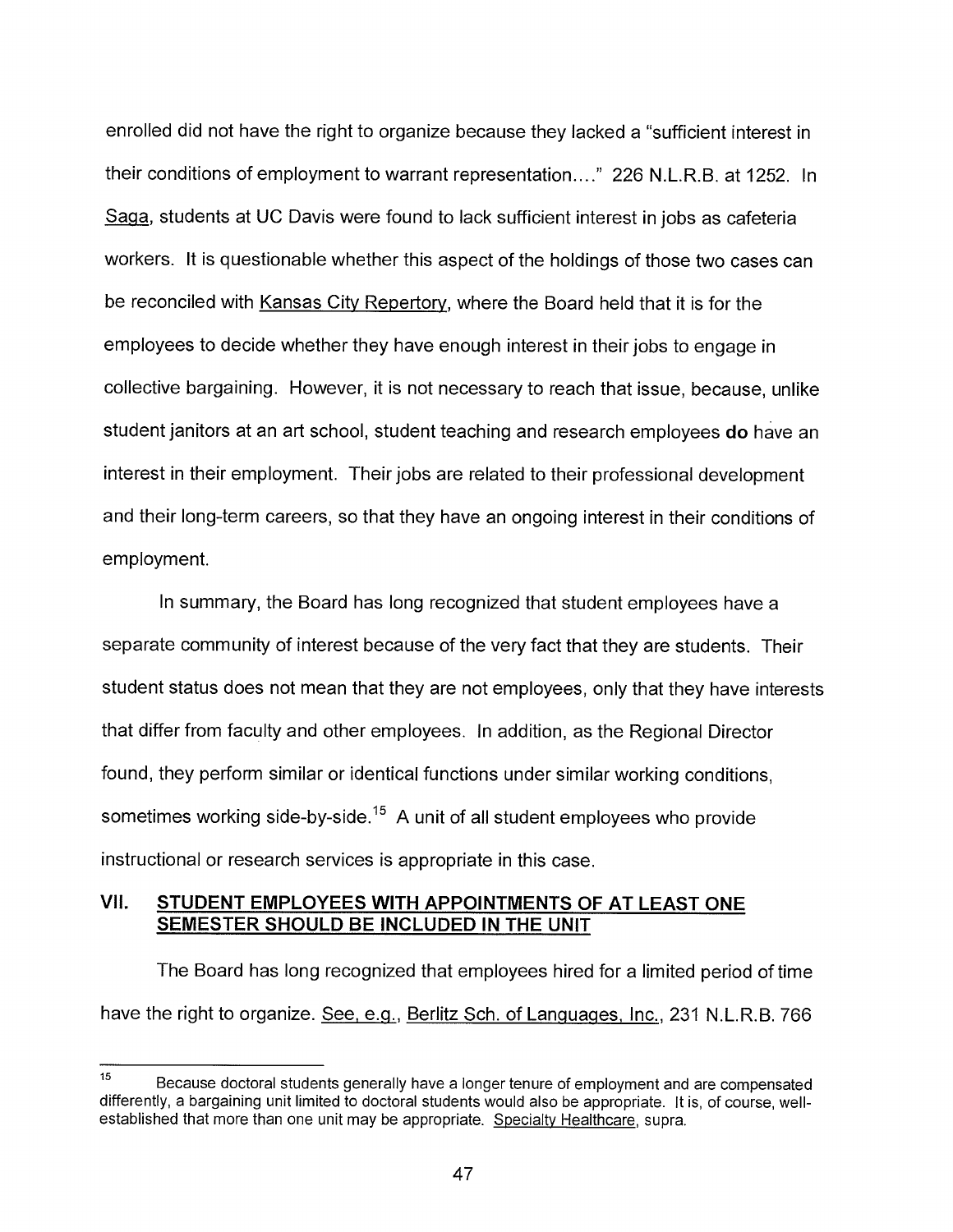(1977) (on call teachers); Avis Rent-a-Car Sys., Inc., 173 N.L.R.B. 1366 (1968) (employees hired to drive rental vehicles from one rental car center to another); Hondo Drilling Co., 164 N.L.R.B. 416 (1967) (employees of an oil drilling company); Daniel Constr. Co., 133 N.L.R.B. 264 (1961) (construction industry); Pulitzer Publishing Co., 101 N.L.R.B. 1005 (1952) (camera operators and sound technicians at a television station). The Board recently reaffirmed the right of temporary employees to organize in Kansas City Repertory Theater, 356 N.L.R.B. No. 28 (2010).

On the other hand, the Board routinely excludes temporary employees from units of full-time and regular part-time employees. The reason for this exclusion is that temporary employees lack a community of interest with regular employees because the term of their employment is different. As the Board explained in Kansas City Repertory, temporary employees are customarily excluded from units of full-time and regular parttime employees because they have different interests as a result of their temporary status. They are excluded from the bargaining unit because they lack a community of interest with employees whose employment is indefinite and ongoing, not because they do not have the right to engage in collective bargaining.

In one sense, all graduate assistants can be regarded as temporary employees, since their employment in that capacity will end when they complete their studies. To determine whether a graduate student employee is employed for a sufficient period of time to vote in an election, the touchstone should be whether the duration of his employment is for such a short period that his interests are substantially different from other graduate student employees.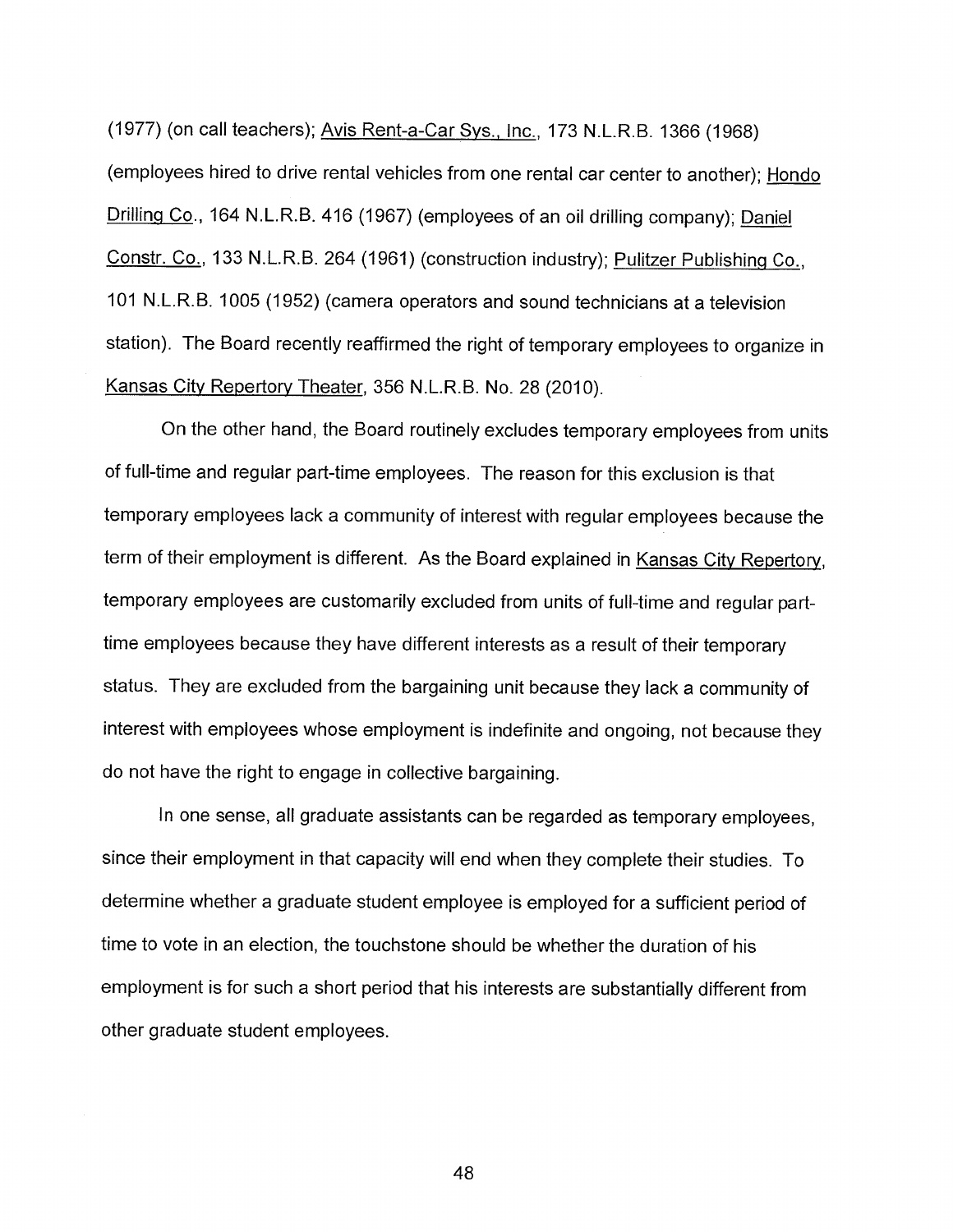As discussed above, student employees share a community of interest separate from other employees based upon their dual status as students and employees: their employment is related to their education and to their professional careers. An appointment of at least one academic semester reflects the dual interest in employment and education that defines the community of interest among graduate assistants. The customary practice at NYU, Brown, Columbia, the New School, and Tufts, as evidenced by the record in this case and the Board's and Regional Directors' decisions - is to appoint graduate assistants to positions for a period of at least one semester. This reflects the fact that the business of a university is conducted in semester-long work units. Undergraduate students are a university's primary customers, and they purchase the university's services on a semester basis. The university, in turn, appoints many of its employees, including adjuncts and other non-tenured faculty, to work in semesterlong units. The Board has recognized that adjunct faculty appointed on a semester by semester basis constitute an appropriate unit. See Pacific Lutheran University, 361 N.L.R.B. No. 157 (2014). Thus, student employees who receive appointments of at least one academic semester<sup>16</sup> should be included in a unit of student employees.

## **VIII. CONCLUSION**

With respect to the questions posed by the Board, the Petitioner respectfully requests that the Board hold as follows:

1. The Board should overrule Brown.

2. The Board should hold that graduate student assistants engaged in research are statutory employees if they perform services that benefit the university,

 $16$  In a school that operates on a term system rather than a semester system, students appointed for at least one term should be included.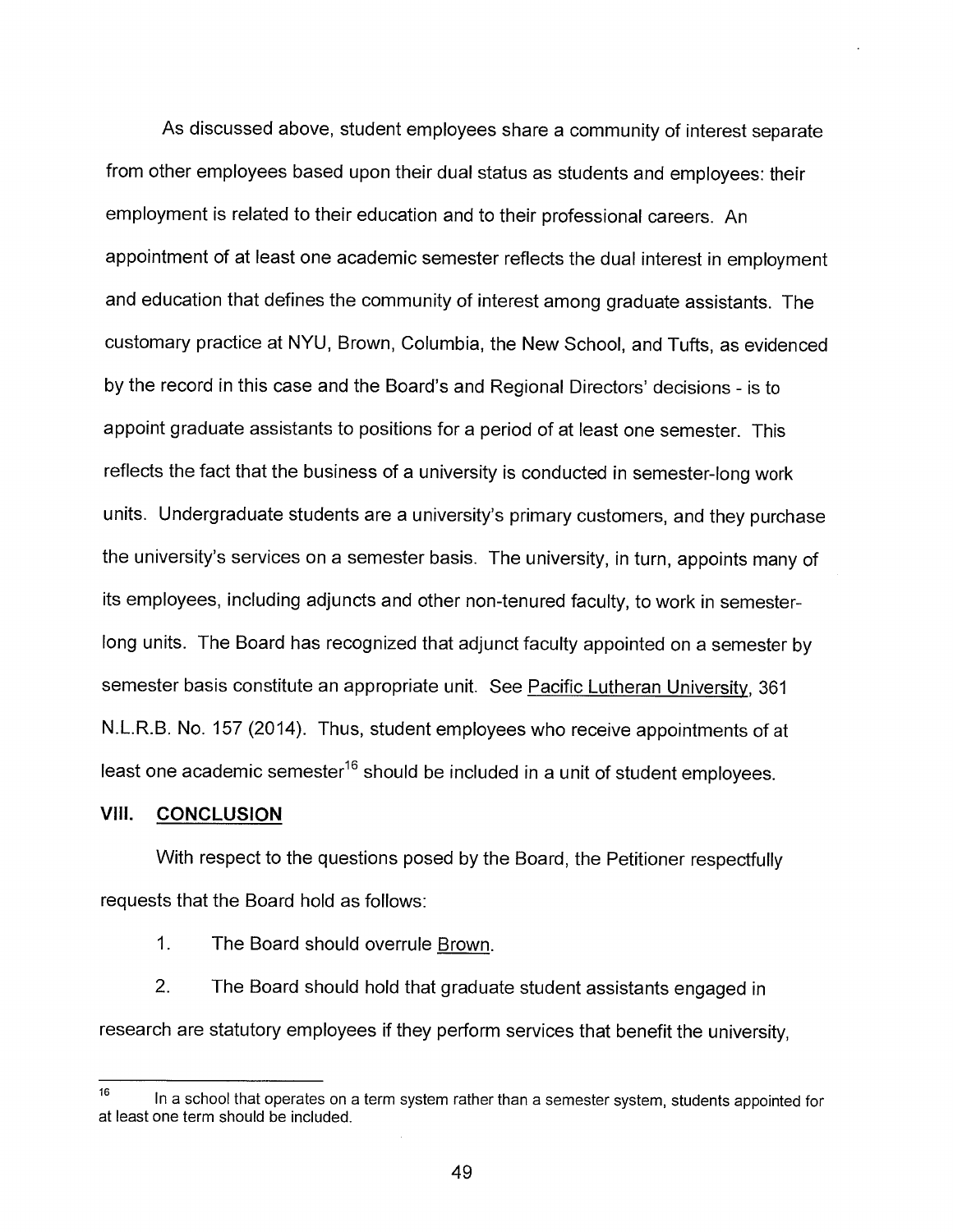under the direction and control of the university, and receive compensation for performing those services. If this test is met, it is irrelevant where the university obtains the funds to pay the student employee. In the instant case, the Unit should include all GRAs, including those whose compensation is derived from training grants, and DRAs.

3. A unit composed of student employees at all levels of their education, including doctoral student employees, Masters' degree student employees, and undergraduate student employees is a readily identifiable group. Therefore, this constitutes a presumptively appropriate unit. In the instant case, employees at all of these levels perform similar duties and often work together, so they share a community of interest and should be included in the Unit.

4. All student employees who receive appointments of one semester or longer share a community of interest and should be included in the Unit.

> ON BEHALF OF THE PETITIONER, GRADUATE WORKERS OF COLUMBIA-GWO.

Thomas W. Meikléjohn Nicole M. Rothgeb Livingston, Adler, Pulda, Meiklejohn & Kelly, PC 557 Prospect Avenue Hartford, CT 06105-5922 (860) 570-4628 twmeiklejohn@lapm.org<br>nmrothgeb@lapm.org